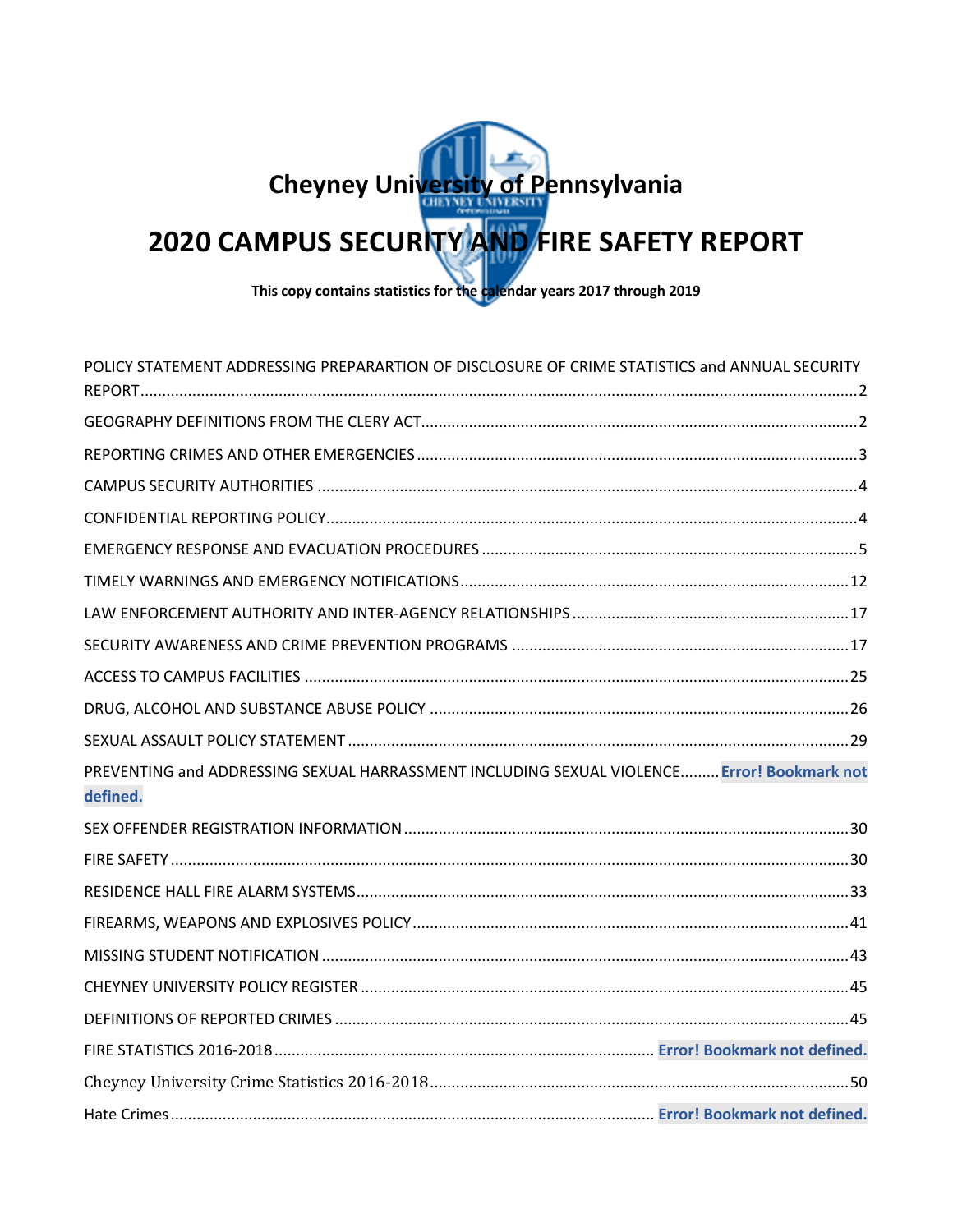## **POLICY STATEMENT ADDRESSING PREPARARTION OF DISCLOSURE OF CRIME STATISTICS and ANNUAL SECURITY REPORT**

The University Police prepares this report to comply with the Jeanne Clery Disclosure of Campus Security Policy and Crime Statistics Act. The full text of this report can be located on the CUPD web site at Cheyney University Annual Security Report. This report is prepared in cooperation with the University Police Department, Housing and Residential Services, the Judicial Affairs Officer, the Division of Business Affairs, and the Division of Student Affairs. Each entity provides updated information on their educational efforts and programs to comply with the Act.

Campus crime, arrest and referral statistics include those reported to the CU Police, designated campus officials (**including but not limited to directors, deans, department heads, designated CU staff, judicial affairs, advisors to students/student organizations, athletic coaches**), and local law enforcement agencies. Counseling and Wellness Services staff inform their clients of the procedures to report crime to the University Police on a voluntary or confidential basis, should they feel it is in the best interest of the client.

The University distributes a notice of the availability of this Annual Security and Fire Safety Report by October 1 of each year to every member of the University community. Copies of the report may also be obtained at the University Police Department Headquarters located at McKnight-Rogers Building or by calling (610) 399-2405. All prospective employees may obtain a copy from the University Police Department Headquarters located at McKnight-Rogers Building or by calling (610) 399-2405.

#### **Enrollment**

For the 2018-2019 academic year, Cheyney University of Pennsylvania, Cheyney Campus, enrollment was 469 students.

## **GEOGRAPHY DEFINITIONS FROM THE CLERY ACT**

**On-Campus-Defined as:** (1) Any building or property owned or controlled by an institution within the same reasonably contiguous geographic area and used by the institution in direct support of or in a manner related to the institution's educational purposes, including residence halls; and (2) Any building or property that is within or reasonably contiguous to the area identified in paragraph (1), that is owned by the institution but controlled by another person, is frequently used by students and supports institutional purposes (such as a food or retail vendor).

**Non-Campus Building Or Property-Defined as: (**1) Any building or property owned or controlled by a student organization that is officially recognized by the institution (i.e. privately owned fraternity); or (2) Any building or property owned or controlled by an institution that is used in direct support of or in relation to the institution's educational purposes, is frequently used by students, and is not within the same reasonably contiguous geographic area of the institution. CU Main Campus has no non campus property.

**Public Property-Defined as:** All public property, including thoroughfares, streets, sidewalks, and parking facilities, that is within the campus or immediately adjacent to and accessible from the campus. Cheyney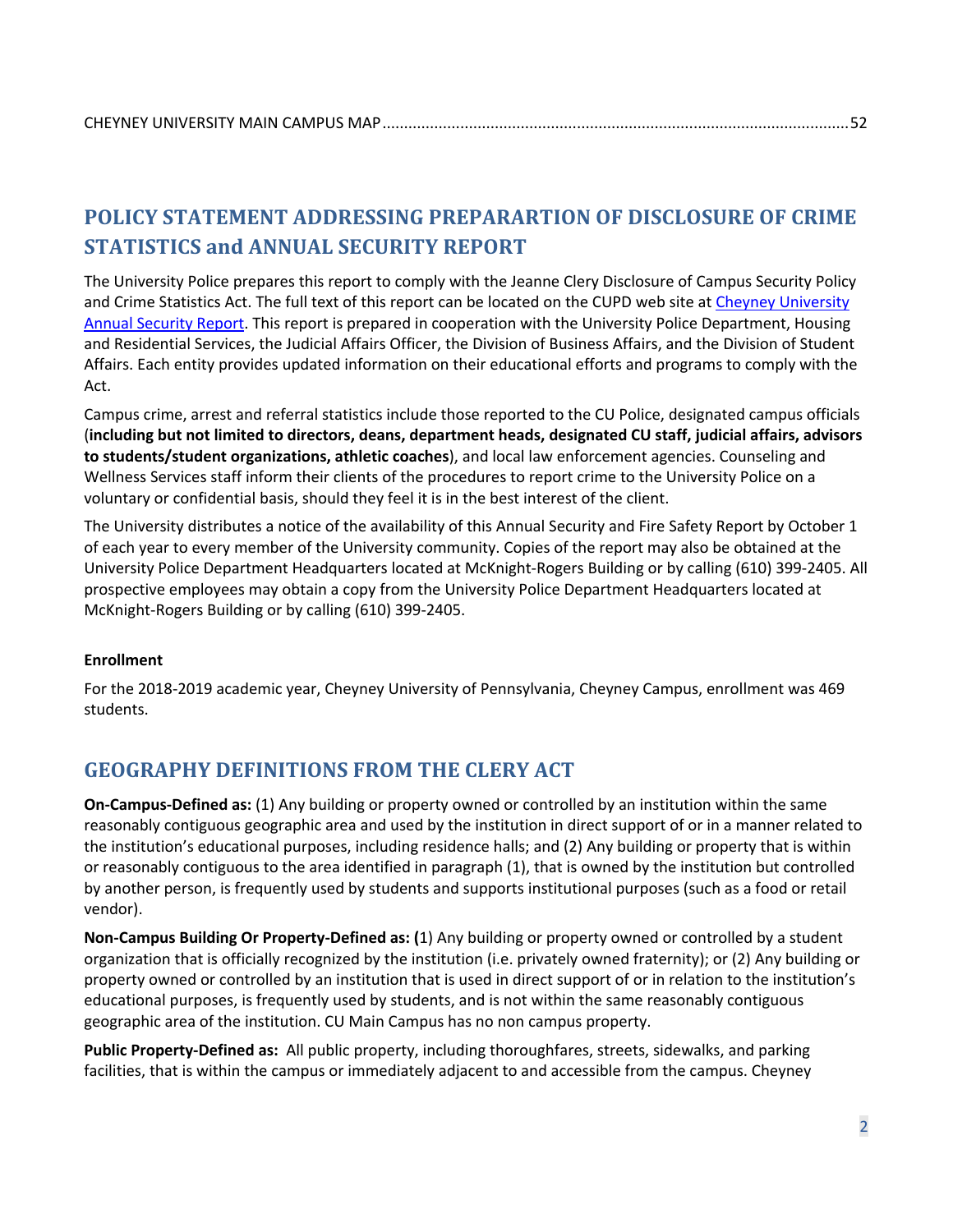University crime statistics do not include crimes that occur in privately owned homes or businesses within or adjacent to the campus boundaries.

**On-campus Student Housing Facility-Defined as:** Any student housing facility that is owned or controlled by the institution or is located on property that is owned or controlled by the institution and is within the reasonably contiguous geographic area that makes up the campus is considered an on-campus student housing facility. This category is a considered a subset of the On-Campus category.

## **REPORTING CRIMES AND OTHER EMERGENCIES**

All Cheyney University students and employees, as well as visitors to campus, are strongly encouraged to report immediately all criminal activity or other emergencies to the University Police Department. University Police contact number is 610-459-2405. The University has several ways for campus community members and visitors to report crimes, serious incidents, and other emergencies to appropriate University officials.

#### **Voluntary, Confidential Reporting**

If crimes are never reported, little can be done to help other members of the community from also being victims. Community members are encouraged to participate in and support crime prevention efforts, including the prompt reporting of all crimes, even when the victim of such crime elects or is unable to make a report. The University community will be much safer when all community members participate in safety and security initiatives. If you are the victim of a crime or want to report a crime, but do not want to pursue action within the University or criminal justice system, we ask that you consider filing a voluntary, confidential report to the campus police. Depending upon the circumstances of the crime you are reporting, you may be able to file a report while maintaining your confidentiality. The purpose of a confidential report is to comply with your wish to keep your personally identifying information confidential, while taking steps to ensure your safety and the safety of others. The confidential reports allow the University to compile accurate records on the number and types of incidents occurring on campus. Reports filed in this manner are counted and disclosed in the Annual Security and Fire Safety Report. In limited circumstances, the Department may not be able to assure confidentiality and will inform you in that instance. Anyone may call CU Police at 610-399-2405 to report concerning information. Callers may remain anonymous.

#### **Reporting to University Police**

We encourage all members of the University community to report all crimes and other emergencies to University Police in a timely manner.

#### **STUDENTS ALWAYS HAVE THE RIGHT TO PROCEED WITH A STUDENT CONDUCT REFERRAL AND UNIVERSITY HEARING RATHER THAN MAKING A REPORT OF AN INCIDENT TO UNIVERSITY POLICE.**

University Police have a dispatch center that is available by phone at 610-399-2405 or in person 24 hours a day at the McKnight-Rogers Building, University Circle, Cheyney, PA 19319. Though there are many resources available, CU Police must be notified of any crime, whether or not an investigation continues, to assure the University can assess all security concerns and inform the community if there is a significant threat to the University community. Confidential reporting can be made through an anonymous reporting form available at Anonymous Reporting In addition to the University Police, there are campus security authorities (CSAs) to whom students and employees may report crime.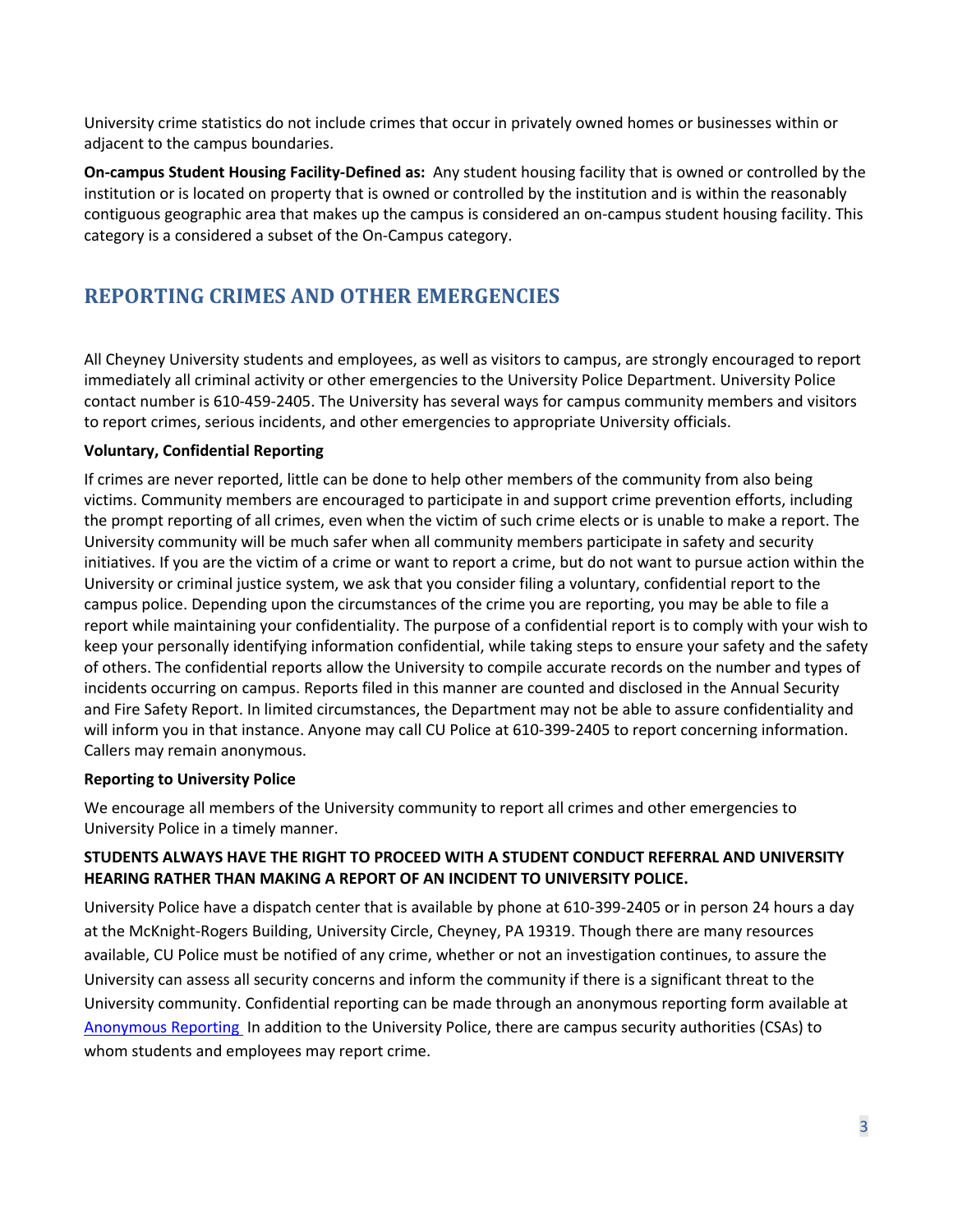## **CAMPUS SECURITY AUTHORITIES**

According to the *Clery Act*, Cheyney University is required to report statistics concerning the occurrence of certain criminal offenses reported to any individual who is identified as a Campus Security Authority (CSA) by Federal Law and by Cheyney University. A Campus Security Authority has an important role in keeping Cheyney University compliant with the law.

#### **If someone tells you about a Clery Act crime, you must record the information and report to Cheyney University Police within 24 hours.**

CSA crime reports are used by the university to:

- Fulfill its responsibility to annually disclose Clery crime statistics.
- Issue timely warnings for Clery crimes that pose a serious or continuing threat to the campus community.

A campus security authority, commonly referred to as a CSA is a person referred to by the Clery Act. CSA's are a vital part of data collection for the annual safety and security report. The Clery Act requires Cheyney University to provide an annual safety and security report. In addition to input from law enforcement, certain staff positions are designated as Campus Security Authorities (CSA) for the purpose of providing information for this report. CSA's are usually found in departments responsible for, but not limited to, student and campus activities, safety/security, discipline, housing, athletics, human resources or judicial proceedings, volunteers and any person who interacts with Cheyney University students. This designation also includes any individual who has been specified by the reporting institution to receive and report offenses.

A "Campus Security Authority Reporting Form" is available to any campus official who is designated as a **campus security authority.** This form and a letter of explanation from the Chief of Police are emailed to all CSA's. Campus Community emails are sent throughout the academic year advising the mandatory participation in the CSA training.

Resident Advisors attend a CSA training class during Fall Orientation. This class includes a Clery video, after video discussion, a test about the video and review and understanding of the CSA report form. Cheyney University has developed a presentation on D2L. Staff and faculty CSA's are instructed to log into D2L to view the training power point and answer some review questions. An instructional video for **CSA** training and the Campus Security Authority Reporting Form are available online at CSA FORM.

The Cheyney University Police Department encourages professional and pastoral counselors, although not required to report crimes, to tell victims about the Confidential Reporting Process.

## **CONFIDENTIAL REPORTING POLICY**

If you are the victim of a crime and do not want to pursue action within the University System or the criminal justice system, you may still want to consider making a confidential report. With your permission, the Chief or a designee of Cheyney University can file a report on the details of the incident without revealing your identity. The purpose of a confidential report is to comply with your wish to keep the matter confidential, while taking steps to ensure the future safety of yourself and others. With such information, the University can keep an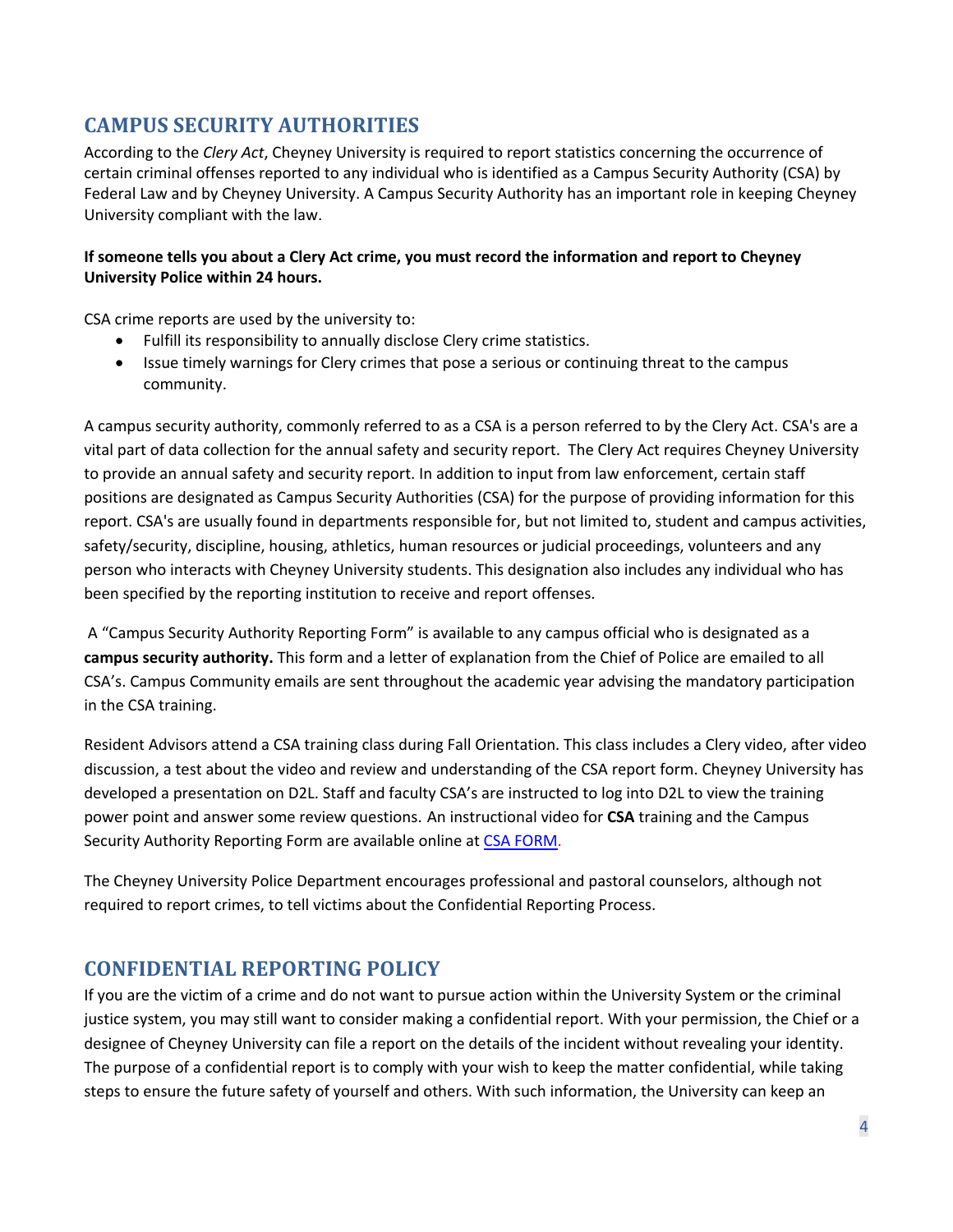accurate record of the number of incidents involving students, determine where there is a pattern of crime regarding a particular location, method, or assailant, and alert the campus community to potential danger.

Cheyney University understands the amount of strength and courage that is required to come forward and disclose a sexual misconduct. Be it misconduct, assault, sexual exploitation, stalking or dating violence, Cheyney University takes your right to privacy seriously. Because the safety of our students, faculty and staff are of our utmost concern, we are not always able to grant complete confidentiality in a sexual misconduct case, however, we will, to the extent possible, do our best to protect your privacy while meeting the University's legal obligations.

There are some resources that provide complete confidentiality on and off campus. They are as follows:

- 1. Office of Student Counseling, accessibility@cheyney.edu
- 2. Cheyney University Health Center Doctor, appointments can be made by phone or in-person at the Health & Wellness Center, 610.399.2060
- 3. Crime Victim's Center of Chester County, 610-692-7273
- 4. Rape, Abuse and Incest, National Network, hotline 1-800-656-4673
- 5. Delaware County Women Against Rape- 610- 566-4342

Use this link to access Information regarding the University Title IX policy: https://cheyney.edu/resources/cucampus-public-safety/title-ix/.

## **EMERGENCY RESPONSE AND EVACUATION PROCEDURES**

The Office of Public Safety and University Police are responsible for the Emergency Operations Plan (EOP). This plan is designed to be an all-hazards disaster response and emergency management plan that complies with FEMA guidelines for Higher Education that includes planning, mitigation, response, and recovery actions.

Our priorities are:

- Life safety, infrastructure integrity, and environmental protection during an emergency.
- Coordination with university departments to write, maintain, test, and exercise the EOP; and

• Cooperation, Integration, and Mutual Aid with local, state and federal planning, response, and public safety agencies and their EOPs.

The University's Emergency Operations Plan was updated in November of 2014, as a result of the Pennsylvania Emergency Management Agency (PEMA) format changes to emergency plans. This update was completed in conjunction with the URS Corporation and the University's Office of Public Safety. The plan is reviewed on an annual basis for updates. This plan is distributed to all campus and community township offices. Chester County Emergency Services conduct exercises and training for Cheyney University staff and community stakeholders annually, striving to improve emergency response and organization.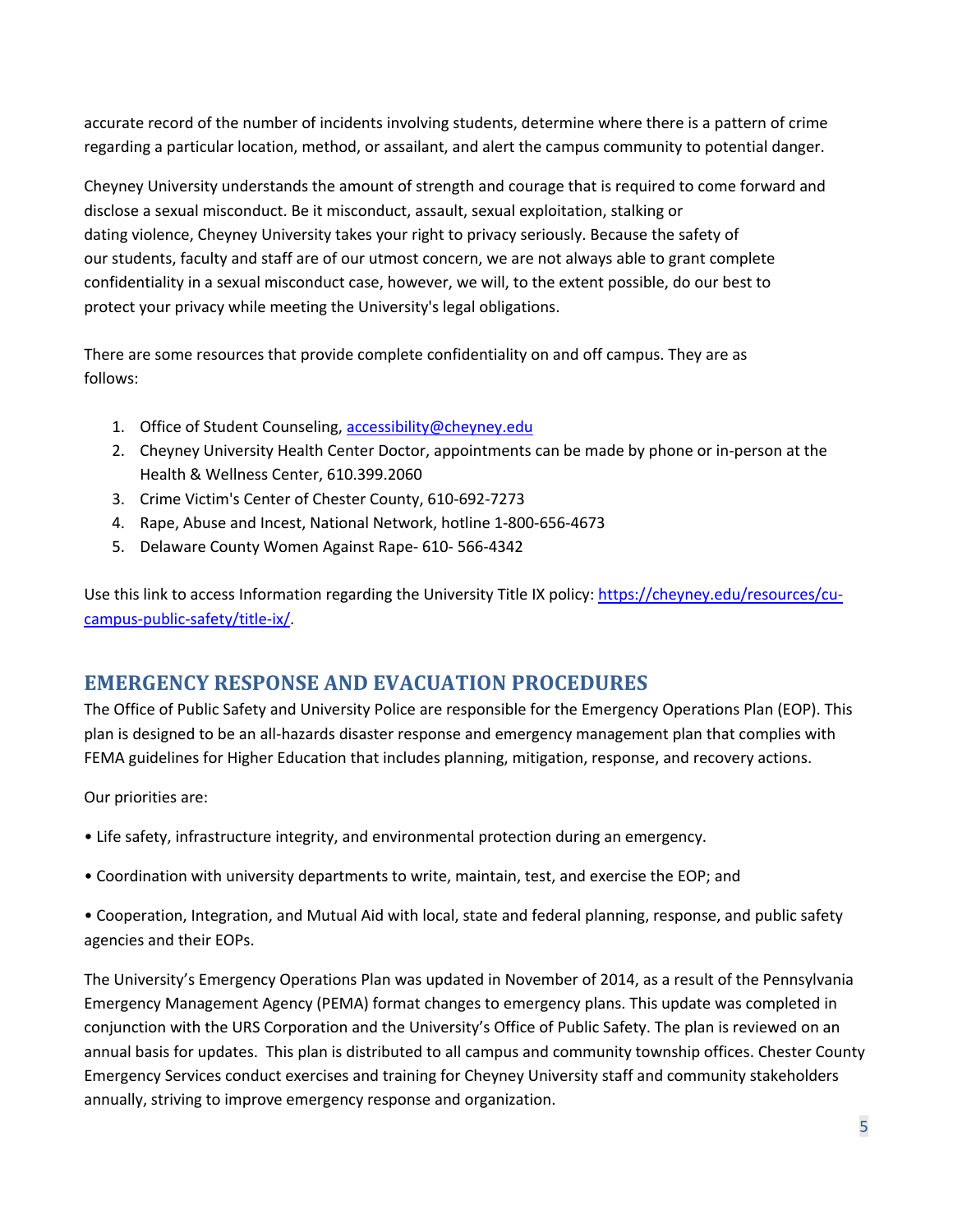There are four goals of the EOP:

- 1. Preparedness: Planning for an emergency or disaster event.
- 2. Response: The planned response to an emergency or disaster event.
- 3. Recovery: The process of returning to normal operations; and
- 4. Mitigation: Steps taken to prevent the effects of an emergency or disaster itself.

The hazard mitigation plan was updated and approved in November 2015, for the university in conjunction with Michael Baker International and PASSHE. The plan meets PEMA guidelines. Cheyney University has developed an Emergency Operations Plan that provides a comprehensive set of guidelines for directing resources before, during and after campus emergencies and disasters. The Cheyney University Police Department is very proactive in training all Public Safety Officers and the community for emergency preparedness, response and recovery. The plan includes a set of guidelines for emergency procedures which are posted with evacuation diagrams in all the campus buildings.

The campus community is encouraged to become familiar with the contents of this guide. In the event of an emergency, it is designed to serve as a quick reference for effective action. New employees and students are introduced to this guide during orientation. If there are any questions or comments regarding this guide, please contact Campus & Public Safety at 610-399-2405 or Human Resources at 610-399-2058. A complete EOP is available upon request.

Guidelines that can help and assist our Cheyney Campus Community in the unlikely event of an Active Shooter are listed in the link below. Cheyney University Public Safety Officers are highly trained in this area and will guide you in the right steps to take. Guidelines have been developed for your protection. Please take a few minutes and familiarize yourself with them so you know what to do in the event of a Violent Behavior Situation. Remember, the best prevention is to BE PREPARED! Active Shooter

Campus & Public Safety Officers are highly trained to protect the University at all costs. Officers go through mandatory training in all categories to handle dangerous situations. All Public Safety Officers in surrounding communities undergo Active Shooter training as well.

The CUPD tests emergency response and evacuation procedures on at least an annual basis during drills and other exercises. These tests are initiated by the CUPD and are normally announced and publicized in advance of the drill or exercise. The CUPD maintains records of all tests, drills and exercises that include a description of the exercise, the date, time, and whether it was announced or unannounced.

#### **Crisis Communications Plan for Cheyney University of Pennsylvania**

#### **Purpose:**

To identify natural and man-made emergencies or crises that may impact the campus community and to establish **communications** procedures that campus officials should follow in case of an emergency.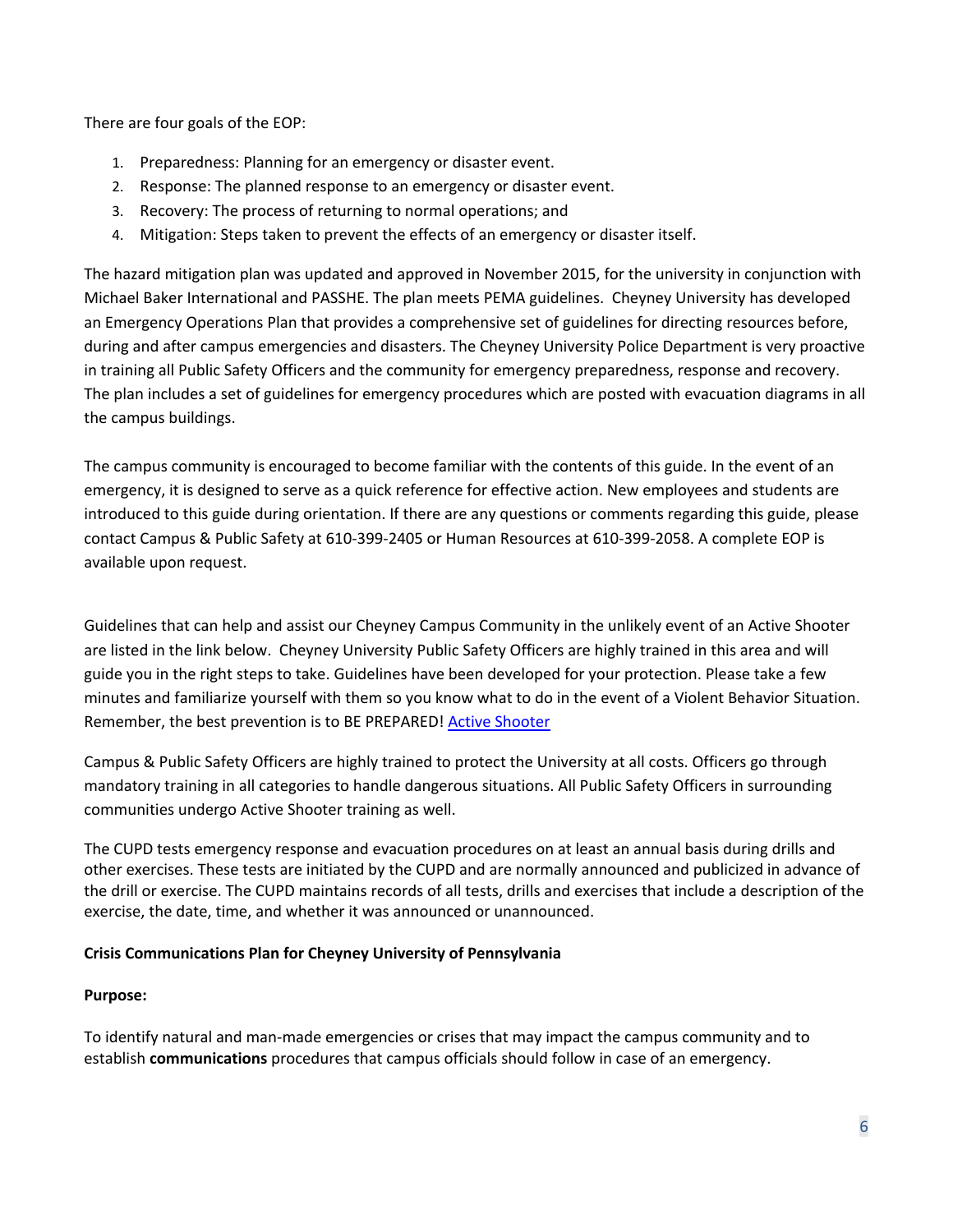All departments within the Cheyney University campus community should become familiar with this plan and formulate their own action plans or emergency operations checklist to complement this plan.

This plan addresses communications procedures within the **Campus Emergency Management Plan** conducted within the framework of the University guidelines. Any exception to these procedures will be conducted by, or with the approval of the University administrators directing and/or coordinating the emergency operations.

Advance planning for the eventuality of a crisis will accomplish two objectives for Cheyney University:

-it may uncover potential crises and thus, help the university avoid them.

-it provides a plan for action when a crisis occurs.

-it will serve to prevent the loss of goodwill from University constituents.

The plan covers two kinds of crises: emergency and non-emergency. An emergency crisis is defined as any event that places the employees of Cheyney University, its students, or its property in direct physical jeopardy.

A non-emergency crisis is any event with unexpected consequences that may adversely affect the image of the university yet poses no immediate physical threat to people or property.

The basic emergency procedures outlined in this plan are to protect life and property through effective use of University resources, and to provide for the physical and emotional well - being of the members of our campus community during and immediately following an emergency.

This plan involves an integrated response to a University emergency.

Whenever an emergency affecting the University reaches proportions that cannot be handled by routine measures, the President, or his designee, may declare a state of emergency and implement an Emergency Management Plan. The Crisis Communications Plan is an integral part of the Emergency Management Plan.

The specific actions implemented will be dependent on the nature and severity of the situation. Since an emergency may be sudden and without warning, these procedures are designed to be flexible in order to accommodate contingencies of various types and magnitudes.

#### **TYPES OF EMERGENCIES**

The following list identifies those emergencies that would pose the greatest need for a response:

- •Fire
- Natural disaster
- Chemical or radiation spill
- Violent or criminal behavior
- Utility failure
- Bomb
- Civil disturbances or demonstrations
- Medical/Psychological (epidemic, poisoning, threats of harm to self, others)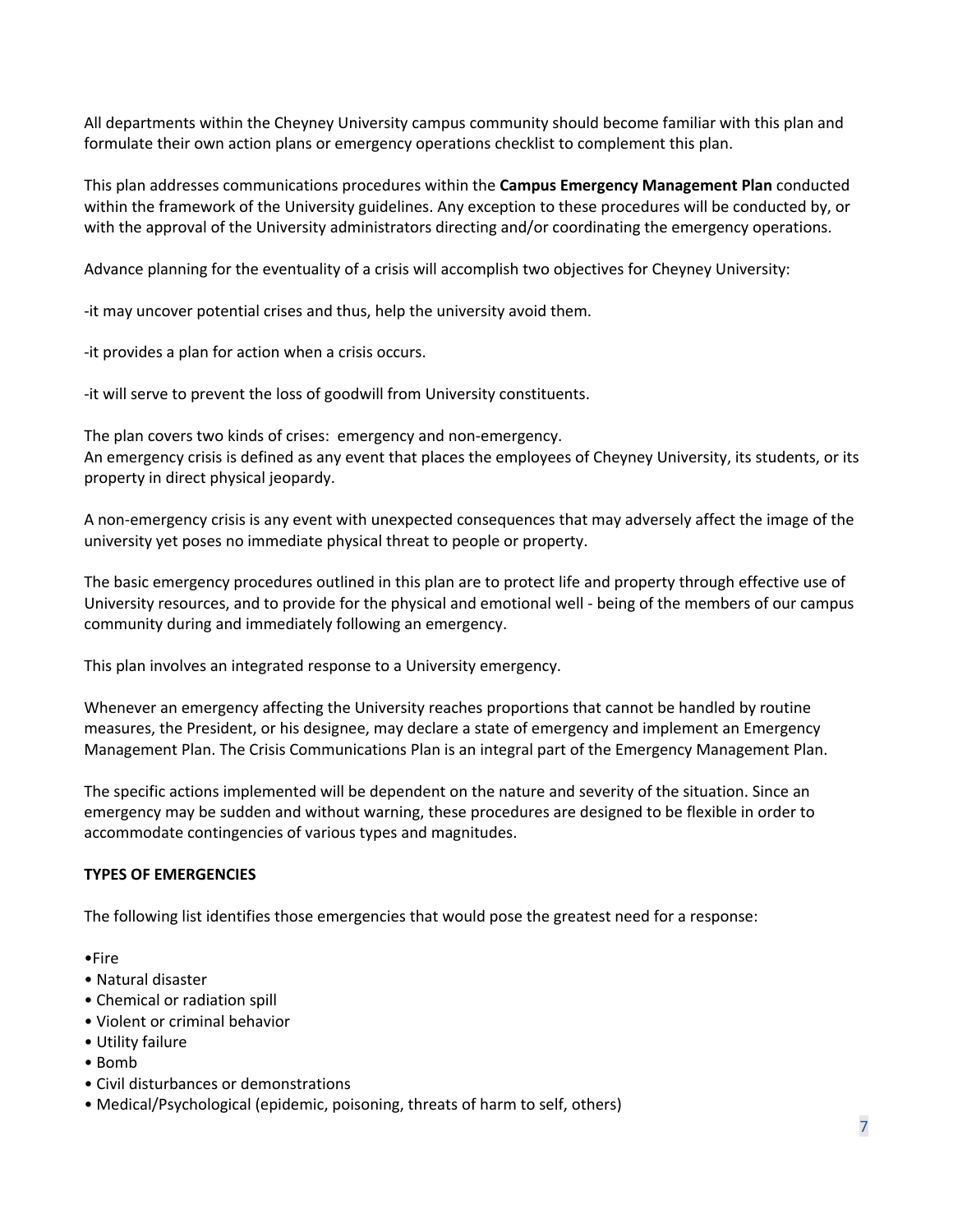- Public relations issues (athletics, budgetary issues, student safety issues, management issues)
- Transportation accident (accident involving vehicles; accident involving commercial conveyance carrying University personnel; private/corporate aircraft crash on campus)

#### **THE PLAN FOR CRISIS COMMUNICATION**

All unit heads of Cheyney University will have a copy of this written plan to handle communications in crisis situations.

This crisis plan covers both types of events:

Emergency – a situation that causes or threatens to cause loss of life or physical property or threatens the general safety and welfare of individuals working in or around Cheyney University (e.g. fires, explosions, accidents, vehicular mishaps, or severe weather).

Non-emergencies – an unforeseen situation that threatens the reputation or stature of Cheyney University; that poses legal ramifications and that poses direct physical threat to either employees or property at the university (e.g. public disclosures of scandal).

Both types of events make news. Because Cheyney University is a public institution, the public has a right to know the facts of these events as they emerge. In a crisis Cheyney University will disclose information as quickly as possible, but always with regard for individual privacy and legal responsibility.

This crisis communications plan provides a procedural guide and contact information for key campus individuals in time of crisis. The policy of Cheyney University is to respond quickly and accurately to all legitimate requests for information about any crisis that affects the university, its employees, its students, and its public image with full regard for individual privacy and legal responsibility.

#### **CAMPUS EMERGENCY MANAGEMENT**

The University President and Ceisler Media, Brian Dries (717) 495-5509 / brian@ceislermedia.com. Are designated as the lead unit to coordinate and disseminate information about any crisis situation that may adversely affect the University. The President may designate an alternate as the spokesperson in certain situations or in tandem with the Ceisler Media, Brian Dries: (717) 495-5509 / brian@ceislermedia.com. The Office of the President first point of contact. That office will advise others if someone else with specific indepth knowledge of a particular area has been designated to respond. It is our policy that the designated spokespersons will be fully available (round-the-clock, if necessary). The Assistant Director of Technology and Communications will ensure the website is updated based on information received from Ceisler Media, Brian Dries: (717) 495-5509 brian@ceislermedia.com or the Office of the President.

In any emergency, a limited number of individuals are authorized to speak officially on behalf of Cheyney University. The following individuals are authorized to serve as spokespersons for the duration of an emergency; no other employees may disseminate information about the emergency to the media unless they are authorized to do so by the President. All employees will refer questions about the emergency to Ceisler Media, Brian Dries: (717) 495-5509 / brian@ceislermedia.com.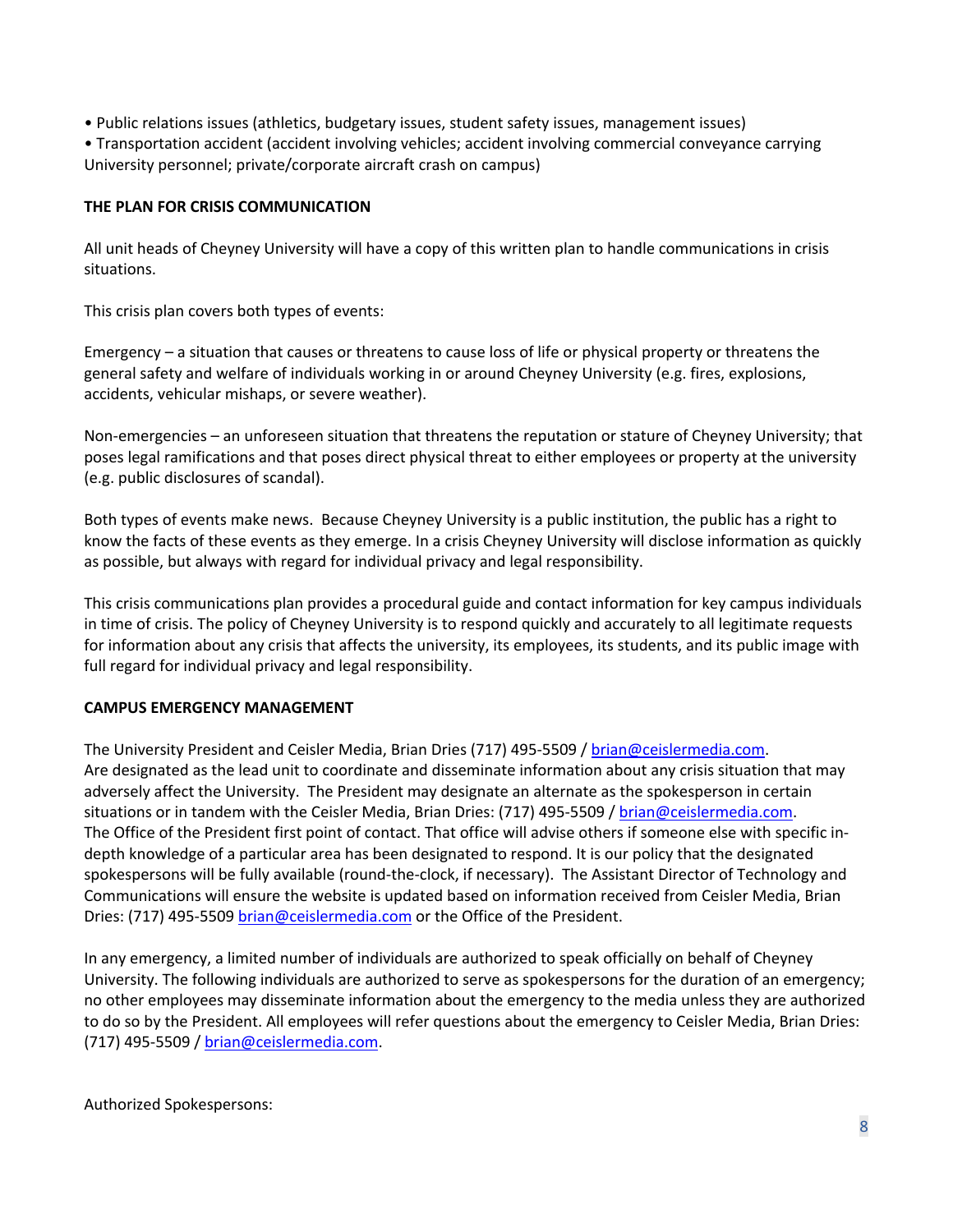Ceisler Media, Brian Dries: (717) 495-5509 / brian@ceislermedia.com.

University President: 610-399-2220

The Cheyney University President, or his designee, is responsible for the overall direction of campus emergency operations in the declaration of an emergency.

Administrators, deans and department heads, are responsible for ensuring that building evacuation information be distributed to all employees with follow- up discussions, on-the-job training or explanation as required.

Time shall be allowed for training employees in emergency techniques such as fire extinguisher usage, first aid, CPR and building evacuation procedures. At the beginning of every term, the emergency alert system should be tested via siren, text, and email.

Faculty and staff supervisors should educate students and employees concerning University procedures, including evacuation procedures for their building or areas. They should evaluate survey and estimate their assigned building facility or area in order to determine the impact a fire or earthquake could have on it. They should also report all safety hazards to the designated safety officer, and promptly submit work orders to reduce hazards and to minimize accidents.

#### **EMERGENCY PROCEDURES**

#### **In Case of Emergency**

In case of emergency call 911.

Evacuate your work area and the building, if necessary.

If you are unsure that the situation is an emergency, you should call 610-399-2405 and report the situation. When calling, remain calm and carefully explain the problem and location to the dispatcher. Do not hang up until told to do so.

#### **In Case of Non-Emergency Crises**

Refer all inquiries to the Office of The President at 610-399-2220. If you are unsure that the inquiry constitutes an existing, growing, or future crisis, refer the inquiry to Ceisler Media, Brian Dries: (717) 495-5509 / brian@ceislermedia.com.

- It's better to alert someone quickly than not at all.

- It's better to alert too many people than not enough.

#### **SPOKESPERSON BRIEFING**

*Spokesperson:* Ceisler Media, Brian Dries: (717) 495-5509 brian@ceislermedia.com. In coordination with the Office of The President at 610-399-(2220).

-Ensure that media receive timely, information.

-Provide single, consistent source of information to media

-Minimize contradictory information to media

-Minimize contradictory information from Cheyney University

-Provide perspective to emergency events and technical information and explanations to media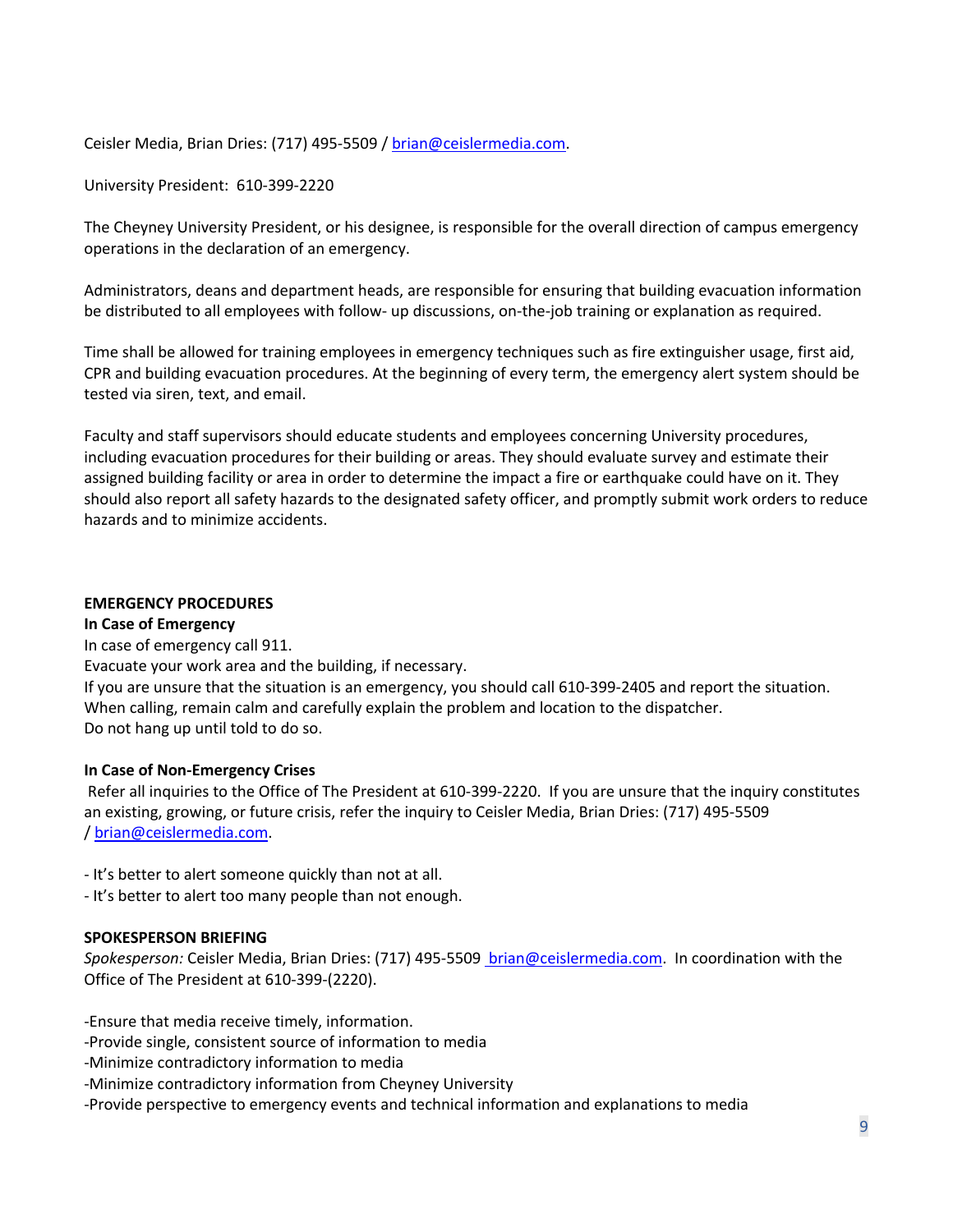*Cheyney University President, executive cabinet and immediate staff will:* - Completely and thoroughly inform spokesperson during all phases of emergency.

#### **INTERNAL ALERT**

Cheyney University Campus Police 610-399-2405

#### **EXTERNAL ALERT** *(***Emergency Help***)*

Fire Department: 911 in all emergencies Ambulance: 911 in all emergencies Cheyney University Police Department: 610-399-2405 Cheyney University Physical Plant: 610-399-2259 Pennsylvania State Police: 610-268-2022/610-891-6360 Pennsylvania Poison Center: 215-386-2100

#### **EMERGENCY COMMUNICATIONS HEADQUARTERS**

Up to three separate areas may be required to establish an Emergency Communications Headquarters. Cheyney University Key Administrators' Headquarters will be in the President's Conference Room at Biddle Hall.

The 24-hour operations headquarters will be the Campus & Public Safety Department Building; alternate: Physical Plant. The various headquarters locations are to provide sufficient space for campus leadership to develop strategies, decide on courses of action, clear messages and prepare statements to the media, brief spokespersons, and answer media calls. The staff coordinator for this room will be responsible for providing a laptop computer, telephones, and photocopy services.

#### **For On-Site Media**

Media Headquarters will be located at Cheyney University, to be determined by CU at the time of the emergency. Written materials (e.g. news releases, updates on the emergency) will be provided here to credentialed members of the media. The staff coordinator, or designee, will be responsible for providing access to a telephone and laptops.

#### **FOR FAMILIES, FRIENDS OF VICTIMS**

If the emergency involves injuries or fatalities, Cheyney University, to be determined by CU at the time of the emergency, will be used for family and friends of victims. It will be sequestered and off-limits to all media. The staff coordinator for this site will be responsible for providing to family and friends, information as it develops regarding the condition of emergency victims and other assistance as needed. Possible locations are: Glen Mills School, Westtown School or West Chester Rustin High School.

#### **PERSONAL INJURY/DEATH COMMUNICATION POLICY**

The Office of The President and its assigned spokespersons are the only parties authorized to release the names of injured or deceased persons. The names of injured or deceased persons will not be released until after nextof-kin are notified and the University President has given authorization to spokespersons. After notification of next-of-kin and at the University President's direction, the Office the President and its assigned spokespersons will release names of injured or deceased persons. All inquiries, regardless of their source, about the safety or condition of employees after an emergency at this site will be referred to the Office of The President.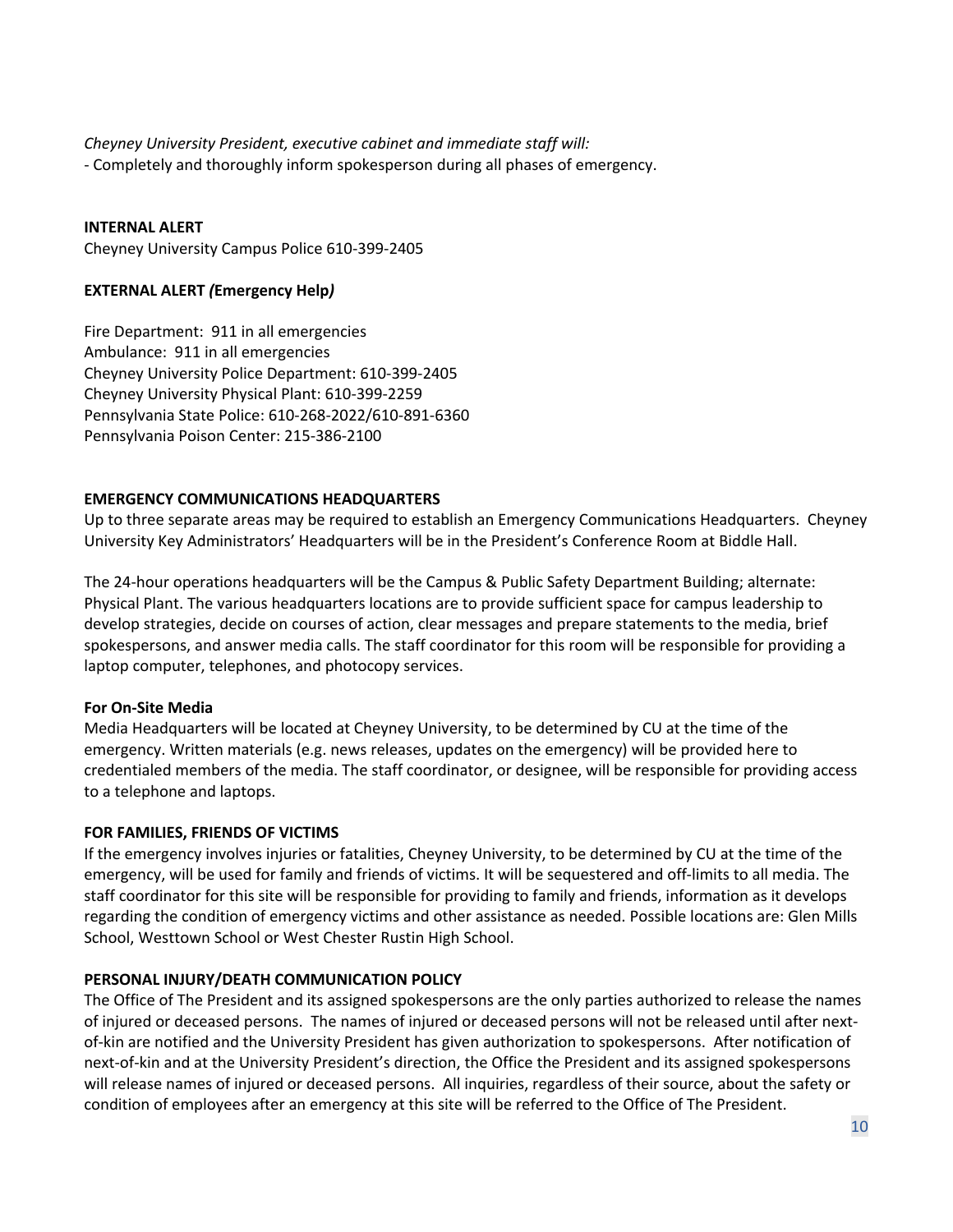#### **EMERGENCY MATERIALS**

#### **NEWS RELEASES**

Ceisler Media, Brian Dries: (717) 495-5509 / brian@ceislermedia.com.

#### **Include:**

- Nature of the emergency
- Where, when it happened
- Cheyney University's official response to the emergency
- Measures taken to contain it
- Physical extent of the emergency (number employees injured or deceased, property damaged)
- Plans to return to normal operation
- After families have been notified, names of injured and/or deceased
- Names and phone numbers of persons to contact for more information

#### **Do NOT Include:**

- Speculation of any kind
- Attempts to fix blame for the emergency
- Identification of a specific cause of the emergency
- Monetary estimates of damage

#### **BACKGROUND STATEMENT**

#### **Include:**

- Brief factual summary of events
- Guidelines for employees' discussion of event with external audiences
- Contact: Ceisler Media, Brian Dries: (717) 495-5509 / brian@ceislermedia.com for more information.

#### **NEWS CONFERENCES**

News conferences should be used only in those situations in which the information to be disseminated is significant and must be communicated quickly and efficiently to many people at the same time. In severe emergencies that are protracted, result in large numbers victims or fatalities, or deceased, or involve massive property damage, it may be necessary to conduct news conferences as frequently as every hour. **Include:**

•Office of The President, designated spokesperson, other Cheyney University staff depending upon the nature of the emergency.

• Media Kit-including news release(s), fact sheet(s), copies of statements by speakers at news conference, biographical information of speakers.

• Media List and follow-up distribution of media kit to those who did not attend news conference.

#### **POST-EMERGENCY FOLLOW-UP**

Responsibility for communication with key audiences does not end with the crisis. It may be necessary to update those audiences for days, weeks, even months after a crisis, depending upon its severity.

#### **Media**

Ceisler Media, Brian Dries: (717) 495-5509 / brian@ceislermedia.com.

Communication updated on progress toward restoration to normal operations.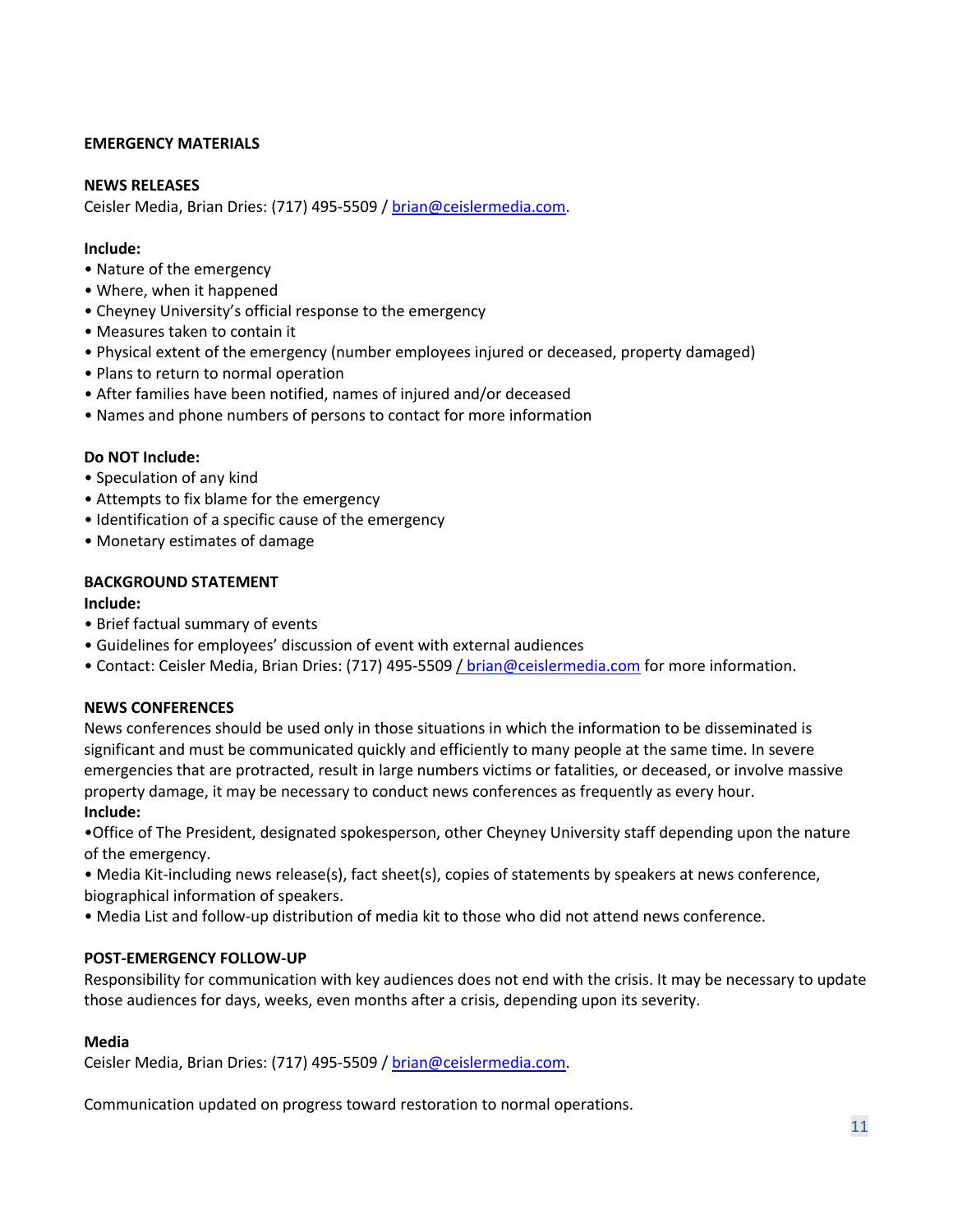#### **Employees, Immediate Community:**

Distribute to home addresses at least one news update (from the president) on progress toward restoration of normal operations.

#### **EVALUATION**

As soon as possible after the event, assess the plan, how it was implemented, the outcomes, and make recommendations to revise the plan accordingly, if appropriate. The success of this plan necessitates that the University maintain a constant state of readiness to assure the efficient and orderly transition from routine activities to those associated with emergency situations. This is accomplished through a carefully planned and a continuous program of training, drills, and exercises.

#### **TRAINING OBJECTIVES**

- To provide for recovery in the aftermath of any emergency involving extensive damage or other debilitating influence on the campus or reputation of Cheyney University.
- To respond effectively to the actual occurrence of an emergency.

## **TIMELY WARNINGS AND EMERGENCY NOTIFICATIONS**

Assessment & Notification Procedures

- **1. Assessment**  The Cheyney University President or their designee will be made aware of a potential crisis or emergency by the Chief of the Cheyney University Police Department or their designee. The Chief of Police and or their designees then determines whether it is appropriate to issue a Timely warning or Emergency Notification. Once activated, the Cheyney University President will notify each of the institutional Communications Directors/Public Information Officers or their backups as soon as practical.
- **2. Issuance of a "Timely Warning" Policy** Per the requirements of the Clery Act, "Timely Warning" advisories are made to the campus community for crimes that are reported to the Cheyney University Police Department or local police and which may represent an ongoing threat to the safety of students or employees. The Chief of the Cheyney University Police Department, or their designee, shall make the decision as to whether an incident poses an ongoing threat and if a "Timely Warning" advisory is required. In the event that an advisory is required, the Chief of Police, or their designee, shall provide the Cheyney University President or their designee with the specifics of the case for the purpose of drafting the "Timely Warning" advisory.
- **3.** Timely Warning Notifications will include at minimum: 1. A short description of the incident or type of crime, including date, location, and time of occurrence.
	- 2. A physical description of the suspect, if available, including gender and race.
	- 3. A composite drawing or photograph of the suspect, if possible.
	- 4. Gender of the victim(s), if appropriate.
	- 5. Injury sustained by the victim(s), if appropriate.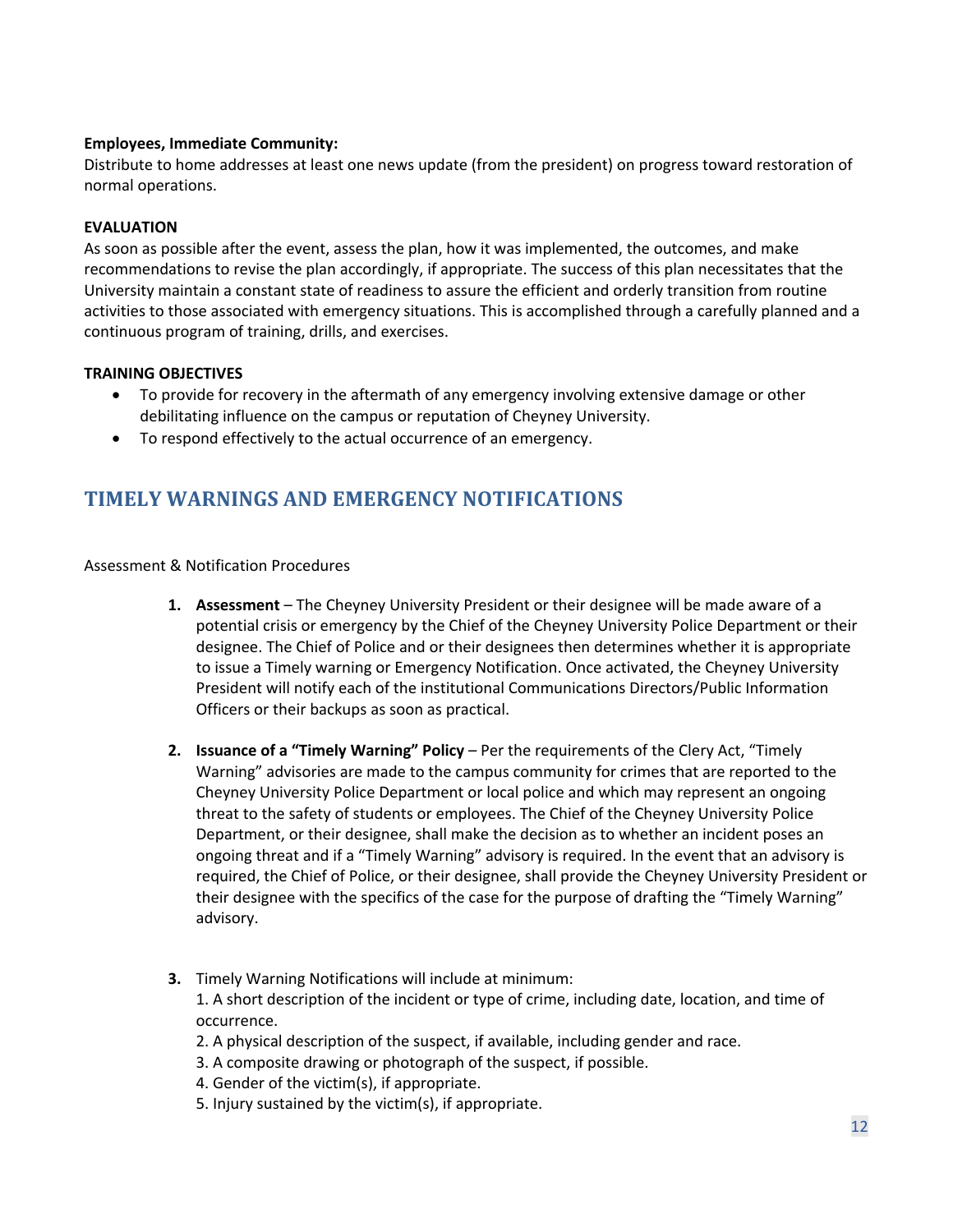6. Date and time the notice was released.

7. A warning to the campus community to exercise caution.

**In all cases, Timely Warning advisories and updates are sent by Campus & Public Safety and Public Relations via electronic mail directly to all staff, faculty, and students on the Cheyney University Campus using their institution-provided email accounts, and all persons who have subscribed to e2Campus. They are also posted on social media networks.**

#### **The University police may not issue a Timely Warning if:**

- The crime was revealed to a pastoral or professionally licensed counselor.
- The department apprehended the suspect(s) and the threat of imminent danger for members of the community is mitigated.
- Issuing a Timely Warning would severely jeopardize an ongoing criminal investigation or the safety of an individual. Issuing a Timely Warning would possibly cause a suspect to flee or evade detection.
- Issuing a Timely Warning would result in the destruction of evidence.
- Issuing a Timely Warning would likely identify the victim. Timely warnings must withhold the name of the victim.
- **4. Issuance of Emergency Notification-** When a dangerous event is detected or reported, Campus Safety personnel will assess the situation and respond accordingly to verify that the situation is indeed a threat to the CU Community. If a verified significant emergency or dangerous situation occurs on campus that, in the judgment of the Chief of Police or the University President, creates an immediate threat to the health or safety of students or employees, or otherwise warrants a notification, an **"emergency notification"** will be issued. For example, emergency notifications may include notices such as an approaching forest fire, or a fire currently raging in one of your buildings, an outbreak of meningitis, norovirus or other serious illness, an approaching tornado, hurricane or other extreme weather conditions, earthquake, gas leak or a terroristic threat. In all cases, Emergency Notifications are sent by Campus & Public Safety and University Communications via electronic mail directly to all staff, faculty, and students on the Cheyney University Campus using their institution-provided email accounts, and all persons who have subscribed to e2Campus. They are also posted on social media networks.

#### **Crisis Communications Spokesperson**

The designation of a spokesperson is incident-dependent. Generally, this is the highest-ranking individual who has direct knowledge of the events, or the Cheyney University President. The individual selected will have the highest credibility and understanding of the events surrounding the crisis. Other qualified public information officers may fill in for these individuals if the crisis is prolonged, but they should not be the initial responders to the general public, the media, or the campus community. If the incident is related to a criminal act, the basic thresholds that the CUPD may use to determine the lead agency for public information are as follows:

Misdemeanor Crime = Cheyney University Police Department lead (APD Chief or designee) Felony Crime = Cheyney University Police Department lead (CUPD Chief or designee)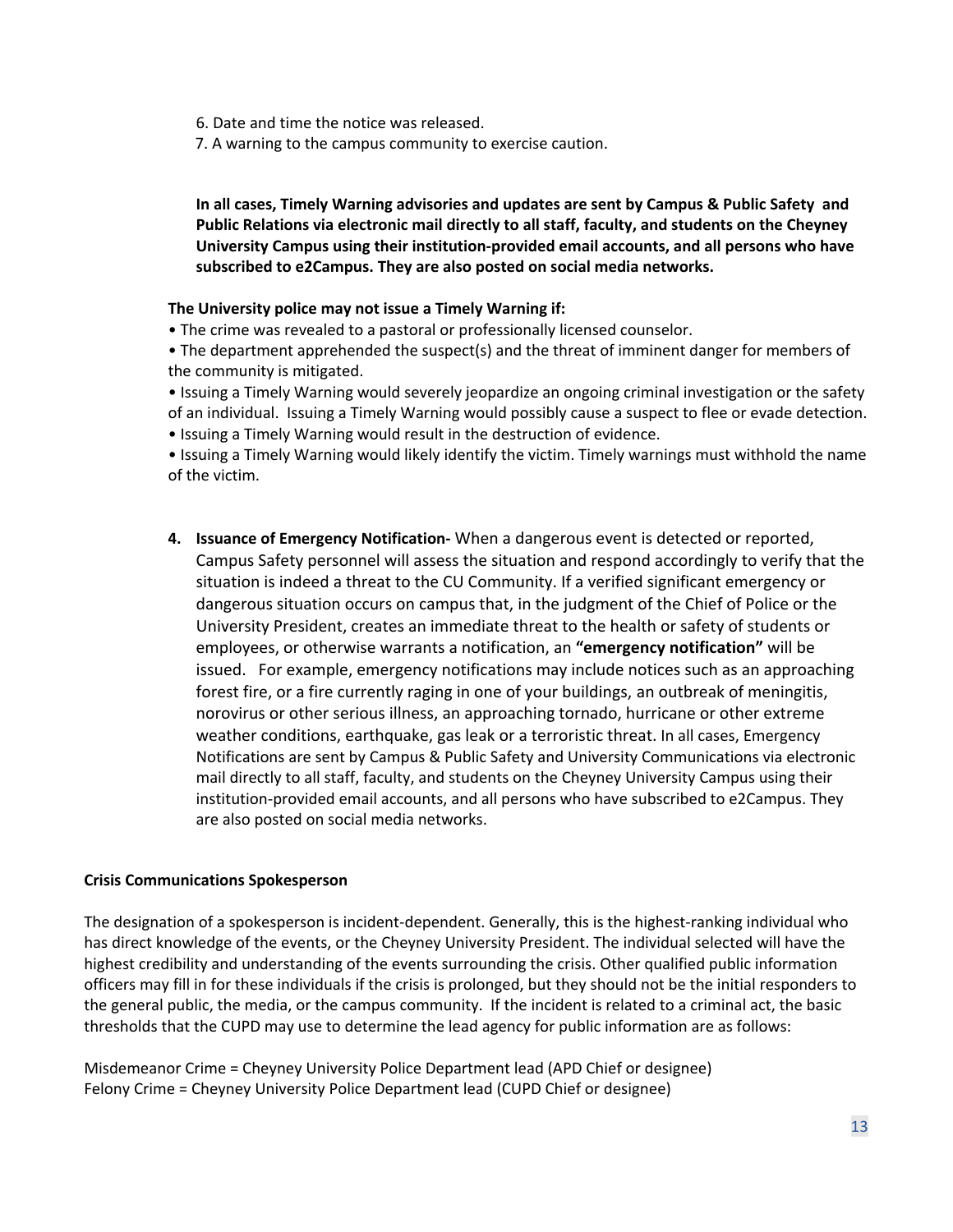As a criminal act relates to a particular student/faculty/staff of a single institution, the institutional PIO (610) 399-2220, shall be the primary media contact, in partnership with the law enforcement spokesperson. Incidents that are not crime-related will follow similar guidelines. Situations that affect a single institution, such as a student death, will be represented by the respective PIO.

#### **Cheyney University Policy Number FA 2013-1000**

#### **Policy Title: Timely Warning Policy**

| Approved by:    | FA Council                                                  |
|-----------------|-------------------------------------------------------------|
|                 | President's Cabinet                                         |
| <b>History:</b> | Issued-8-1-2012                                             |
|                 | Revised -9-1-2013 F&A Council; 02-11-14 President's Cabinet |
|                 | Revised -11-7-2017                                          |
|                 | Revised - 06-07-2019                                        |

#### **1. Purpose**

To ensure compliance with the Timely Warning requirements of the Jeanne Clery Act and to provide the University Community, including students, faculty, and staff, with timely information about current or on-going threats. **To report crimes occurring on campus call Cheyney University Police at 610-399-2405.**

#### **2. Scope**

This policy applies to students, staff, faculty, administration, employees, contractors, consultants, temporary help and others at the Cheyney University campus.

Cheyney University, as a recipient of Federal Title IV student financial aid, is required to adhere to provisions of the Jeanne Clery Disclosure of Campus Security Policies and Campus Crime Statistics Act, commonly referred to as the Clery Act. The Clery Act requires all postsecondary institutions receiving Federal Title IV financial aid to issue Timely Warnings to the campus community for certain crimes that occur within our Clery Geography, in a manner that is timely and will aid in the prevention of similar crimes. The intent of a warning regarding a criminal incident is to enable people to protect themselves.

#### **3. Definitions**

Clery Geography – Physical parameters defined by the Clery Act for the purposes of crime reporting, specifically:

#### A. On campus -

1. Any building or property owned or controlled by Cheyney University within the same reasonably contiguous geographic area and used by the university in direct support of, or in a manner related to, the university's educational purposes, including residence halls.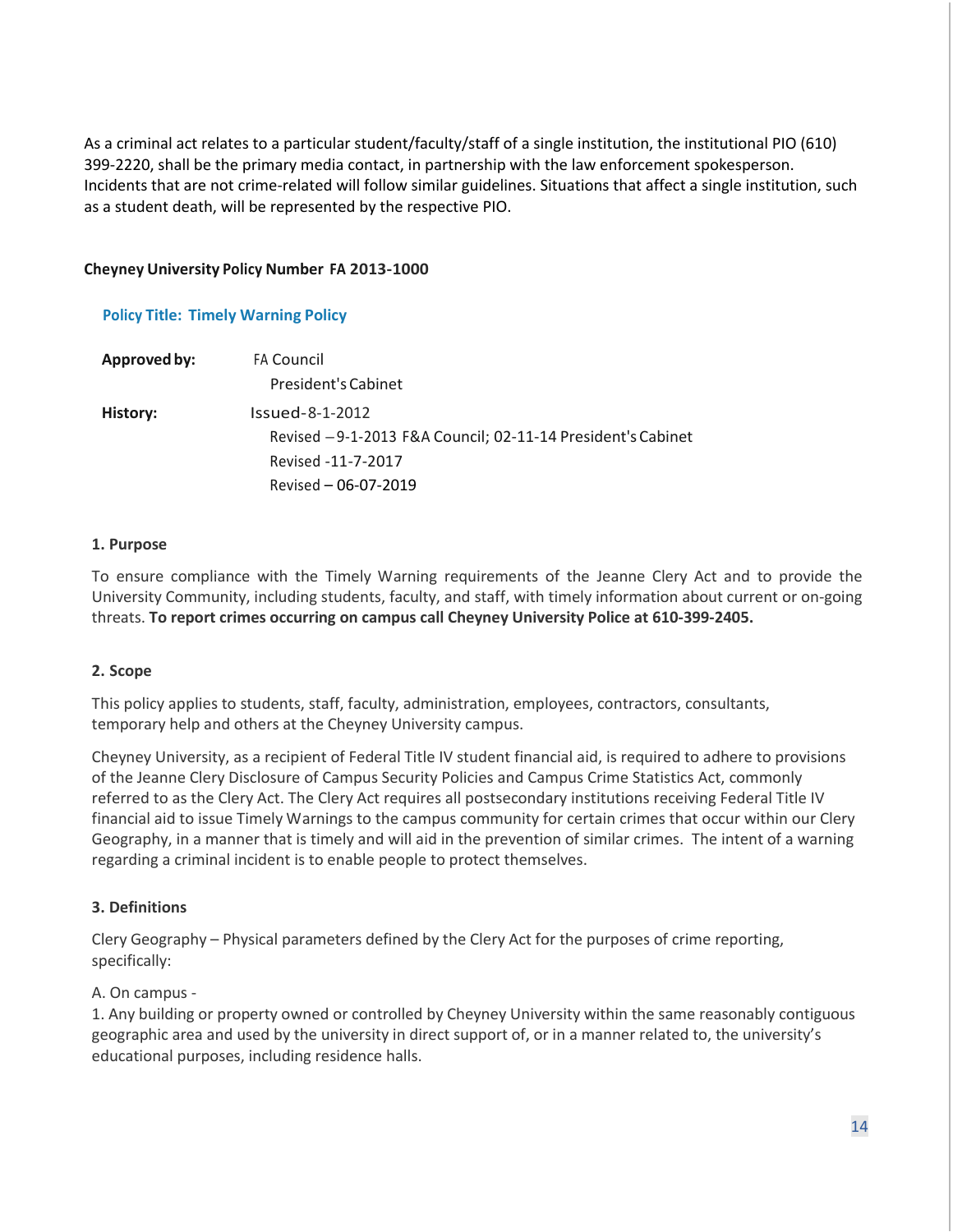2. Any building or property that is within or reasonably contiguous to paragraph (A) of this definition, that is owned by the university but controlled by another person, is frequently used by students, and supports university purposes (such as food or other retail vendor).

B. Non-campus - Any building or property owned or controlled by a student organization that is officially recognized by the university; or any building or property owned or controlled by the university that is used in direct support of, or, in relation to, the university's educational purposes, is frequently used by students, and is not within the same reasonably contiguous geographic area of the university.

C. Public Property - All public property, including thoroughfares, streets, sidewalks, and parking facilities, that are within the campus, or immediately adjacent to and accessible from the campus.

D. Clery Act reportable crimes: murder and non-negligent manslaughter, negligent, manslaughter, forcible sex offenses, non-forcible sex offenses, robbery, aggravated assault, burglary, motor vehicle theft, arson, arrests for liquor law violations, drug law violations, illegal weapons possession, and hate crimes to include larceny-theft, simple assault, intimidation, and destruction/damage/vandalism of property if the victim was intentionally selected because of the victim's actual or perceived race, gender, religion, sexual orientation, ethnicity, or disability.

Confirmation - When a University official has verified that an immediate threat exists. Confirmation does not necessarily mean that all the pertinent details are known or even available.

Designee - A person selected to carry out a role for a specific period of time.

Notification Systems - Public address system, mass text messaging, university emails, social media, Safety website and paper postings at common entrances to residential, academic and administrative buildings.

Official - Any person who has the authority and the duty to take action or respond to particular issues on behalf of the university.

#### **4. Policy**

A. Requirement - Under the requirements of the Jeanne Clery Act, the University must provide faculty, staff, and students with timely warnings about reported crimes, occurring on or off-campus which in the professional judgment of the Chief of Police or designee, constitute a serious, ongoing, or continuous threat. All members of the University community are encouraged to report any crime or hazard to the Cheyney University Police as soon as possible after the incident. Timely warnings may be made about any serious crimes, whether reportable under the provisions of the Clery Act or not.

B. Responsibilities - The Chief of Police or designee is responsible for:

- a. Determining whether or not the situation actually poses a threat to the University Community, and making the decision to issue timely warnings on a case-by-case basis, considering factors such as the nature of the threat, the continuing hazard to the University community, and the possible risk of compromising law enforcement efforts.
- b. Issuing timely warnings to faculty, staff, and students on the involved campus (es) as soon as possible after pertinent information about the threat becomes available.
- c. As appropriate, notifying the President, and/or other University administrators about crimes and timely warnings.
- d. Summoning the necessary resources to mitigate, investigate, and document any serious crime occurring on-campus.
- e. Interacting with other local law enforcement agencies to obtain information about crimes occurring off-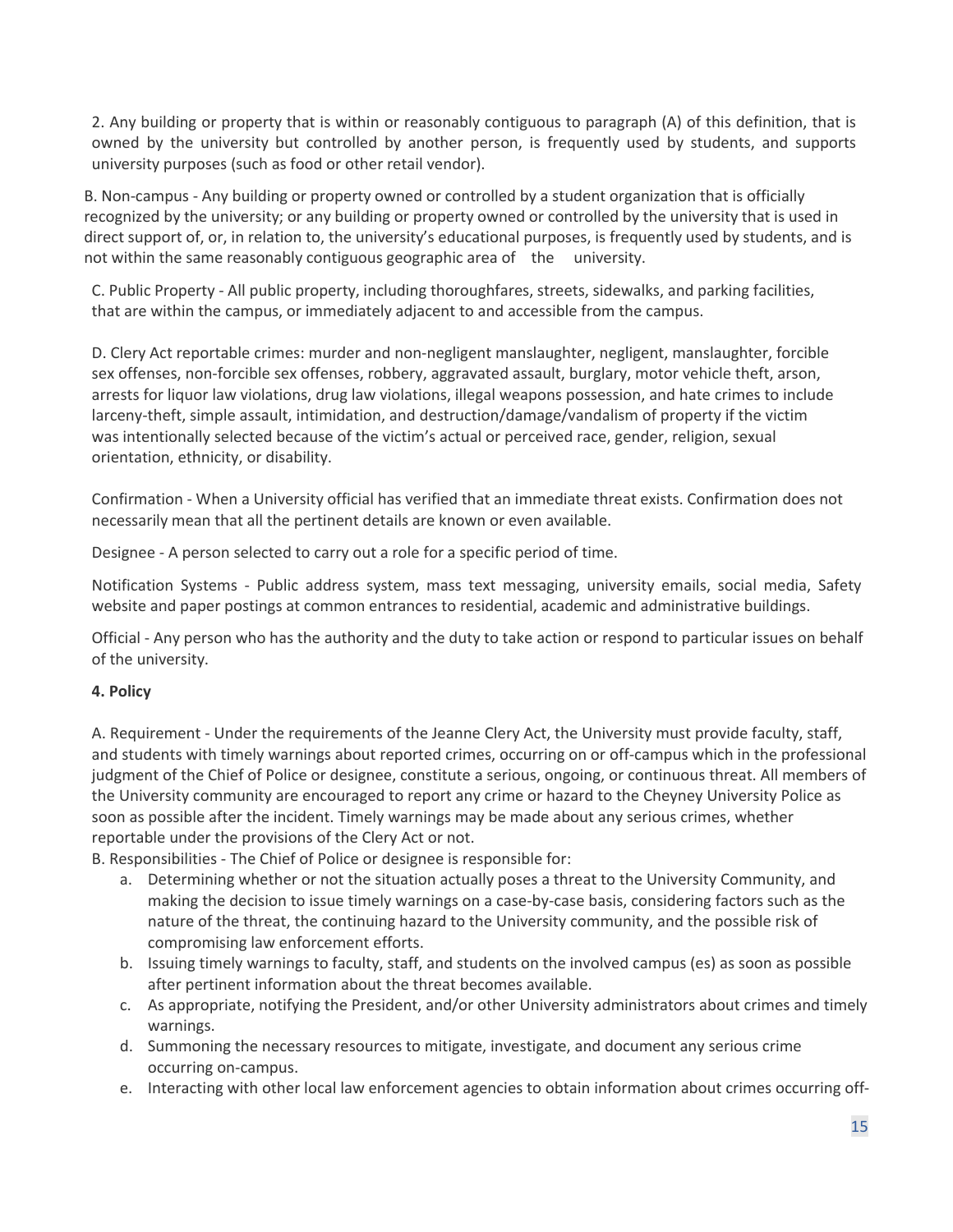campus and to help ensure that such crimes are mitigated, investigated, and documented by the local law enforcement agency.

#### **5. PROCEDURE**

- A. Methods of Distribution Timely warnings will be distributed via some or all of the mechanisms listed below, or any other appropriate means. The list is not prioritized or ranked, the Chief of Police or designee will determine the most appropriate means to distribute the message based on the information being disseminated, segment(s) of the University Community being notified and other related factors.
- 1. Text messaging to cell phones or e-mail. Registration required.
- 2. E-mail from: cheyney.edu
- 3. Postings on campus buildings
- 5. Media releases/press conferences

Crimes can be reported to Cheyney University Police directly, through a Campus Security Authority, or other police agency. Timely Warnings are provided to give the students, employees and others timely notification of crimes that may represent a serious or on-going threat to the campus community and to heighten safety awareness.

Information to be included in Timely Warnings is date and time of the crime, nature of the crime, a general location (at minimum), information that promotes safety such as safety tips, and any information that will assist individuals in protecting themselves. Timely Warnings shall withhold any information that will identify victims. Timely Warnings may be issued by some or all of the identified notification systems. Updates will be provided as necessary.

In instances when communication cannot be established with the Timely Warning Committee, the police shift sergeant or officer in charge will make the determination as to the issuance and content of the warning. The warning would then be sent by police dispatch personnel.

#### 6. **Emergency notification**

If there is an immediate threat to life, health, or safety of students or employees occurring on-campus, whether related to a crime or other hazard, the University will issue an emergency notification, the procedures and protocols for which are found in the University's Emergency Communication Procedure and Crisis Communication.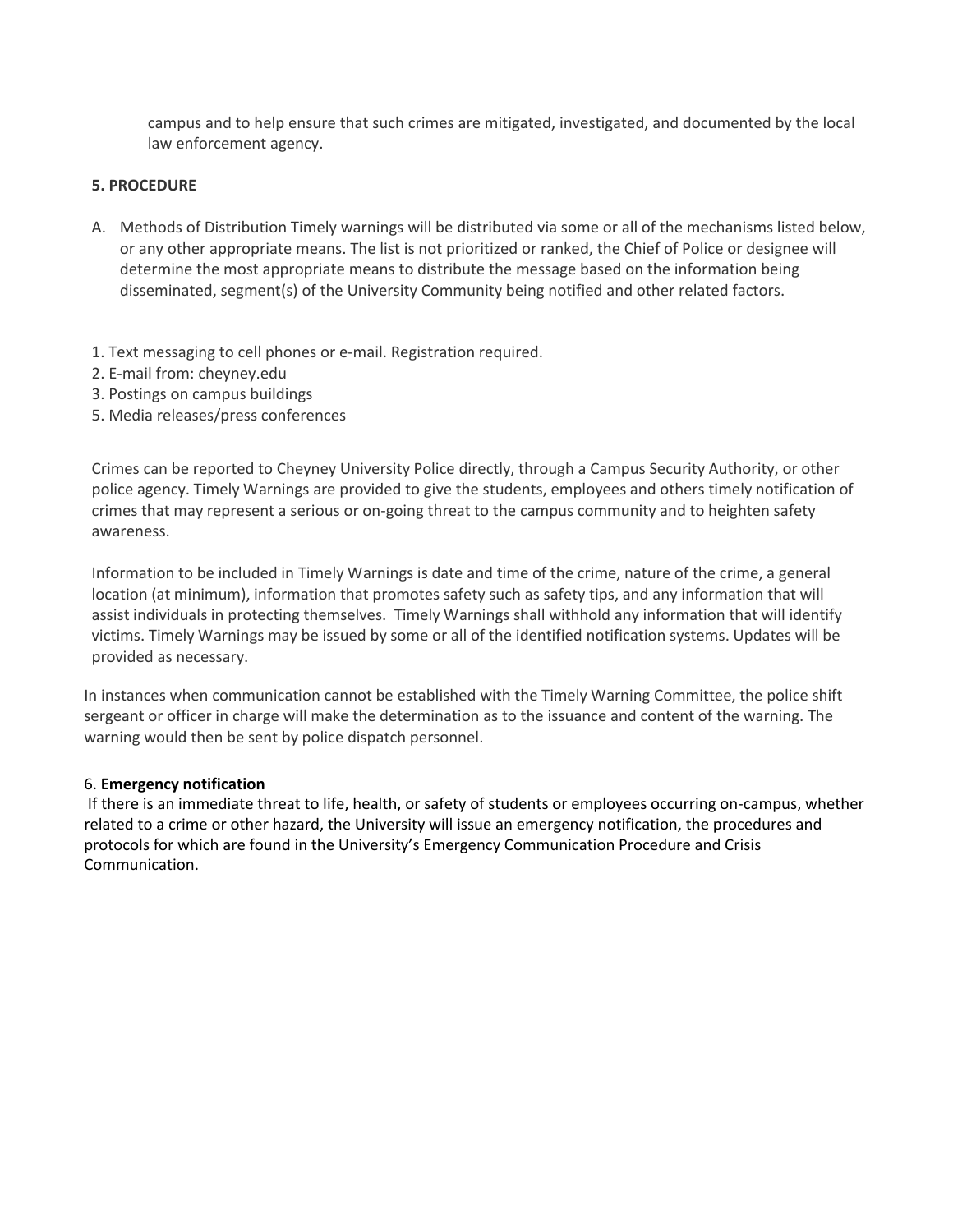## LAW ENFORCEMENT AUTHORITY AND INTER-AGENCY RELATIONSHIPS

Police have 8 full time sworn Public Safety Officers who have received their primary training under the Pennsylvania Municipal Public Safety Officers Education and Training Act (PA Act 120). This is the same required training that municipal Public Safety Officers throughout Pennsylvania receive. Officers on campus participate in annual police update training under PA Act 180.

Cheyney University employs a 24-hour Police and Security force aimed to serve, protect, and educate the campus community. The Cheyney University Police Department enforces the laws, rules, and regulations of the Commonwealth of Pennsylvania and of Cheyney University, thereby safeguarding the welfare of the university community. Campus & Public Safety Officers employed at Cheyney University receive their police powers from the Governor of Pennsylvania and have full power of arrest for any violation of law on campus property. University Police are responsible for enforcing all Federal, State and Local laws in addition to the rules and regulations of the University. University Police are responsible for investigating all reports of criminal activity on campus and to coordinate with other law enforcement agencies as needed. Public Safety Officers patrol all of the buildings on our campus around the clock every day of the year. Patrol may be conducted in vehicles or on foot. Public Safety Officers not only respond to reported criminal incidents, but they also handle vehicle accidents, EMS incidents and a variety of service calls.

The Cheyney University Police Department maintains a close working relationship with the Pennsylvania State Police. The CUPD staff occasionally work with other law enforcement agencies in the local area, including the Westtown - East Goshen Police Department, West Chester Police Department, West Goshen Police Department, and the Chester County and Delaware County DA Offices. The CU Police Investigators work closely with the investigative staff of neighboring police departments when incidents arise that require joint investigative efforts, resources, crime related reports and exchanges of information, as deemed necessary. There is no written memorandum of understanding between CUPD and any other police agency.

The CUPD communicates with the campus Office of Student Conduct to hold students accountable for their behavior both on and off campus. Contractual security is used to supplement campus police during special events and activities. Cheyney University Campus do not have any off campus or noncampus officially recognized student organizations.

## **SECURITY AWARENESS AND CRIME PREVENTION PROGRAMS**

#### Call the **Cheyney University Police Department** if:

- You see someone committing a crime
- You need to report an old crime
- Someone is injured or ill
- You see fire or smell smoke
- You see anyone or anything suspicious
- You think you see a drunken driver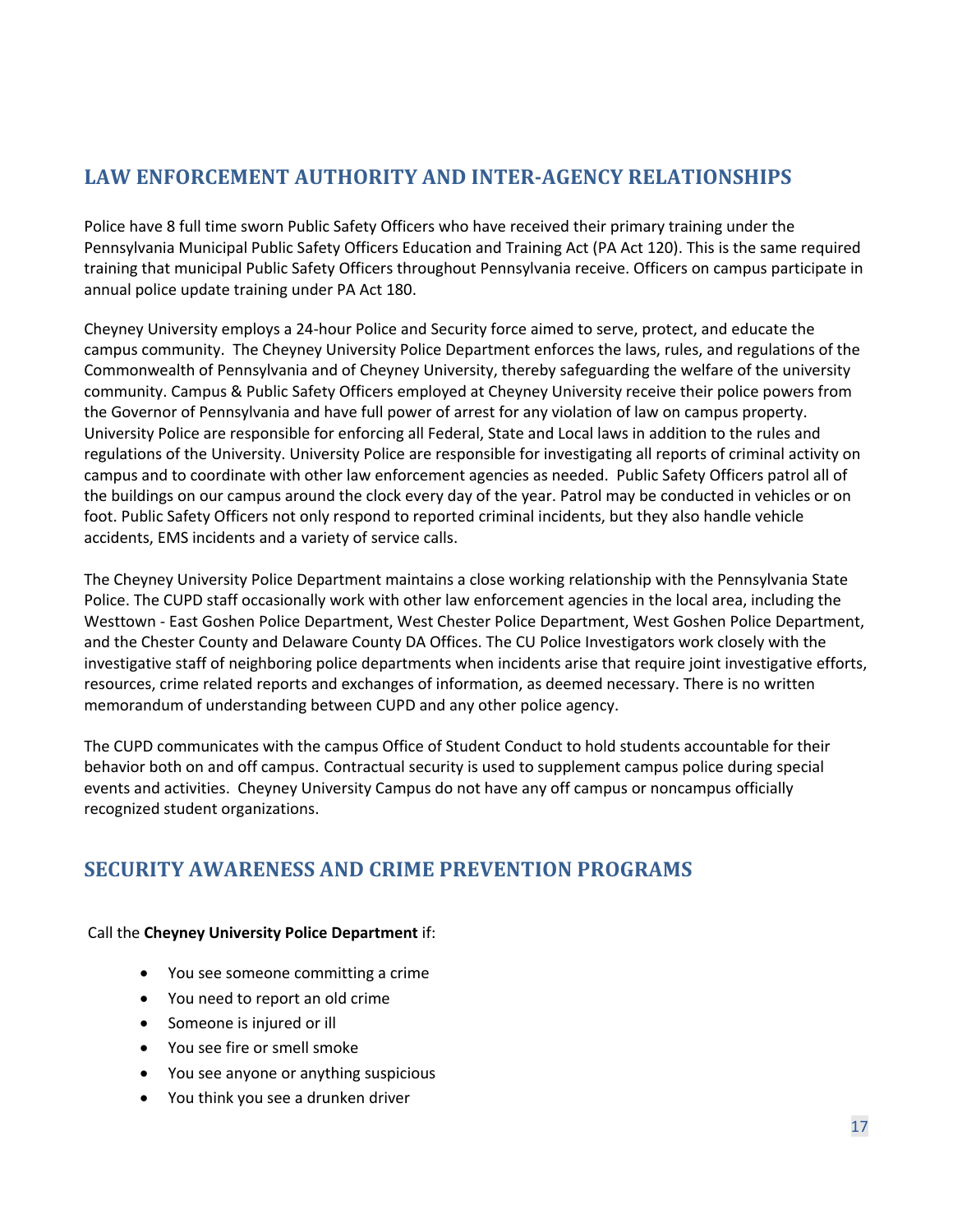• You have knowledge of a chemical spill

Additionally, victims of stalkers or persons with protection orders against another party are strongly encouraged to notify the Cheyney University Police Department of the threat and to provide CUPD a copy of the protection order so that CUPD Officers may enforce it. More written information about Protection from Abuse Orders in Pennsylvania can be found at: Protection From Abuse. You can file this PFA in the Court of Common Pleas Family Division. Most Family Divisions have a system allowing you to file pro se (on your own), or through your attorney or the local legal services office. Contact: **Pennsylvania Legal Aid Network, Inc.(800) 322-7572**

The Cheyney University Police Department also provides an **anonymous reporting option** for victims of crimes, who do not wish to be identified. Victims of crimes who wish to remain anonymous may obtain these forms via CUPD web site at Anonymous Reporting.

A community and its police must do more than simply react to crime. It is important to look for opportunities to deter and/or prevent crime. Cheyney University provides the following services and programs to improve safety on campus and to make the community aware of campus crime and efforts to reduce criminal activity, as well as to minimize their chances of becoming a victim.

#### **Safety Education and Preventative Programs provided by Cheyney University include**:

#### EACH SEMESTER

#### **New Student Orientation or Discovery Week**

Cheyney University educates the student community about crime, personal safety, and security, addressing sexual assaults, date rape, and Title IX awareness in mandatory student orientation each semester.

#### EACH SEMESTER/ON REQUEST

#### **Drug Information Workshops**

These sessions cover recognition of controlled substances, their effects on people, and what to do if one suspects that someone is using or selling drugs.

#### EACH SEMESTER/ON REQUEST

#### **Personal Safety on Campus**

This program, usually given to small groups, covers ways to avoid being the victim of physical or sexual assault. Resource information:

**Stalking** Stalking Help

#### Bullying

Bullying Awareness Guidebook https://cheyney.edu/resources/cu-campus-public-safety/cyber-stalking-and-bullying-information/

#### ON GOING

#### **Crime Analysis**

Cheyney University Police staff will review reported crimes and determine if focused patrol activity may be required for repeated offenses in any given area.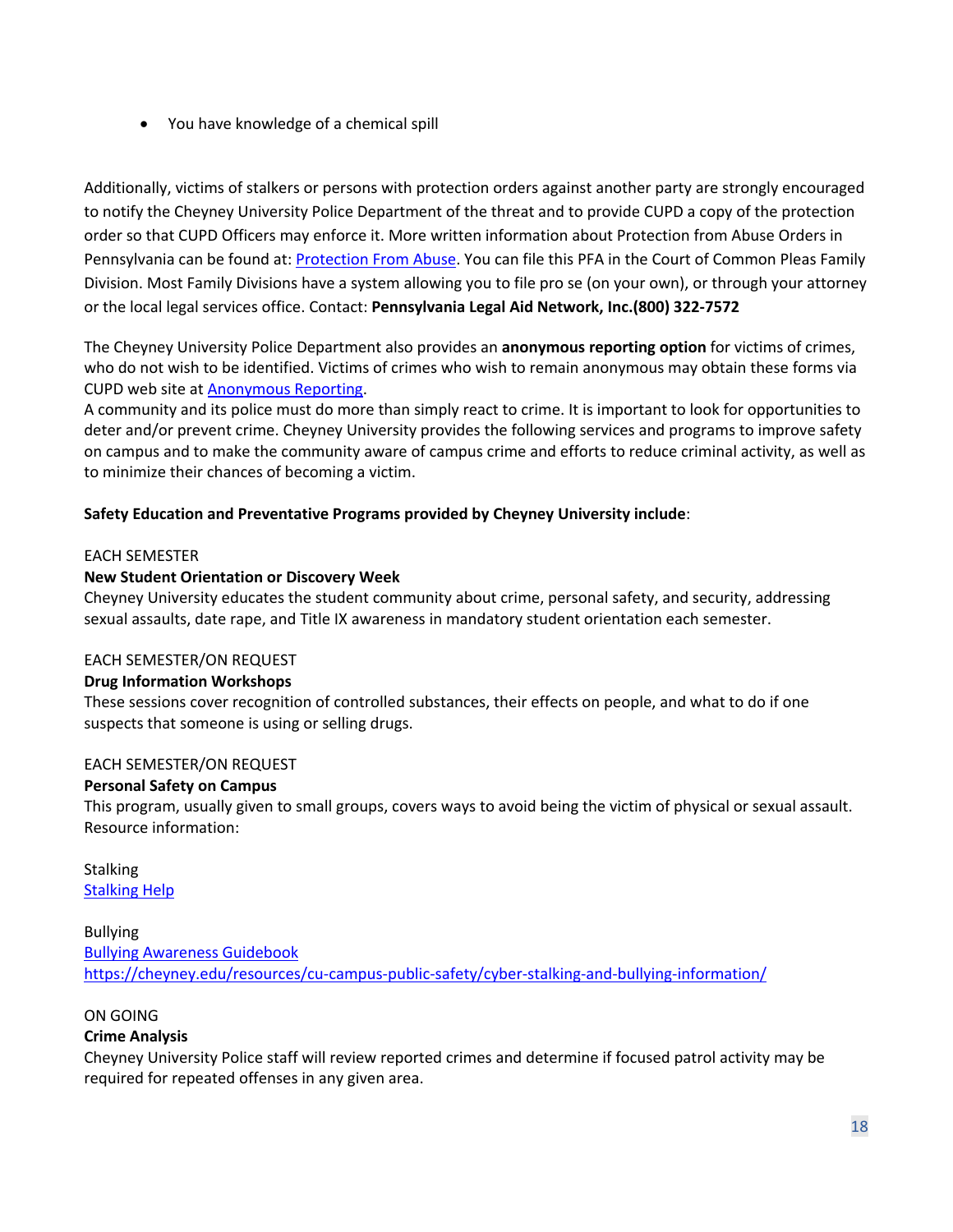#### EACH SEMESTER/ON REQUEST

#### **Alcohol or Drug Education**

NAPSA Foundation in conjunction with other professional organizations, offers a variety of both online and downloadable resources that make it convenient to stay informed about current research, best practices, and information regarding alcohol and other drug issues on college and university campuses. https://www.naspa.org/constituent-groups/kcs/alcohol-and-other-drug/resources

Higher ED Centers – Drug & Alcohol Rehab Centers https://www.higheredcenter.org/

Pennsylvania State Office of Liquor Control Board **LCB Education Programs**

Smart Recovery- SMART Recovery is an online self-empowering addiction recovery support group. http://www.smartrecovery.org/

#### ON GOING

#### **Sexual Abuse Counseling and Sexual Offense Education**

The University prohibits sexual assault, domestic violence, dating violence and stalking. The University offers programs to promote awareness of sexual assault, rape, acquaintance rape, domestic violence, dating violence, and stalking throughout the academic year. These programs include primary prevention and awareness to incoming students and new employees, as well as ongoing programming for all students and faculty. These programs define sexual assault, domestic violence, dating violence and stalking and include training on the definition of consent for sexual activity. The University also provides training on bystander intervention options. In addition, the University provides programs on its policies and procedures to be followed once an incident of sexual assault, domestic violence, dating violence or stalking has been reported.

#### **How to Be an Active Bystander**

Bystanders play a critical role in the prevention of sexual and relationship violence. They are "individuals who observe violence or witness the conditions that perpetuate violence. They are not directly involved but have the choice to intervene, speak up, or do something about it."1 We want to promote a culture of community accountability where bystanders are actively engaged in the prevention of violence without causing further harm. We may not always know what to do even if we want to help. Below is a list of some ways to be an active bystander. Further information regarding bystander intervention may be found. If you or someone else is in immediate danger, call CUPD at (610)-399-2405. This could be when a person is yelling at or being physically abusive towards another and it is not safe for you to interrupt.

1. Watch out for your friends and fellow students/employees. If you see someone who looks like they could be in trouble or need help, ask if they are ok.

- 2. Confront people who seclude, hit on, try to make out with, or have sex with people who are incapacitated.
- 3. Speak up when someone discusses plans to take sexual advantage of another person.

4. Believe someone who discloses sexual assault, abusive behavior, or experience with stalking.

5. Refer people to on or off campus resources listed in this document for support in health, counseling, or with legal assistance.

#### **Risk Reduction**

With no intent to victim blame and recognizing that only abusers are responsible for their abuse, the following are some strategies to reduce one's risk of sexual assault or harassment (taken from Rape, Abuse, & Incest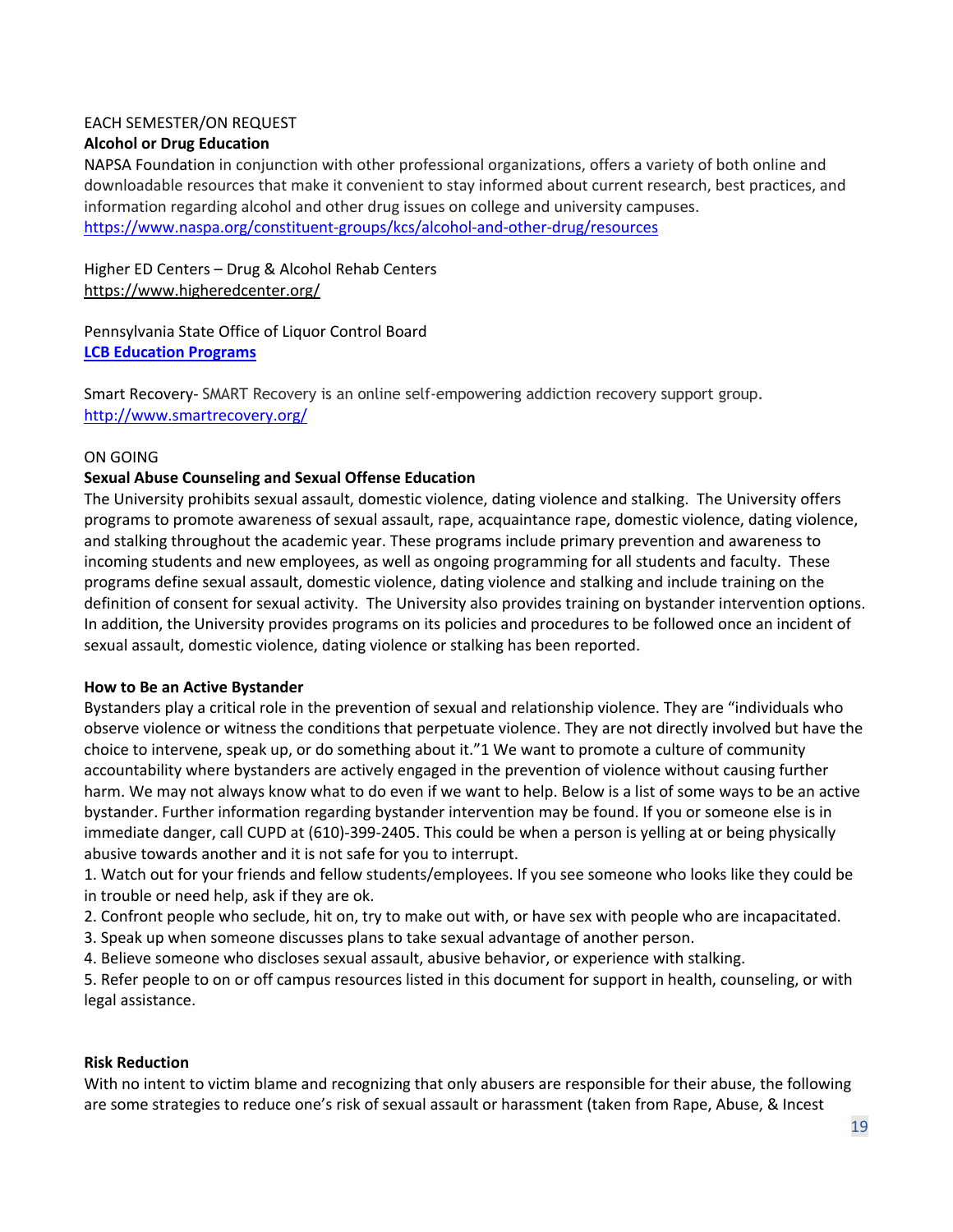National Network, www.rainn.org. These strategies are incorporated in CU's Preventative Education for students and employees.

1. **Be aware** of your surroundings. Knowing where you are and who is around you may help you to find a way to get out of a bad situation.

2. Try to **avoid isolated areas.** It is more difficult to get help if no one is around.

3. **Walk with purpose.** Even if you don't know where you are going, act like you do.

4. **Trust your instincts.** If a situation or location feels unsafe or uncomfortable, it probably isn't the best place to be.

5. **Try not to load yourself down** with packages or bags as this can make you appear more vulnerable.

6. **Make sure your cell phone is with you** and charged and that you have cab money.

7. **Don't allow yourself to be isolated** with someone you don't trust or someone you don't know.

8. **Avoid putting music headphones in both ears** so that you can be more aware of your surroundings, especially if you are walking alone.

9. **When you go to a social gathering, go with a group of friends.** Arrive together, check in with each other throughout the evening, and leave together. Knowing where you are and who is around you may help you to find a way out of a bad situation.

10. **Trust your instincts.** If you feel unsafe in any situation, go with your gut. If you see something suspicious, contact law enforcement immediately (local authorities can be reached by calling 911 in most areas of the U.S.).

11. **Don't leave your drink unattended** while talking, dancing, using the restroom, or making a phone call. If you've left your drink alone, just get a new one.

12. **Don't accept drinks from people you don't know or trust.** If you choose to accept a drink, go with the person to the bar to order it, watch it being poured, and carry it yourself. At parties, don't drink from the punch bowls or other large, common open containers.

13. **Watch out for your friends, and vice versa.** If a friend seems out of it, is way too intoxicated for the amount of alcohol they've had, or is acting out of character, get him or her to a safe place immediately.

14. **If you suspect you or a friend has been drugged, contact law enforcement immediately (local authorities can be reached by calling 911 in most areas of the U.S.).** Be explicit with doctors so they can give you the correct tests (you will need a urine test and possibly others).

15. If you need to get out of an uncomfortable or scary situation here are some things that you can try:

a. **Remember that being in this situation is not your fault.** You did not do anything wrong, it is the person who is making you uncomfortable that is to blame.

b. **Be true to yourself.** Don't feel obligated to do anything you don't want to do. "I don't want to" is always a good enough reason. Do what feels right to you and what you are comfortable with.

c. **Have a code word with your friends or family** so that if you don't feel comfortable you can call them and communicate your discomfort without the person you are with knowing. Your friends or family can then come to get you or make up an excuse for you to leave.

d. **Lie.** If you don't want to hurt the person's feelings it is better to lie and make up a reason to leave than to stay and be uncomfortable, scared, or worse. Some excuses you could use are: needing to take care of a friend or family member, not feeling well, having somewhere else that you need to be, etc.

16. **Try to think of an escape route.** How would you try to get out of the room? Where are the doors? Windows? Are there people around who might be able to help you? Is there an emergency phone nearby?

17. **If you and/or the other person have been drinking,** you can say that you would rather wait until you both have your full judgment before doing anything you may regret later.

Delaware County Chapter of **WAR**: www.delcowar.org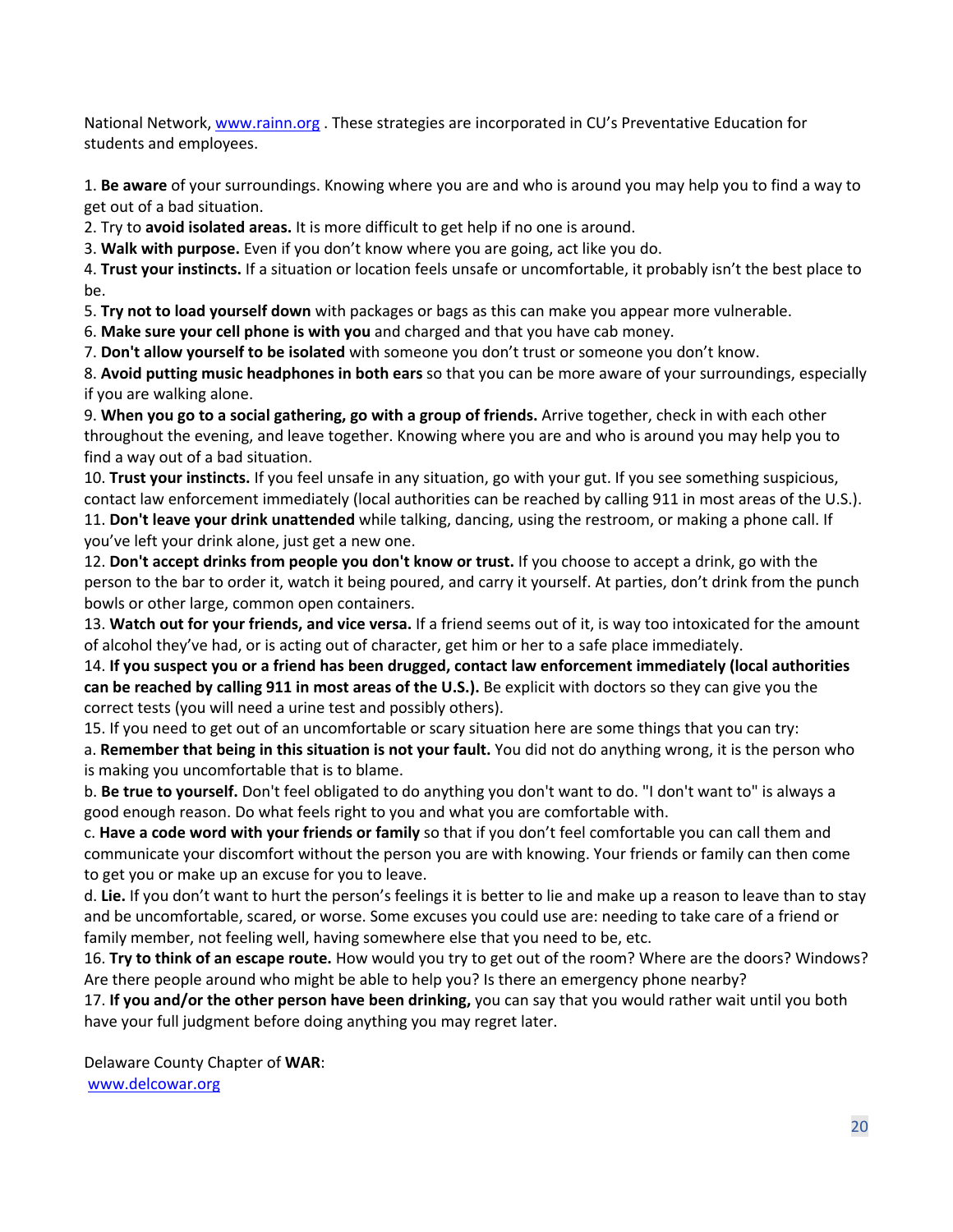#### Risk Reduction If You See Something-Say-Something

The **Haven Program** has been used as a tool to educate students.

**Haven** relies on proven prevention theories and educational strategies to help students understand the many aspects of the sexual assault issue. The program uses a population-level approach to educate all students about the elements of healthy relationships, the importance of sexual consent, and the role of bystanders in creating safe and healthy communities. Some of the important exercises within the course help students identify personal and relationship values, develop a conceptual and observational understanding of consent, identify red flags for unhealthy relationships and model safe, positive bystander behavior.

https://everfi.com/offerings/listing/sexual-assault-prevention-undergraduates/

#### **DAP**

Domestic abuse is an ongoing pattern of controlling behaviors used to physically, emotionally, sexually, and psychologically exert power over a current or former intimate partner or family member. Abuse is often cyclical in nature and will not go away. It usually gets worse and increases in frequency over time.

DAP was founded in 1976 as part of an effort to provide safety, advocacy and supportive services to victims of domestic abuse not otherwise available within Delaware County. Throughout the year this organization presents programs to staff and students and provides support when called.

#### Domestic Abuse Project

**It's On Us PA** is a statewide campaign that invites everyone to play a role in ending sexual assault. Building off the momentum of the national It's On Us movement. It's On Us PA brings together college and university presidents, superintendents, administrators, teachers, students, families, and community members to reframe the conversation around sexual violence and pledge to be part of the solution.

https://www.governor.pa.gov/its-on-us/

http://itsonus.org/

IT'S On US GRANT

**HELPFUL LINKS TO AVAILABLE RESOURCES for:**

**DOMESTIC ABUSE SEXUAL ASSAULT DATING VIOLENCE STALKING LEGAL & LAW ENFORCEMENT OFFICES NATIONAL SEXUAL VIOLENCE RESOURCE CENTER BULLYING**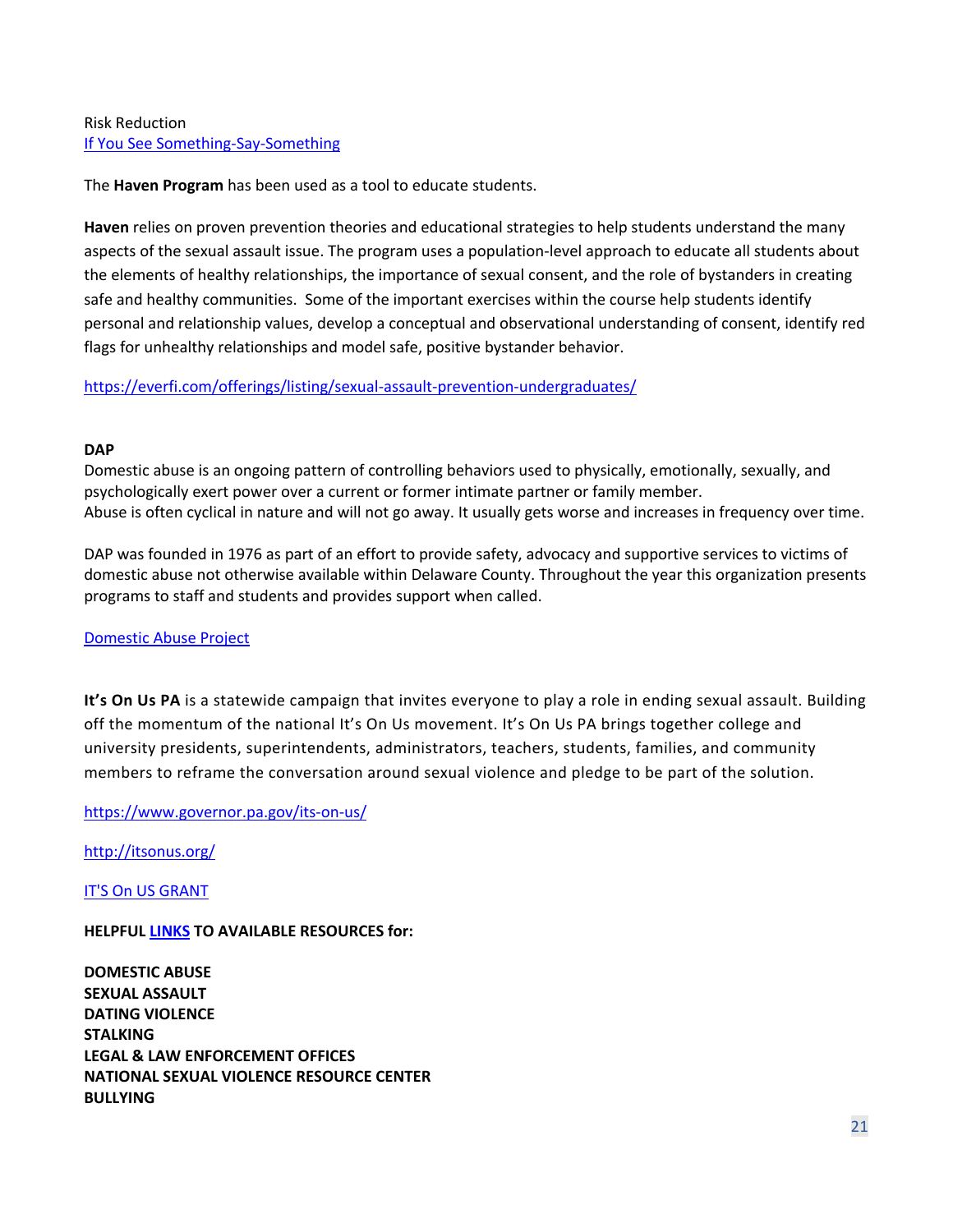#### ON GOING

#### **Escort**

After hours, Cheyney University Police will provide a limited escort service for people walking on campus. Students, staff and faculty are always encouraged to walk with others when possible and to choose paths that are well illuminated.

#### ON GOING

#### **Electronic Alarm Systems**

Cheyney University Police monitors intrusion, fire, environmental and general emergency alarms with the help of a sophisticated computerized monitoring system. The terminal for the alarm readouts is at the Police Dispatch Office in the McKnight –Rogers Building.

#### ON GOING

#### **Architectural Design**

Cheyney University Police has significant input into the design of all new and renovated campus facilities with regard to physical and electronic security systems.

#### **Resources for victims of Domestic Violence, Dating Violence, Sexual Assault & Stalking**

Pennsylvania Coalition Against Domestic Violence 1-800-799-7233 www.pcadv.org

National Sexual Assault Hotline 1-800-656-4673 www.rainn.org

Pennsylvania Coalition Against Rape 1-800-692-7445 www.pcar.org

#### **Other resources available to persons who report being the victim of sexual assault, domestic violence, dating violence, or stalking, include**:

Pennsylvania Coalition Against Rape: www.pcar.org Pennsylvania Coalition Against Domestic Violence: www.pcadv.org Rape, Abuse and Incest National Network: www.rainn.org Department of Justice, Office on Violence Against Women: http://www.justice.gov/ovw Department of Education, Office of Civil Rights: US Dept of ED Civil Rights Not Alone http://changingourcampus.org/about-us/not-alone/

#### **Awareness and Prevention Programs and Training**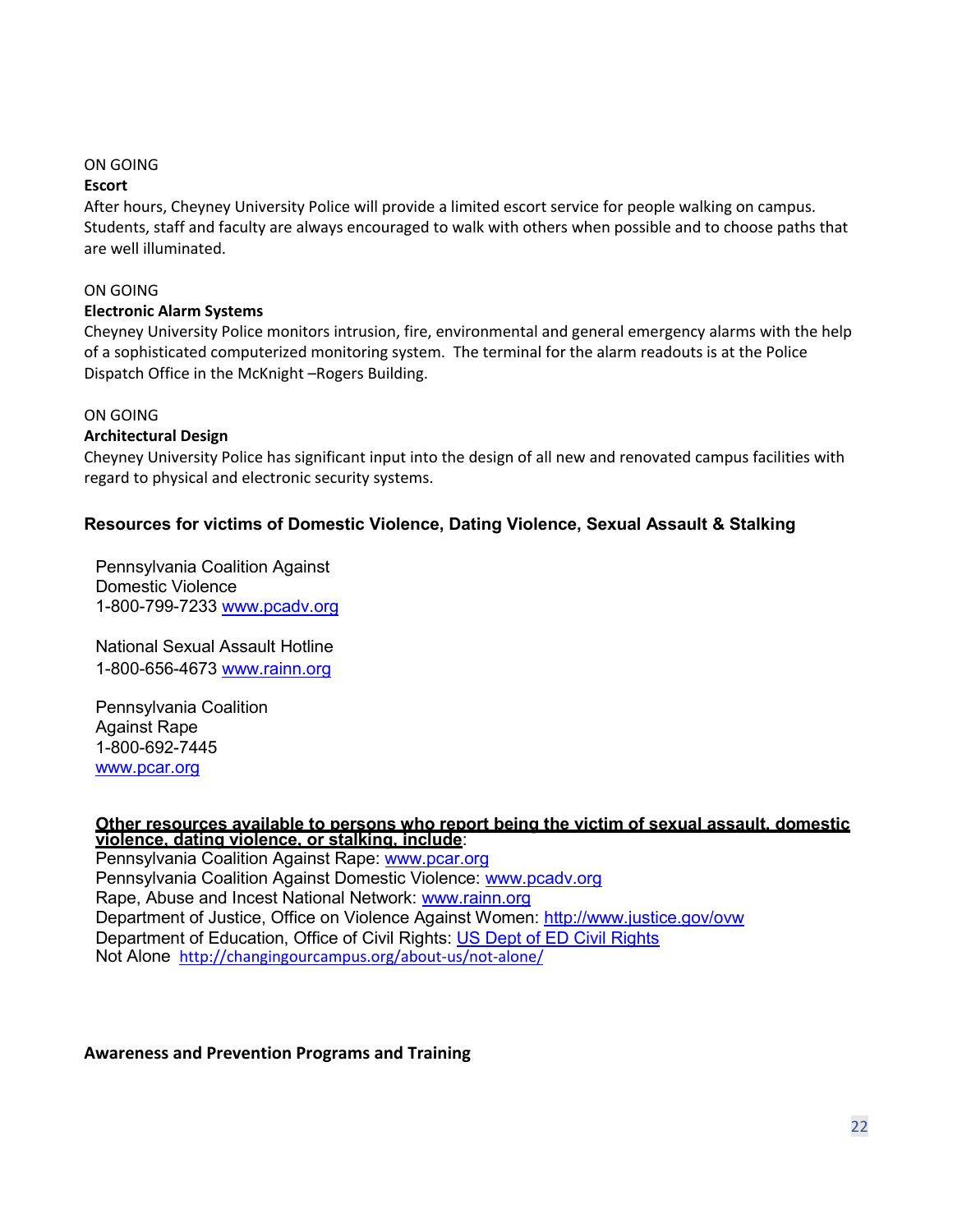| RA Training, Title IX                                                                                                                                                                                                                                                                                                                                                                                                         | <b>January 17, 2018</b>  |
|-------------------------------------------------------------------------------------------------------------------------------------------------------------------------------------------------------------------------------------------------------------------------------------------------------------------------------------------------------------------------------------------------------------------------------|--------------------------|
| Sober Lounge-supportive community gathering where students can achieve<br>academic success while enjoying a genuine college experience, free from alcohol<br>and other drugs.                                                                                                                                                                                                                                                 | <b>February 22, 2018</b> |
| The Blunt Factor: Marijuana-Can It lead to addition? Presented by Holcomb<br>Behavioral Health. Drug prevention program.                                                                                                                                                                                                                                                                                                      | <b>February 26, 2018</b> |
| CVS/ACS Tobacco and Social Justice Tabling and Town Hall Meeting. Goal to<br>create a tobacco-free generation/address the problem of tobacco dependence and<br>the need to take a long-term view to change tobacco behaviors.                                                                                                                                                                                                 | March 1, 2018            |
| Alcohol and Sexuality-informative discussion on effects of the consumption of<br>alcohol on sexual behavior and responsible decision making.                                                                                                                                                                                                                                                                                  | March 6, 2018            |
| Women's Empowerment & Self-Defense. Guests: PRO Martial Arts Team<br>Marcus Foster Auditorium 6pm                                                                                                                                                                                                                                                                                                                             | March 22, 2018           |
| <b>Judicial Board Training _ Title IX and sexual Misconduct Violation</b>                                                                                                                                                                                                                                                                                                                                                     | March 27, 2018           |
| A.G.R.E.E -interactive workshop that walks participants through the process of<br>identifying and resolving conflicts. The workshop will enable participants to identify<br>"trigger points" that can lead to or escalate conflicts. Through group exercises,<br>participants will learn strategies to Acknowledge Differences, Gain Understanding,<br>Retain Composure, Educate and Empathize when confronted with conflict. | April 2, 2018            |
| Mental and Emotional Wellness- Presentation and talk with Tracey Smith, CU<br><b>Wellness Specialist</b>                                                                                                                                                                                                                                                                                                                      | April 24, 2018           |
| <b>NCAA Choices-</b> presents Music in the Garden -Live music, food and discussions<br>about alcohol and drug abuse/ effect on relationships, grades, and how to make<br>and sustain healthy choices and life styles.                                                                                                                                                                                                         | April 26, 2018           |
| Delaware County Domestic Abuse Project - A Presentation on Love, Violence and<br>Relationships/ managing relationships inside and outside                                                                                                                                                                                                                                                                                     | May 1, 2018              |
|                                                                                                                                                                                                                                                                                                                                                                                                                               |                          |
| The professional development workshop on "Current Drug Trends. " This program<br>is sponsored by Residence Life and Housing, NCAA CHOICES and facilitated by our<br>community partner Holcomb Behavioral. Students and staff invited to learn about<br>identification of drugs/addition/available resources for prevention and help                                                                                           | 7/12/18                  |
| <b>CSA Training for RAs: Public Safety Presentation/Collecting Information/Reporting</b><br>crimes/What to know as a responsible reporting party/ confidentiality                                                                                                                                                                                                                                                             | 8/20/18                  |
| Personal Safety: Presentation to New Students/awareness, personal<br>belongings/call boxes/reporting problems/silent witness/ Nancy Fraley                                                                                                                                                                                                                                                                                    | 8/24/18                  |
| Title IX Orientation for New Students: Title IX Coordinator introduces self and role<br>of Title IX on campus / Robin Coward                                                                                                                                                                                                                                                                                                  | 8/24/18                  |
| Judicial Office: Presentation to new students describing CU judicial process/<br>rights/knowing the student code of conduct/Tia Brown                                                                                                                                                                                                                                                                                         | 8/24/18                  |
| NCAA Choices Movie & Discussion: Are You My Sister? Facilitated by Ms. India<br>Cross Cheyney Alumni, Former Ms. Cheyney University. Sponsored by Residence<br>Life and Housing/NCAA Choices (This event is for Women only).                                                                                                                                                                                                  | 8/30/18                  |

ł,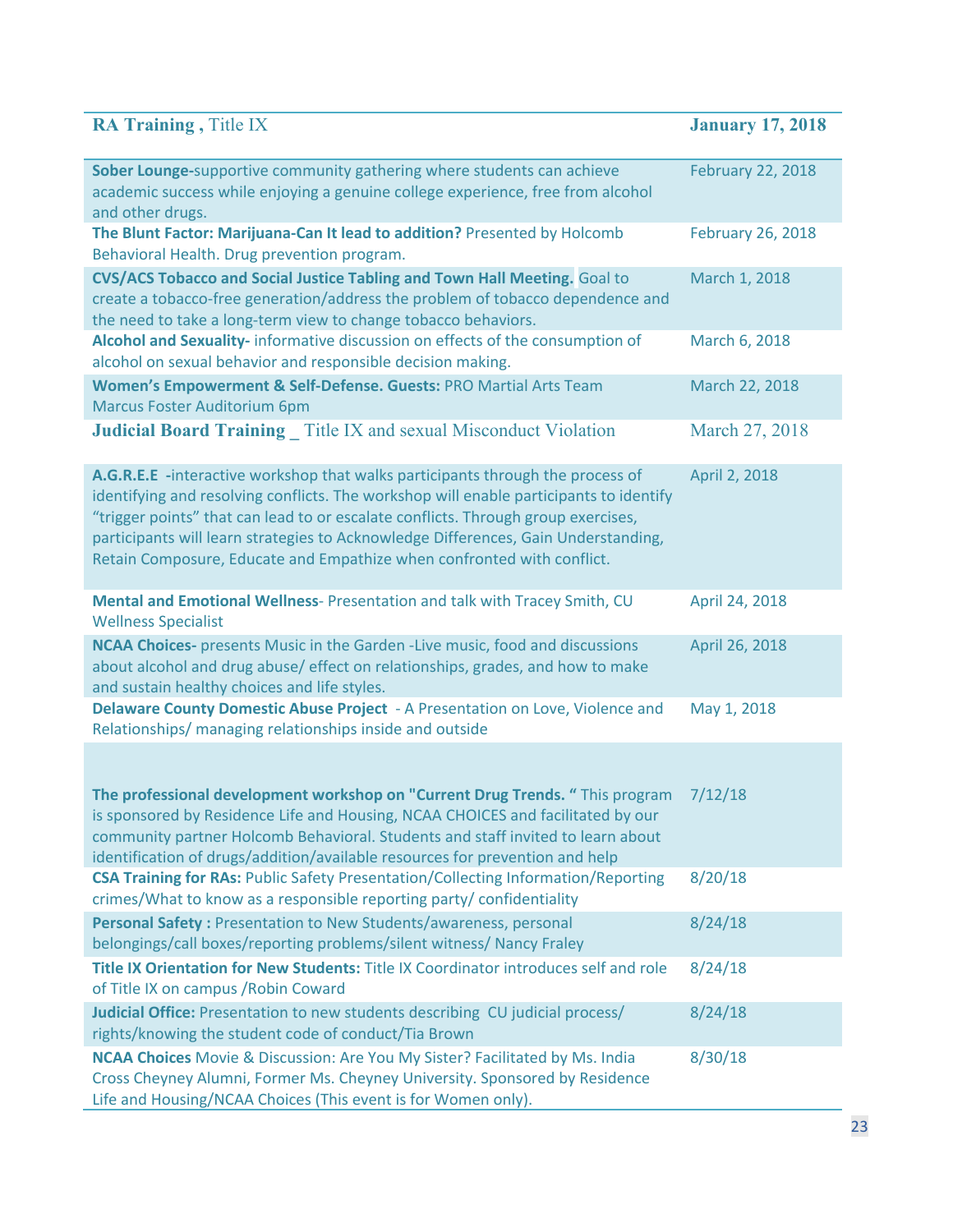| It's On Us Grant Coffee & Conversations: Are You Drunk in Love? Dating violence<br>and abusive control.                                                                                                                                                                                                                                   | 9/20/18                |
|-------------------------------------------------------------------------------------------------------------------------------------------------------------------------------------------------------------------------------------------------------------------------------------------------------------------------------------------|------------------------|
| Teal Tuesdays: A Day to End Dating & Sexual Violence                                                                                                                                                                                                                                                                                      | 10/9/18                |
| "Zero Shades of Grey"- Residence Life and Housing and Health and Wellness on<br>the topics related to Drug and Alcohol Education and Prevention and Healthy<br><b>Decision Making</b>                                                                                                                                                     | 10/11/18               |
| <b>Title IX Training with Candy Young from DSU</b><br>It's On Us Title IX Grant                                                                                                                                                                                                                                                           | 10/24/18               |
| SAGA -Sexuality and Gender Alliance/ To provide information, resources, and<br>forms of advocacy for the campus as a whole on issues regarding sexuality, gender<br>or sexual identity and expression and to educate the CU community and the<br>surrounding area on issues of homophobia, transphobia, and heterosexism in all<br>forms. | 10/29/18               |
| LOVE IS Guest speaker April Hernandez/learn about healthy relationships, dating<br>violence and intimate partner dating                                                                                                                                                                                                                   | 11/6/2018              |
| <b>WORKSHOP</b> -This is our third year hosting this event which focuses on alcohol,<br>opiates and marijuana use. Narcotics Overdose, Prevention, Education/ NOPE                                                                                                                                                                        | 11/12/18               |
| BREAK the SILENCE Project/It's On Us/Join the clothesline/ Decorate a T shirt and<br>speak out against sexual assault                                                                                                                                                                                                                     | 11/28/18               |
|                                                                                                                                                                                                                                                                                                                                           | 12/7/2018              |
|                                                                                                                                                                                                                                                                                                                                           |                        |
| Annual Blue and White Event sponsored by the It's On Us grant/ Our theme for the<br>night is "Igniting the Spark" with speaker Dr. Argie Allen Wilson (relationship<br>therapist and radio/tv personality)<br><b>TITLE IX MEETING - Judicial Board Members</b>                                                                            | 2/21/19                |
|                                                                                                                                                                                                                                                                                                                                           | 3/16/2019              |
|                                                                                                                                                                                                                                                                                                                                           | 3/20/2019<br>4/04/2019 |
| TAKE BACK THE NIGHT - Collaborative program with Fine Arts dept focused on art<br>and spoken word in support of victims of sexual assault<br><b>STI Testing</b><br><b>Health &amp; Wellness Center Tabling</b><br><b>Sex Talk Part 2</b>                                                                                                  | 4/17/2019<br>4/25/19   |
| <b>TITLE IX MEETING - Coaches &amp; Athletes</b><br><b>HEALTH &amp; WELLNESS TABLING</b>                                                                                                                                                                                                                                                  |                        |
| ZERO SHADES OF GRAY - Interactive workshop focused on sexual assault<br>prevention, mandatory for all Freshman                                                                                                                                                                                                                            | 08/2019                |
| <b>TITLE IX TRAINING - New Student Orientation</b>                                                                                                                                                                                                                                                                                        | 08/08/19               |
| <b>TITLE IX TRAINING - SGA Member &amp; Resident Advisors-</b>                                                                                                                                                                                                                                                                            | 08/20/2019             |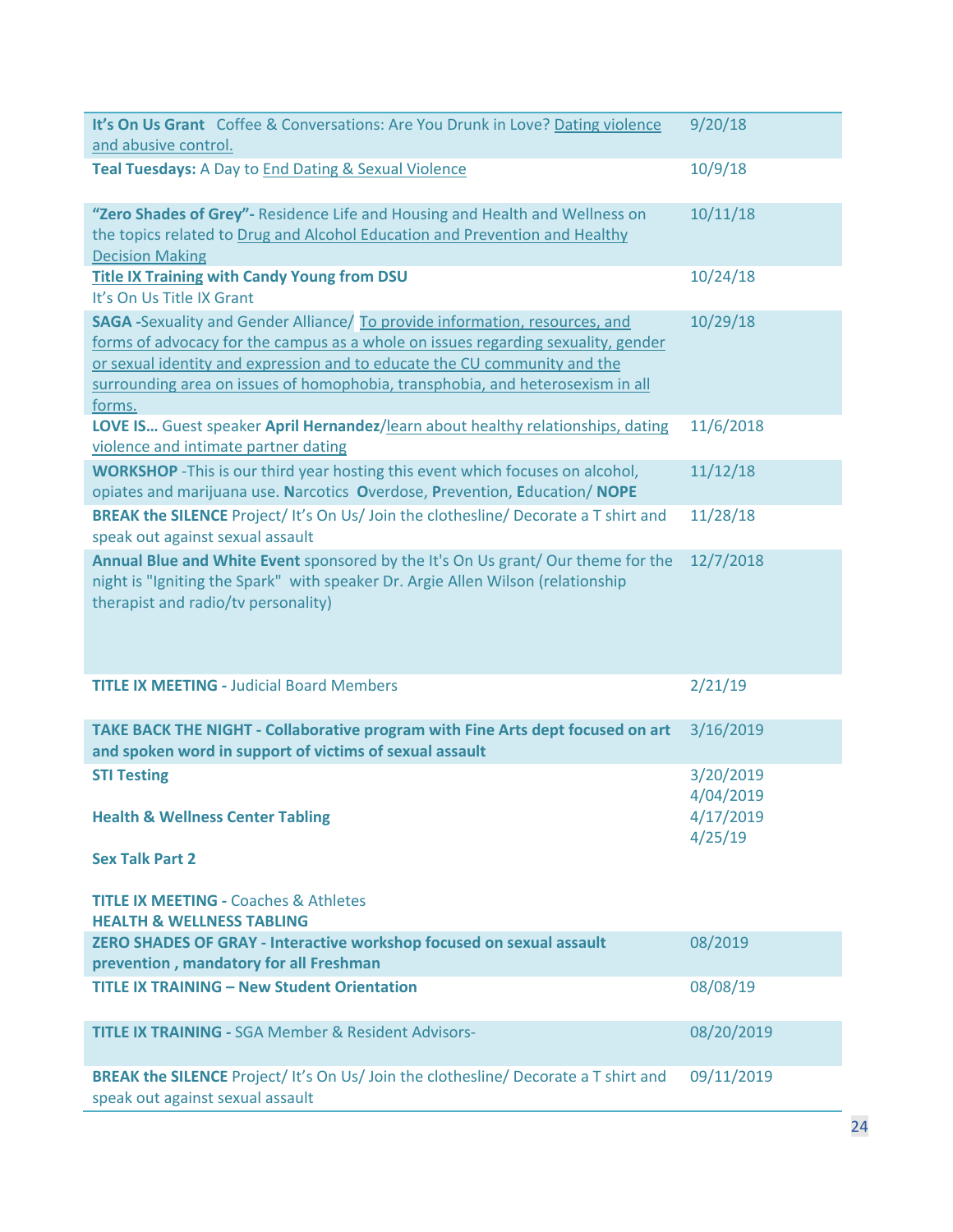| <b>Medical Amnesty/ Safe Harbor Pledge</b>                                                                                                                           |                          |
|----------------------------------------------------------------------------------------------------------------------------------------------------------------------|--------------------------|
| Sexual/Reproductive Health w/ (IGC) & Planned Parenthood of West Chester                                                                                             | 09/17/2019<br>09/22/19   |
| <b>TITLE IX TRAINING - Faculty</b>                                                                                                                                   |                          |
| <b>TITLE IX TRAINING - Greek organizations</b>                                                                                                                       | 08/08/19                 |
| Sexual & HIV Ed Discussion w/ Health Federation of Philly                                                                                                            | 10/08/2019<br>10/15/19   |
| TEAL DAY - Students asked to wear teal clothing and participate in games focused<br>on understanding the principles of Title IX                                      |                          |
| <b>STI Testing with IGC</b>                                                                                                                                          | 10/15/2019<br>10/16/2019 |
| <b>CLOTHESLINE PROJECT - Students invited to write messages on white tee shirts</b>                                                                                  |                          |
| expressing support for survivors of sexual assaults                                                                                                                  |                          |
| Part 2 Sexual & HIV Discussion w/Health Federation of Philly<br>10/22/2019                                                                                           |                          |
| COFFEE & CONVERSATION - event featured a coffee shop venue with speakers<br>discussing healthy relationships                                                         | 10/17/2019               |
| <b>SEXUAL ED Trivia with PLANNED PARENTHOOD</b>                                                                                                                      | 11/05/2019               |
| <b>TRAP YOGA</b>                                                                                                                                                     | 11/19/2019               |
| STI TESTING & WORLD AIDS DAY - Celebration Social Media Campaign w/IGC                                                                                               | 12/05/2019               |
| BLUE & WHITE BANQUET- banquet and awards dinner recognizing supporters of<br>Title IX programming and featuring a guest speaker on the topic of healthy relationship | 12/06/2019               |

## **ACCESS TO CAMPUS FACILITIES**

The Cheyney University of Pennsylvania Campus is open to the public. The majority of academic and administrative buildings is open during normal business hours (typically Monday through Friday, from 8am to 5pm, except Holidays) and are typically secured during the late evening hours, depending upon special event scheduling and community usage. The designated 24-hour academic buildings are typically secured from 11pm to 6am each night and access is gained to these buildings via the access control system.

CU residence hall access is restricted to CU residence students and authorized staff, and is secured 24 hours a day/7 days a week by an access control system. Members of the Department of Public Safety regularly patrol the interiors and exteriors of all campus facilities, buildings, and residence halls. Cheyney University Police also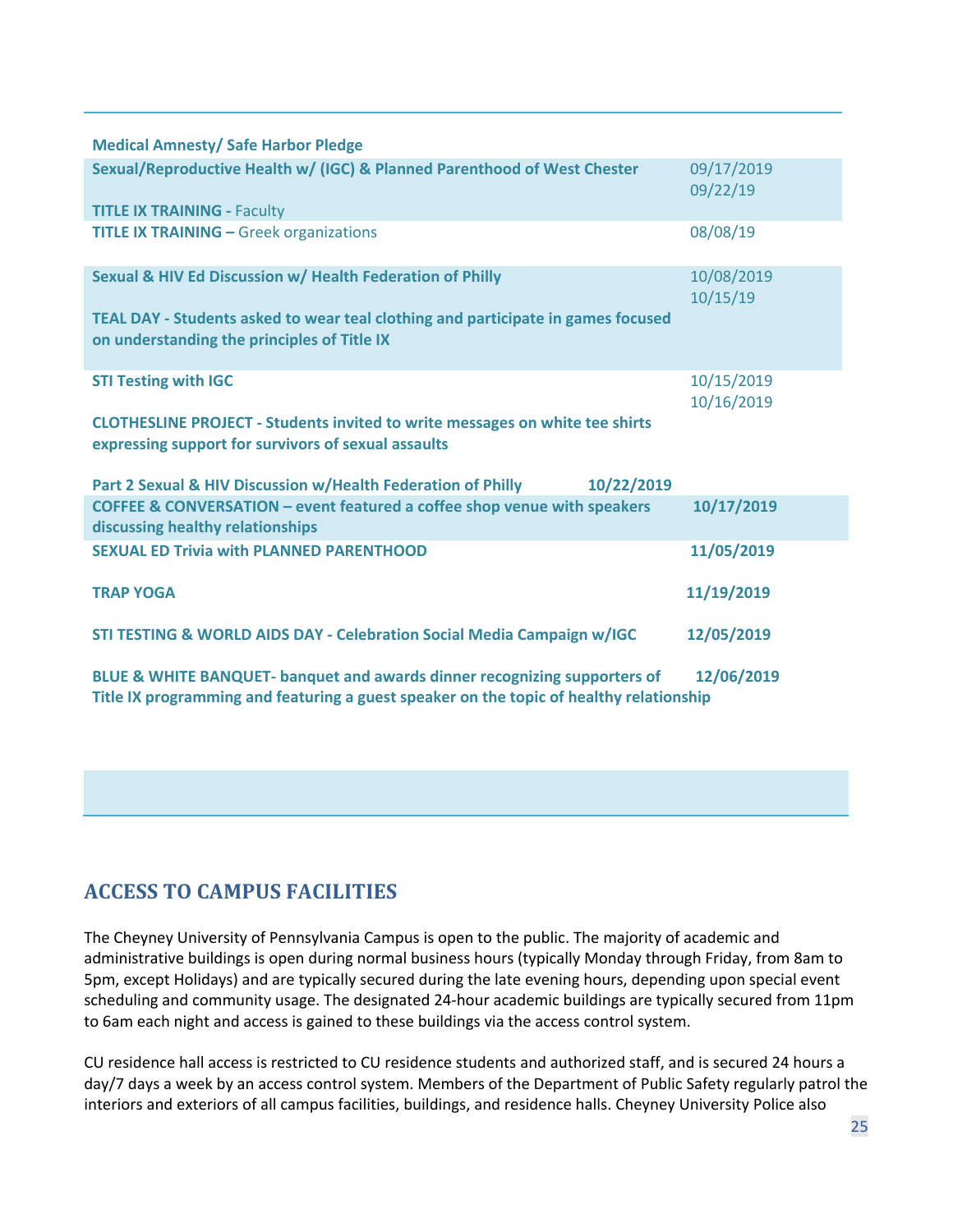works closely with the Facilities Management Department to maintain building security and key control. In certain buildings on campus, individuals can request special access afterhours. To gain admittance to a building that is closed, proper identification must be presented to Cheyney University Public Safety Officers.

All four residential building front doors are locked 24 hours daily and are accessed via the student's ID card. All secondary exits are alarmed 24 hours a day. Most secondary exits are alarmed and have internal crash bar mechanisms and no outside door handles. Resident students and their guests are required to use the main entrance when entering or exiting a building. Access to residence halls is restricted to residents and their approved guests, and other approved members of the University community. Contracted security guards or resident advisors staff the entrance to each residential hall every day of the week. Residents gain entry by swiping their cards in the card access readers at the main entrance. All residence halls are equipped with an automatic fire alarm system that is monitored by the Cheyney University Police Department. Notification of any safety and security measures that have changed will be updated annually and would be announced via use of university media. Each student room is equipped with a lockable door. Lock changes are ordered when students report a lost key. The staff supervises a file key and master key system that is used to gain entry to a student's room under special circumstances only. Over extended breaks, the doors of all residence halls will be secured around the clock. Student ID cards are deactivated, except for those who have been approved by Residence Life to remain on campus. A list of students remaining on campus over extended breaks is made available to CUPD.

Emergencies may necessitate changes or alterations to any posted schedules. Areas that are revealed as problematic are studied or work orders are submitted. Administrators from the Dean's Office, Physical Plant, Residence Life, and other concerned areas review identified problems. Any security issues may include: landscaping, locks, alarms, lighting, and communications. Additionally, during the academic year, the Directors of Facilities Management, Housing, Residence Life, Campus Police, and Maintenance meet to discuss issues of pressing concern.

## **DRUG, ALCOHOL AND SUBSTANCE ABUSE POLICY**

No persons regardless of age are permitted to possess, transport or consume alcoholic beverages on campus with the exception of certain presidential legally approved non-student activities. It is unlawful to sell, furnish or provide alcohol to a person under the age of 21. The possession, sale, manufacture or distribution of any alcohol or any controlled substance (drugs) is illegal under both state and federal laws. Such laws are strictly enforced by the Cheyney University Police Department. Violators of the law are subject to University disciplinary action and **criminal prosecution under state and/or federal laws**. The university has developed a program to prevent the illicit use of drugs and the abuse of alcohol by students and employees. The program provides services related to drug use and abuse including dissemination of informational materials, educational programs, counseling services, referrals, and university disciplinary actions. In Pennsylvania, it is illegal for anyone under the age of 21 to purchase, possess or consume alcohol. It is also illegal for anyone to use or possess controlled drugs. At Cheyney University, it is illegal for any student, regardless of age, to possess or consume alcohol on campus or to return to campus under the influence.

#### **ILLEGAL DRUGS**

The Cheyney University campus has been designated "Drug free" and only under certain circumstances is the consumption of alcohol permitted. The possession, sale, manufacture or distribution of any controlled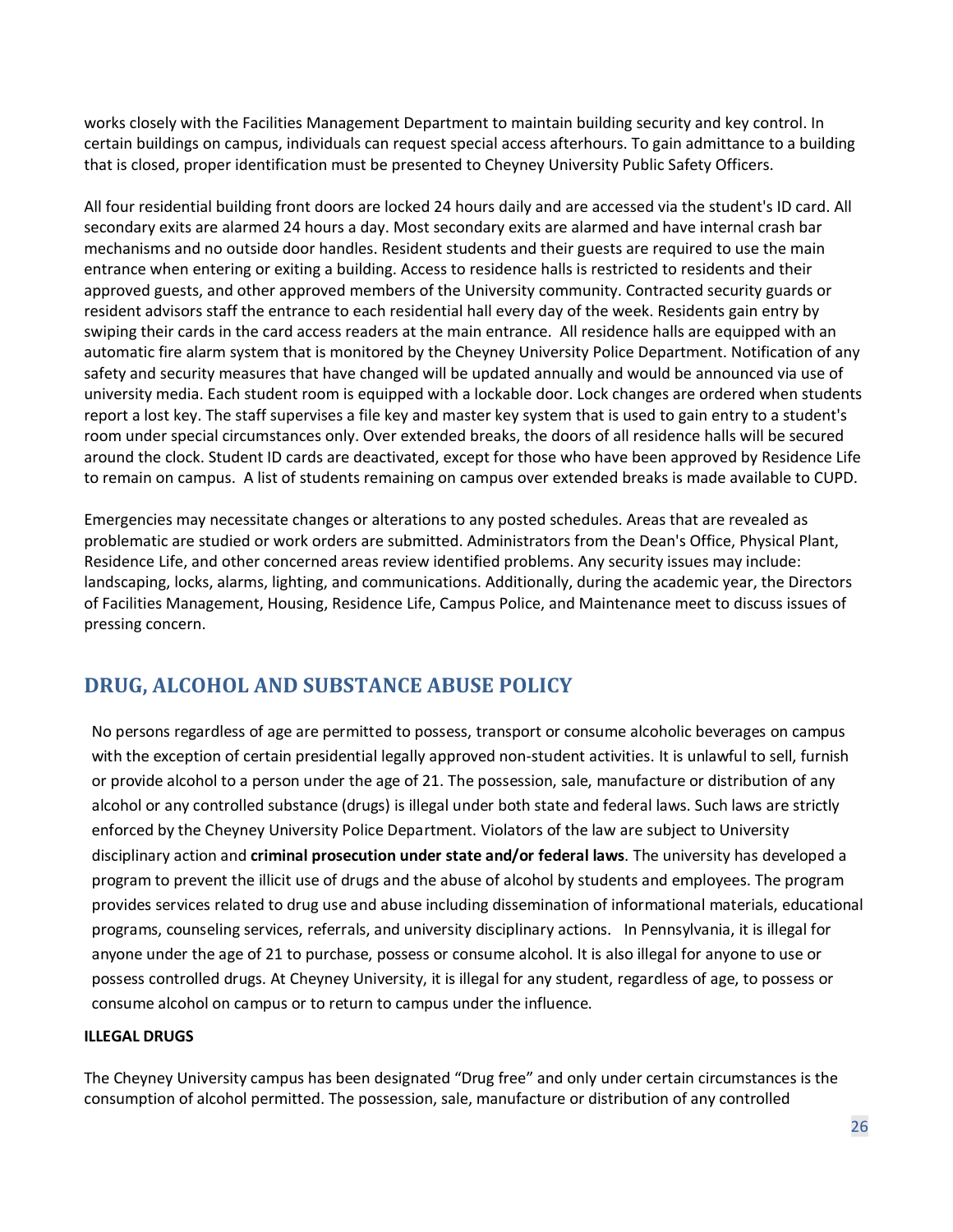substance is illegal under both state and federal laws. Such laws are strictly enforced by the Cheyney University Police Department. Violators are subject to University disciplinary action, criminal prosecution, fine and imprisonment. More specific and detailed information about Cheyney University policies addressing drugs and alcohol concerns can be found in, student handbooks, personnel offices or administrative policy information. Faculty, staff and students are encouraged to obtain this information through the Residence Life Residence Housing Policies & Procedures, The Student Code of Conduct or by contacting the Cheyney University Police Department.

The Campus & Public Safety Department and the Residence Life and Housing Staff members will enforce the State law and rules of the University as follows:

- A member of the RLHS or Campus & Public Safety may enter a student's room for visual inspection when there is reasonable suspicion of a rule violation.
- Possession of alcohol or drugs will result in disciplinary action and may result in criminal action.
- Any student responsible for organizing or providing a location for a gathering where alcohol is served, shall be referred for disciplinary and possible criminal action. Any student in attendance where alcohol is served, whether they have been consuming or not, shall be referred for disciplinary action.
- Any person responsible for having a keg of beer or like quantity of alcohol in a housing facility shall be subject to loss of housing or suspension from the University.
- Any student responsible for having drugs, drug paraphernalia or furnishing drugs may be subject to loss of housing or suspension from the University.
- Since alcohol is not allowed on our campus, collections or displays of alcohol containers of any sort are prohibited. **Empty alcohol containers, even for decorative or sentimental reasons, are not allowed.**
- All students are expected to abide by University policy and the laws and regulations of the Commonwealth of Pennsylvania and the United States of America. Policies regarding alcohol and other drugs are clearly stated in the https://cheyney.edu/who-we-are/compliance-policies/policies-for-students/ which prohibits the unauthorized use, consumption, possession, sale, distribution or abuse of alcoholic beverages, illegal drugs, controlled substances or drug paraphernalia, as well as "acts against public order and decency including, but not limited to, ...intoxication resulting from the use of alcohol and controlled substances..."
- Students who violate the law may incur penalties from civil authorities. Violation of a University regulation will result in sanctions through the Office of Student Judicial Affairs. These can include mandatory alcohol/drug education or evaluation and other sanctions ranging from disciplinary probation to suspension or expulsion and referral for prosecution. A summary of the laws and penalties related to alcohol and other drug offenses are included in the Student Code of Conduct.

#### **SANCTIONING FOR ALCOHOL AND DRUG VIOLATIONS**

The University considers violations of the alcohol and substance abuse policies and laws to be serious in nature. Such violations are dangerous to the physical and emotional well-being of Cheyney University students, as well as compromising to the University's reputation within the community. Therefore, the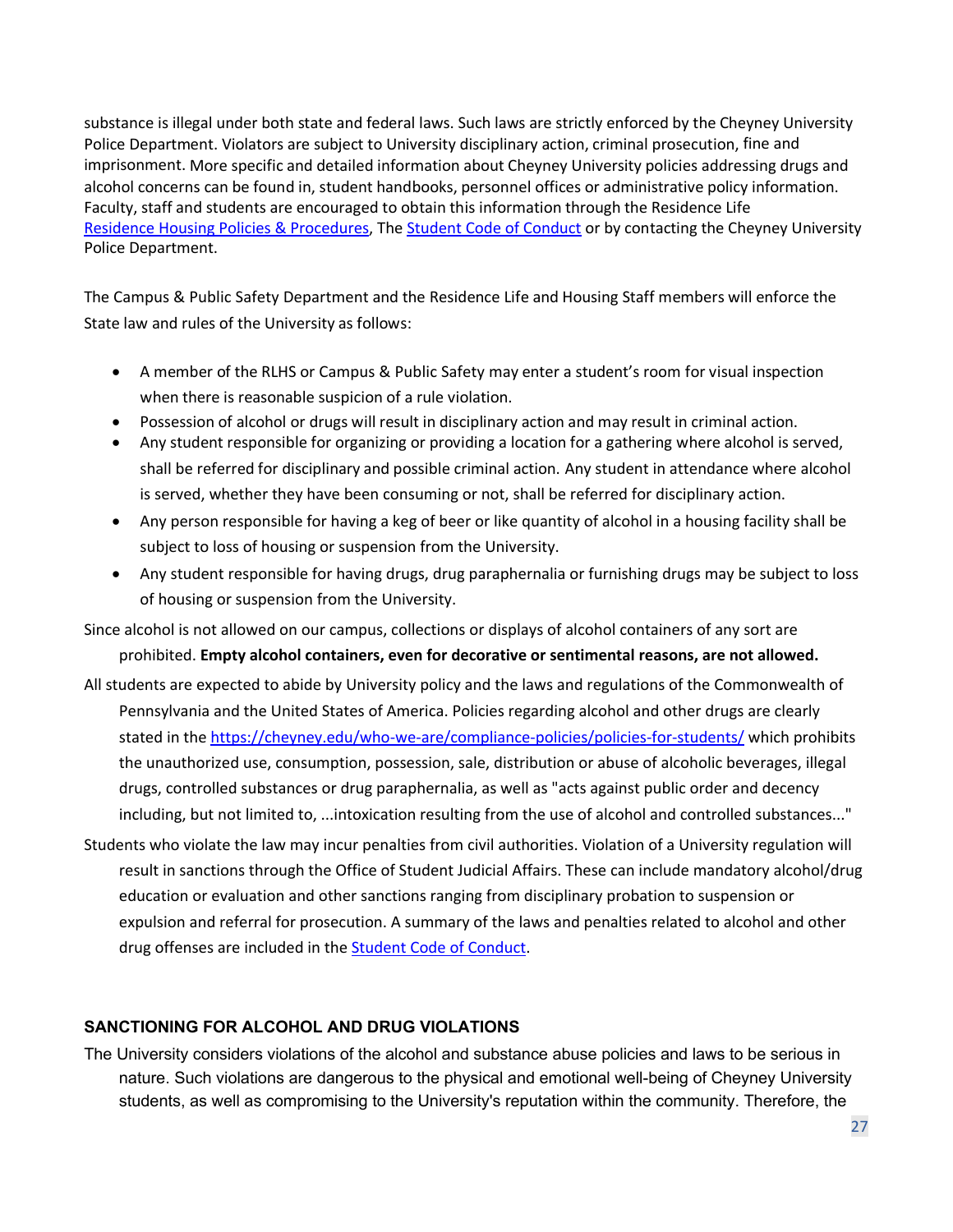following sanctioning guidelines are provided to inform students of the potential consequences for violating these policies both on and off campus. Be advised that the University reserves the right to alter these sanctions at the discretion of the adjudicating authority.

## **Student Code of Conduct**includes the following information:

### **Purpose and Jurisdiction**

**Standards of Conduct** Confidentiality Medical Amnesty Safe Harbor Policy Computing, Networking, and Internet Parental Notification (Alcohol and Drug Incidents) Violations Hazing **Student Conduct Process**  Understanding the Process Complainant Procedures Immunity Student Conduct Procedures Disciplinary Appeal Procedures **Student Sexual Misconduct Violations of Title IX**  Complaint and Respondent Rights and Expectations Administrative Fact Finding Disciplinary Hearing Procedures Appeals **Disciplinary Sanctions**  https://cheyney.edu/who-we-are/compliance-policies/policies-for-students/

# **Other Resources and Programs**

The University has developed a program to check the illicit use of drugs and the abuse of alcohol by students and employees. The program provides services related to drug use and abuse including dissemination of informational materials, educational programs, counseling services, referrals and college disciplinary actions.

#### **Alcohol and Drug Education**: Student Wellness Services educational workshops, WorkLife benefits from Optum® for employees

**Pennsylvania Liquor Control Board:** Programs for students each semester

**Counseling Services**: Student Wellness Services, Student Health Center; Mental Health Resources United Behavioral Health employee services Counseling Services

- **Referral Services**: Student Wellness Services, Student Health Center, Community Hospital in Chester, PA, Cognizant Behavioral Services, Family Services of Chester County, Employee Mental Health and Substance Abuse services
- **College Disciplinary Actions**: Employees/Student Judicial Review Committee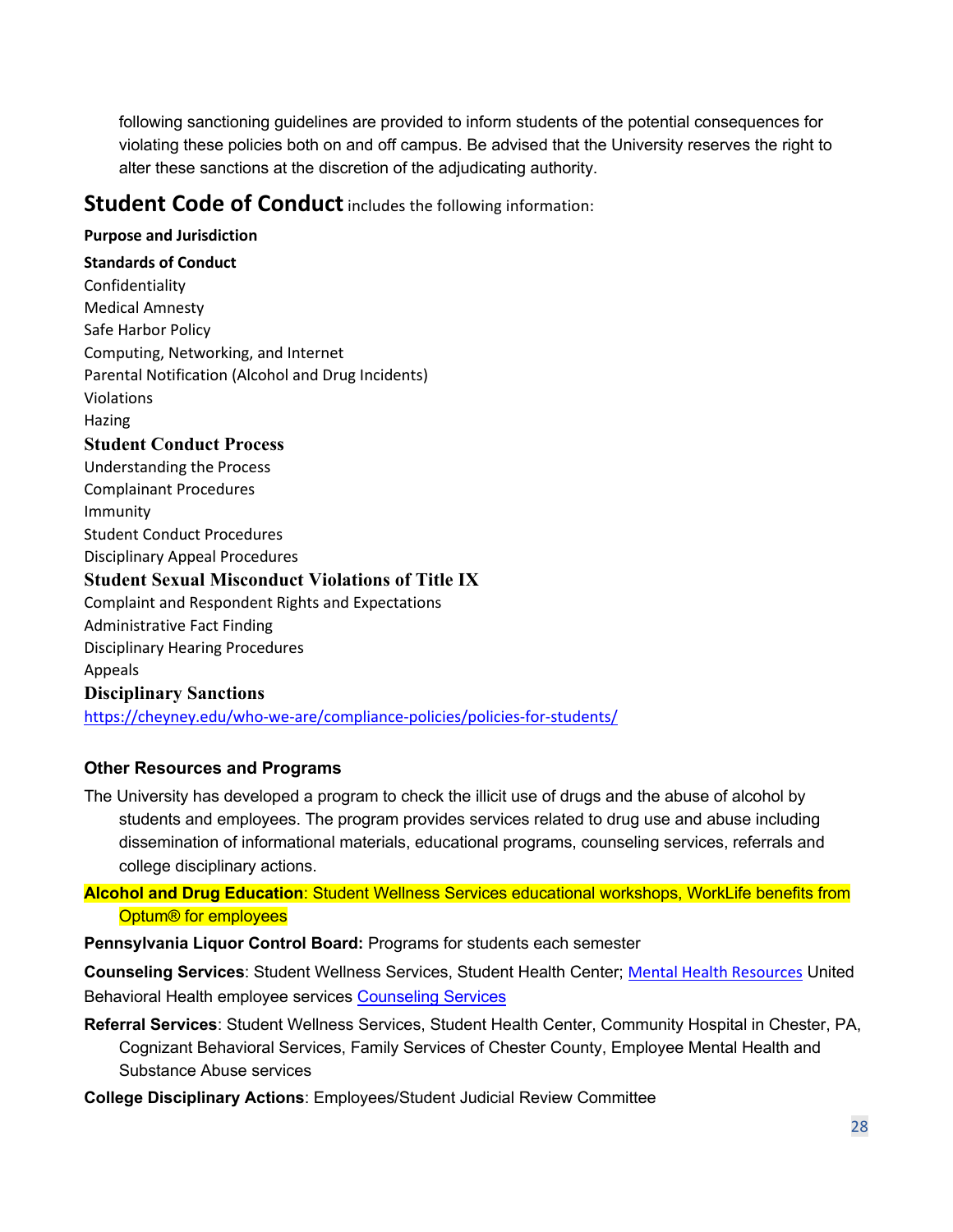#### **DEA**

#### Campus Drug Prevention www.campusdrugprevention.gov

The Drug Enforcement Administration publicly launched **www.CampusDrugPrevention.gov**. This is a new website focused on preventing and addressing college drug use. This is the DEA's latest effort to support drug abuse prevention programs on college campuses and in surrounding communities. **CampusDrugPrevention.gov** offers valuable information, including data, news updates, drug scheduling and penalties, publications, research, national and statewide conferences and events, state and local prevention contacts, and resources available from DEA's federal partners. The website also includes a "Help a Friend" resource to educate and prepare those who plan to talk to their friends or loved ones about drug use concerns.

#### **ScreenU: For a healthier campus life.** https://screenu.org/

#### *WHERE TO GET HELP*

| Student Health Center - Cheyney University                                                                       |  |
|------------------------------------------------------------------------------------------------------------------|--|
| Counseling and Psychological Services 610-399-2281<br><b>Counseling Services</b>                                 |  |
|                                                                                                                  |  |
|                                                                                                                  |  |
| https://www.aasepia.org/contact/                                                                                 |  |
| For local treatment locations go to: https://findtreatment.samhsa.gov/locator/link-focSelfGP#.XNCcq4lKgdU        |  |
|                                                                                                                  |  |
|                                                                                                                  |  |
|                                                                                                                  |  |
| State Employee Assistance Program (SEAP)1-800-692-7459,<br>http://www.passhe.edu/inside/hr/syshr/pages/seap.aspx |  |

## **SEXUAL ASSAULT POLICY STATEMENT**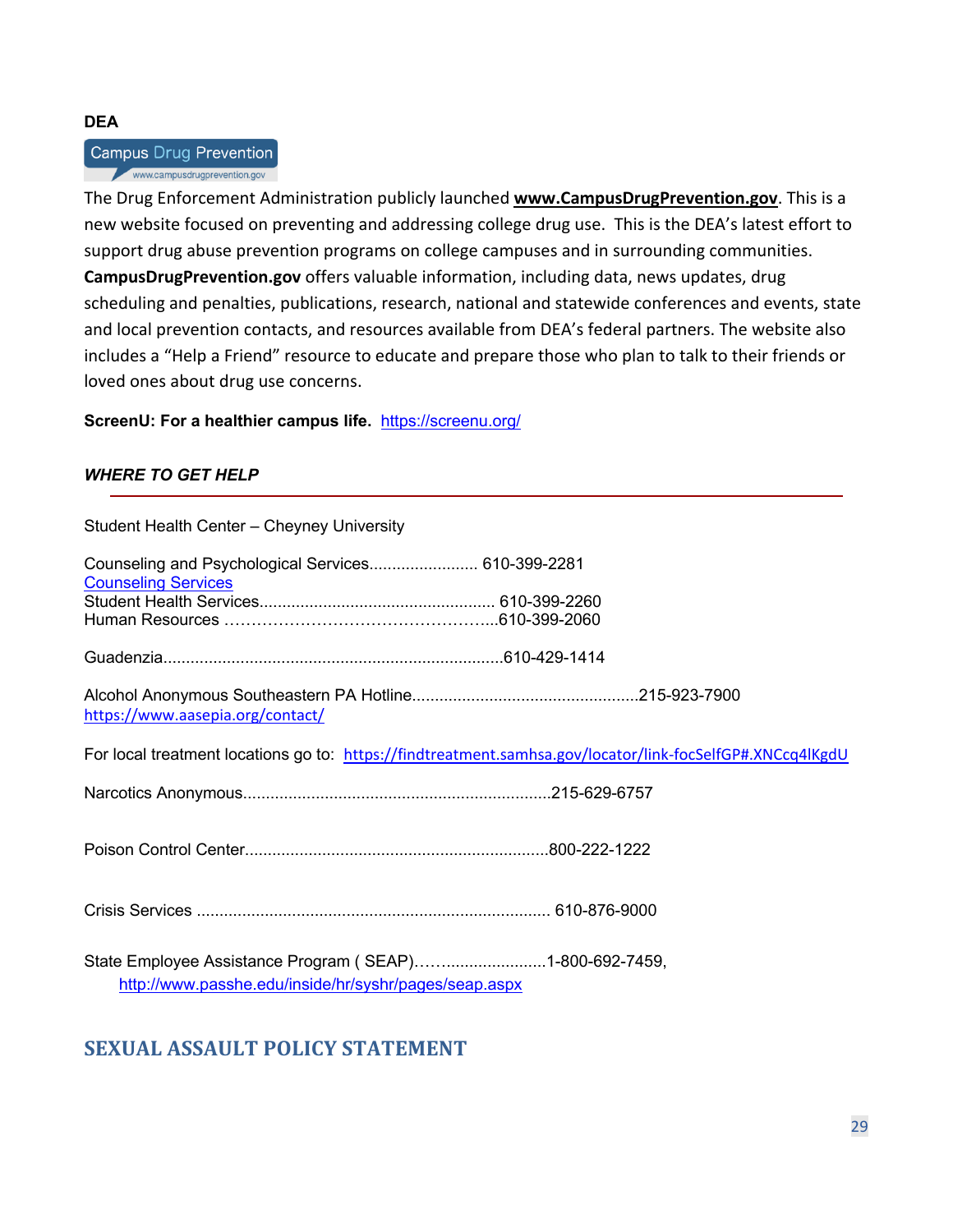**For information pertaining to the University's Title IX Policy (including sexual assault), please see: https://cheyney.edu/resources/cu-campus-public-safety/title-ix/.**

Director EEO & Title IX Coordinator, Compliance Officer rcoward@cheyney.edu, 610.399.2430

#### **POLICY DISSEMINATION**

A current hard copy of this policy is available in the following locations: the student handbook, the Office of the President, the Title IX Coordinator's Office, and Campus and Public Safety.

An electronic copy of this policy is available in the following locations:

- https://cheyney.edu/resources/cu-campus-public-safety/clery-act/sexual-harassment/
- https://cheyney.edu/policies-by-division/
- https://cheyney.edu/resources/cu-campus-public-safety/policies/
- https://cheyney.edu/resources/cu-campus-public-safety/title-ix/

## **SEX OFFENDER REGISTRATION INFORMATION**

In accordance to the "Campus Sex Crimes Prevention Act" of 2000, which amends the Jacob Wetterling Crimes Against Children and Sexually Violent Offender Registration Act, the Jeanne *Clery Act* and the Family Educational Rights and Privacy Act of 1974, the Pennsylvania State Police Department is providing a link to the Pennsylvania State Police Sex Offender Registry. This act requires institutions of higher education to issue a statement advising the campus community where law enforcement information provided by a State concerning registered sex offenders may be obtained. It also requires sex offenders already required to register in a State to provide notice of each institution of higher education in that State at which the person is employed, carries a vocation, or is a student. In the Commonwealth of Pennsylvania, convicted sex offenders must register with the Sex Offender and Crimes Against Minors Registry maintained by the Department of State Police. Registry information provided under this section shall be used for the purposes of the administration of criminal justice, screening of current or prospective employees, volunteers or otherwise for the protection of the public in general and children in particular. Unlawful use of the information for purposes of intimidating or harassing another is prohibited and willful violation shall be punishable as a Class 1 misdemeanor.

Information regarding registered sex offenders can be found at: **http://www.pameganslaw.state.pa.us/**

## **FIRE SAFETY**

This fire safety plan is a guide for use by the faculty, staff and students of Cheyney University. All recipients of the plan should become familiar with its contents and directors/supervisors should discuss this information with their employees. All offices should review these plans and become very familiar with the contents. New employees and all students should be introduced to these procedures during orientation.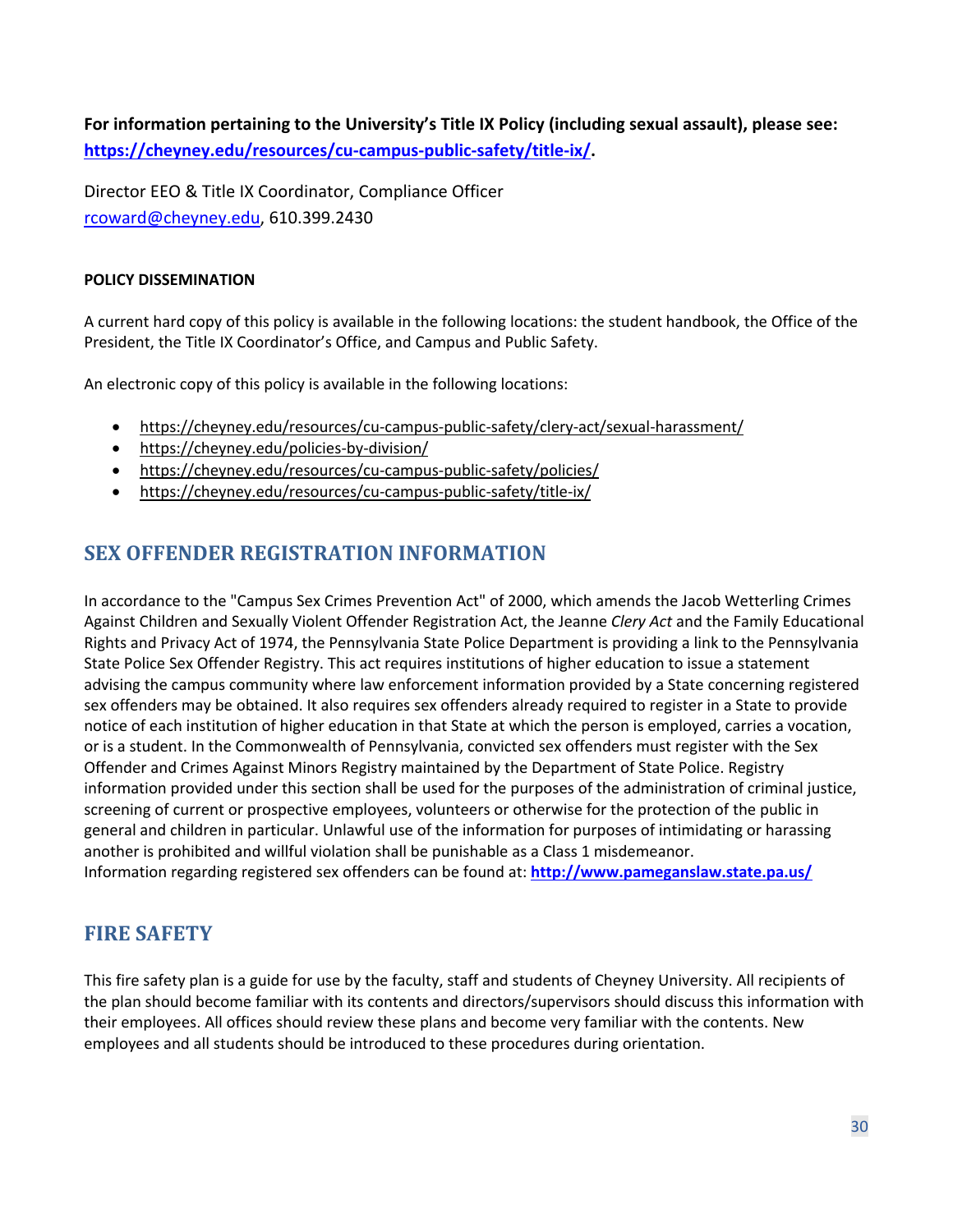The Campus & Public Safety Department has the Cheyney University Fire Plan and Policy, Fire Alarm Policy and Procedure and other Fire Safety information listed on the CU Police website.

The Alarming Truth: http://alarmingtruth.org/ CU Fire Plan and Policy: Fire Plan CU Fire Alarm Policy and Procedure and fire safety tips: Fire Safety

#### **Residence Hall Fire Safety Rules**

The following are prohibited in or around the residence halls: a) the use or possession of weapons, pyrotechnics, or other materials including flammable substances which may endanger resident's health and safety; b) use or possession of items which pose a fire hazard such as hot pots, hot plates, and sun lamps, as well as candles and incense or any sources of open flame; c) the preparation of meals in a resident's room; d) smoking in any residential facility.

**The potential danger posed to the residence community by fire is very severe.** Consequently, any resident identified as intentionally, or through negligence, igniting any facility, furnishings, equipment or substance within the residence halls or tampering with fire safety equipment will be subject to applicable University and/or civil action. See Cheyney University Student Housing agreement for more details, Residence Hall Fire Safety Guidelines.

#### **GENERAL FIRE SAFETY EVACUATION PROCEDURES**

#### **Fire Safety Education and Training Programs Provided to Students and Employees**

Fire safety education programs for all students living in on-campus student housing and all employees that have any association with on-campus student housing are held at the beginning of each semester. These programs are designed to: familiarize everyone with the fire safety system in each housing facility, train everyone on the procedures to be followed in case there is a fire and distribute information on the college's fire safety policies. Everyone is also provided with maps of each on-campus student housing facility that illustrate evacuation routes and fire alarm equipment locations. During these programs, trainers emphasize that participating in fire drills is mandatory.

#### *Personnel may not re-enter the building until an all clear has been given by the Campus & Public Safety Department.*

#### **Emergency Evacuation of Buildings**

The following procedure will be utilized to promote the safety and well-being of all university personnel (students, teaching faculty, and staff) in classroom and non-classroom settings. At Cheyney University, when a fire alarm sounds everyone must evacuate the building. Campus & Public Safety Officers will assist in the evacuation procedure.

#### **Classroom Settings**

**A. Teaching Faculty**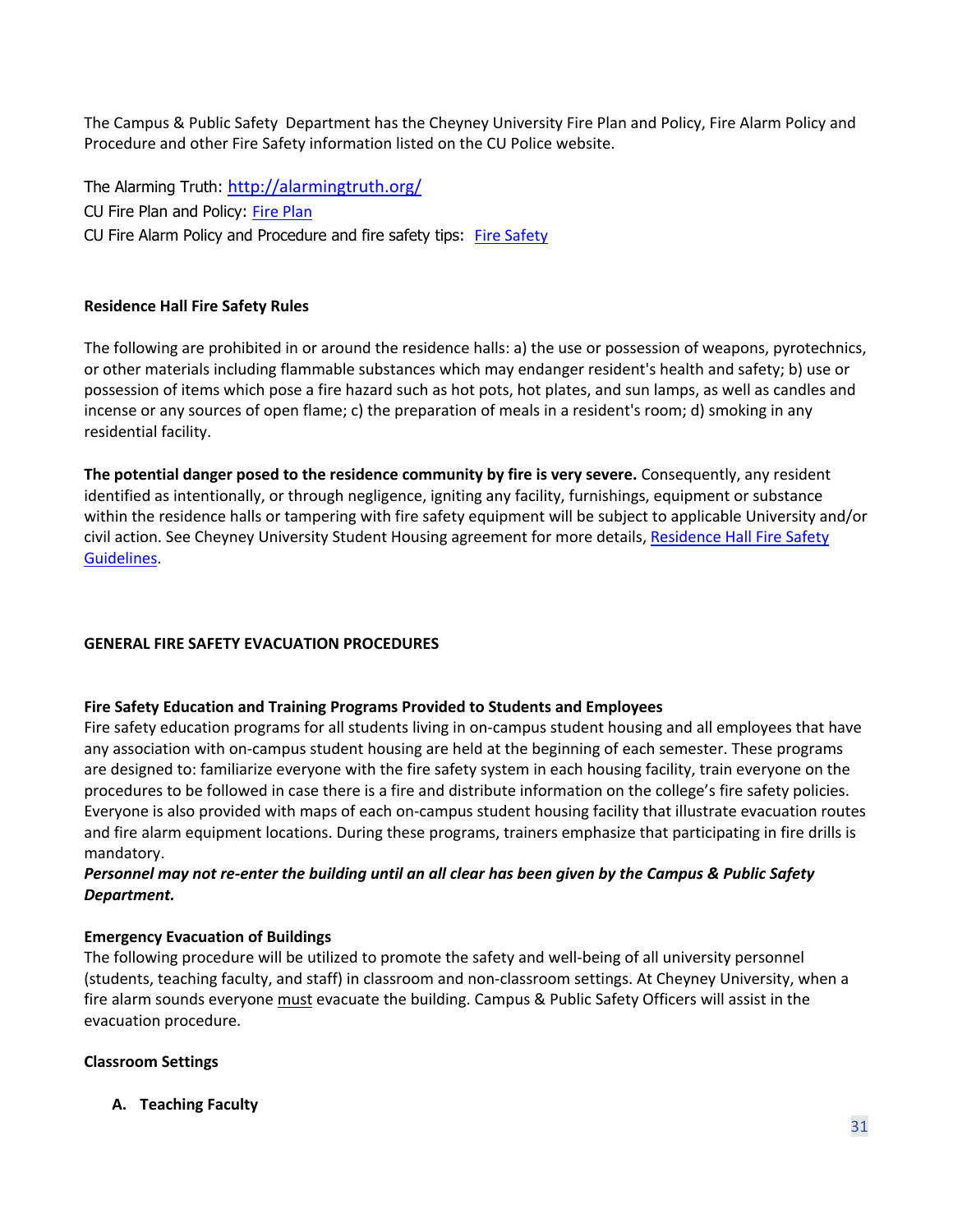- 1. Review aloud an evacuation route for each classroom with reference to at least two exits. This should be done during the first two weeks of classes.
- 2. Request that class members with disabilities identify themselves in private in order to set up a plan for assistance in case of an emergency. The person with a disability should specify what type of assistance is required and expected.
- 3. Request that students with disabilities identify assistants for help during an emergency while in the classroom. If the student with a disability approves, can request class members for volunteers.
- 4. Faculty members with disabilities also need to pre-plan their evacuation strategy in cooperation with student or other assistants within the same time frame.
- 5. Supervise evacuation by leaving the classroom with the class immediately upon hearing the fire alarm.
- 6. Close classroom windows and doors, but do not lock them.
- 7. Provide feedback, written and verbal, following an actual emergency evacuation to the Campus & Public Safety Department.
- **B**. Students with **disabilities** (Those with severe auditory, visual, mobility or other impairments which place them "at risk" during an emergency mass exit evacuation)
- 1. Identify himself/herself to each of his/her teaching faculty, indicating the extent of assistance required. If this is not feasible, contact the Office of Student Affairs and request information and assistance. The responsibility to initiate evacuation related discussions rests solely with each student with a disability.
- 2. Students with disabilities are responsible for knowing their specific evacuation needs and be willing and capable of communicating such information to teaching faculty and assistants. Students with disabilities who need assistance in planning their evacuation should contact the Office of Residence Life or the Campus & Public Safety Department.
- 3. Find/request the necessary assistants to help in an emergency evacuation. If unable to find assistants, request the help of the teaching faculty to identify willing assistants.
- 4. All assistants should be informed/become familiar with the type of assistance that is required and expected in case of evacuation drills and actual emergencies. The assistant should also:
	- A. Be serious about accepting the job of assistant to a person with disabilities.
	- B. Discuss the assistance needed and do what is requested.
	- C. Attempts to carry an immobilized person are to be discouraged. Contact Campus & Public Safety.
	- D. Designated person, other than the assistant, should inform Campus & Public Safety Officers or the Fire Department of the location of the person with a disability and assistant within the building.
	- E. People that are visually impaired or blind but mobile should be moved out of the rush of traffic, then assisted to safety by an assigned assistant.
	- F. People that are hearing impaired or deaf but mobile should be made aware of the need to evacuate and assisted to safety.
	- G. People that are temporarily immobilized, such as those wearing casts or using crutches, should be given such assistance as needed.
- **5. Those who assist people with disabilities during an emergency evacuation are protected against liability under the Pennsylvania Good Samaritan Act as long as reasonable care is taken.**

#### **Non-Classroom Settings**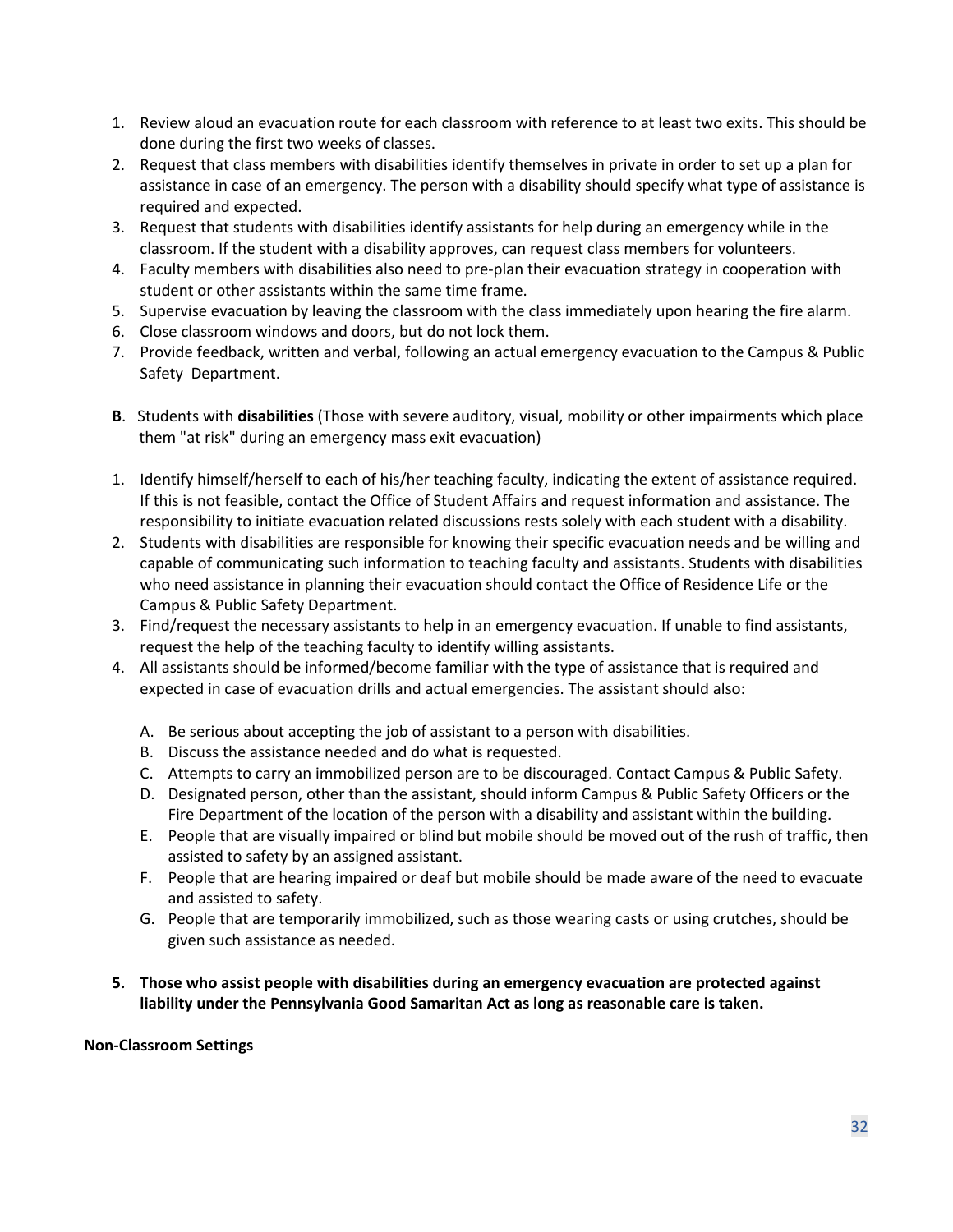- A. All persons, (students, faculty and staff) should plan evacuation routes using exit signs as guides from the classrooms and/or offices that have been assigned to them.
- B. People with disabilities must make arrangements with assistants for safe emergency evacuation, as soon as possible and inform their supervisor (or person in charge) of their evacuation plans.
- C. Upon notification of the need for an emergency evacuation, all personnel will immediately exit the building using the appropriate pre-planned escape route.
- D. Elevators are not to be used by anyone during any evacuation procedures.
- E. Office windows and doors must be closed but not locked, since offices and other rooms may be used as safe areas if exits become blocked.

#### **Conferences, Offices and Student Affairs Facilities**

- A. Exits are posted and should be used as guides for evacuation routes in all areas.
- B. The sponsor of any event scheduled in the academic facilities shall familiarize themselves with the area exits prior to the start of the function. At the start of each session, the exits to be used shall be announced to the attendees. The sponsor is responsible for the orderly evacuation of the attendees, should an emergency occur.
- C. The sponsor of any function shall be responsible for taking steps to identify if anyone present is disabled and in cooperation with that person, determine the extent of assistance needed if an emergency evacuation is required.

#### **Office Areas**

- A. Exits are marked in office areas and should never be obstructed with plants or even easily moved items.
- B. The office supervisors are responsible for making sure that the office personnel are familiar with all the possible exits in their areas.
- C. Staff that have disabilities and their supervisors are responsible for planning for assistance in case of emergency evacuation.

#### **Student Affairs**

The Student Affairs administrators shall follow the emergency rules as stated in this plan and be responsible for informing students and others in the facility about these requirements. They should also be prepared to render assistance when needed.

## **RESIDENCE HALL FIRE ALARM SYSTEMS**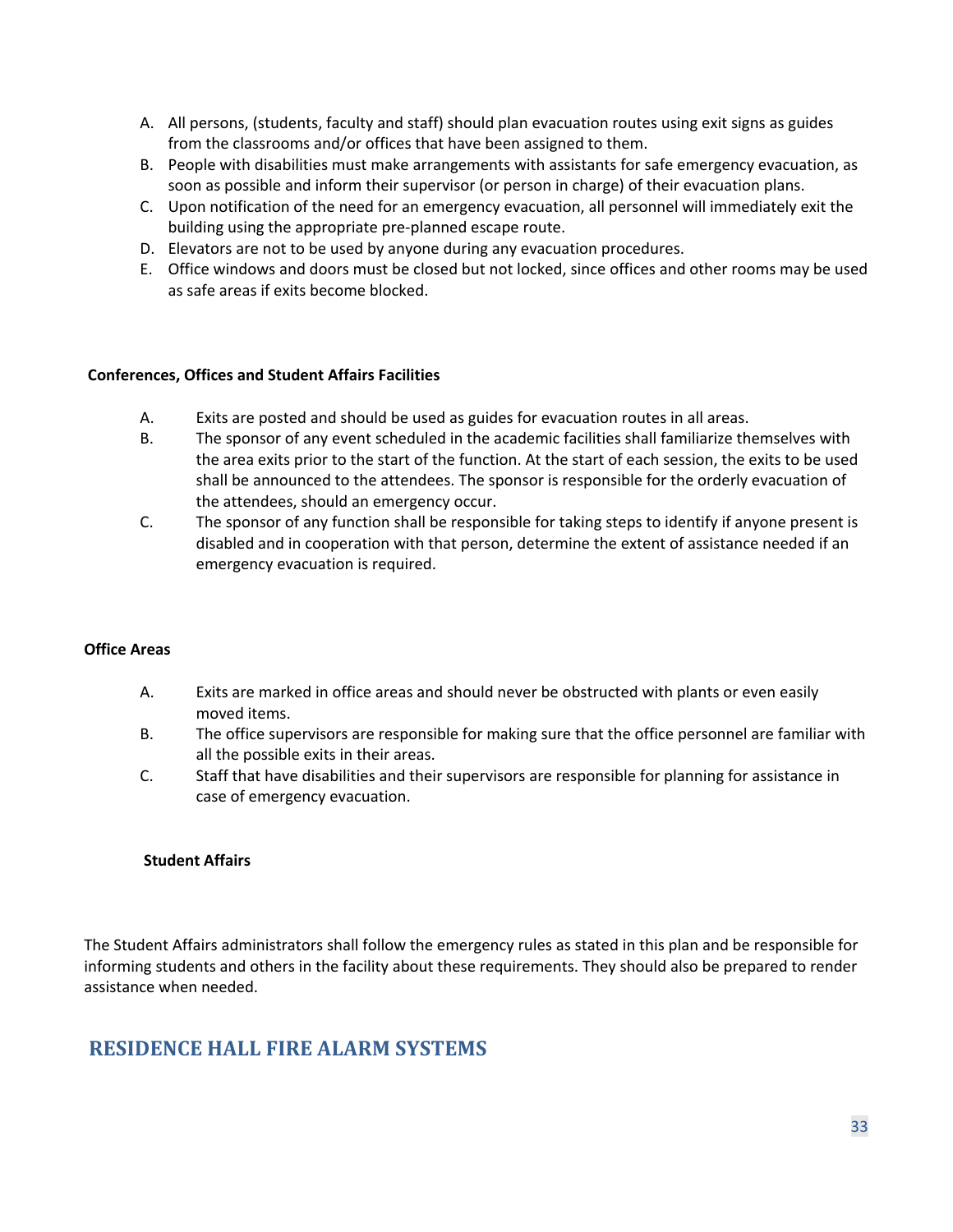- Alarm pull stations are activated by completely pulling down a lever located at the lower half of the alarm station cover. Pull stations are located near exits and stairways. Fire alarms can also be automatically tripped by actuation of smoke or heat detectors.
- § When activated, the alarm system in residence buildings causes an alarm to sound continuously throughout the building.
- Individual room smoke detectors sound an alarm only in that room.

#### **Fire Safety Systems in Cheyney University Residential Facilities 2019**

| Facility                                                     | On Site Fire<br>Alarm<br>Monitoring | Partial 1*<br>Sprinkler<br>System | Full $2^*$<br>Sprinkler<br>System | Smoke<br>Detection | Fire<br>Extinguisher<br>Devices | Evacuation<br>Plans &<br>Placards | # of fire<br>drills per<br>calendar yr |
|--------------------------------------------------------------|-------------------------------------|-----------------------------------|-----------------------------------|--------------------|---------------------------------|-----------------------------------|----------------------------------------|
| King Hall - Alumni Ln<br><b>CLOSED Fall 2018</b>             | $\mathsf{x}$                        | $\mathsf{X}$                      | X                                 | $\mathsf{X}$       | $\mathsf{X}$                    | $\mathsf{x}$                      |                                        |
| <b>Emlen Hall</b><br>Quaker Lane                             | $\mathsf{x}$                        | $\pmb{\mathsf{X}}$                | X                                 | X                  | X                               | $\mathsf{x}$                      | Open<br>Fall 19<br>$\mathbf 1$         |
| New Residential Hall<br>Creek Rd                             | $\mathsf{x}$                        | $\mathsf{x}$                      | $\mathsf{X}$                      | $\mathsf{X}$       | $\mathsf{x}$                    | $\mathsf{x}$                      | $\overline{4}$                         |
| Humphrey Hall<br>Quaker Lane                                 | $\mathsf{x}$                        | $\mathsf{X}$                      | X                                 | $\mathsf{X}$       | X                               | $\boldsymbol{\mathsf{X}}$         | $\overline{4}$                         |
| <b>Tubman Hall</b><br>College Lane<br><b>CLOSED Inactive</b> |                                     |                                   |                                   |                    |                                 |                                   |                                        |
|                                                              |                                     |                                   |                                   |                    |                                 |                                   |                                        |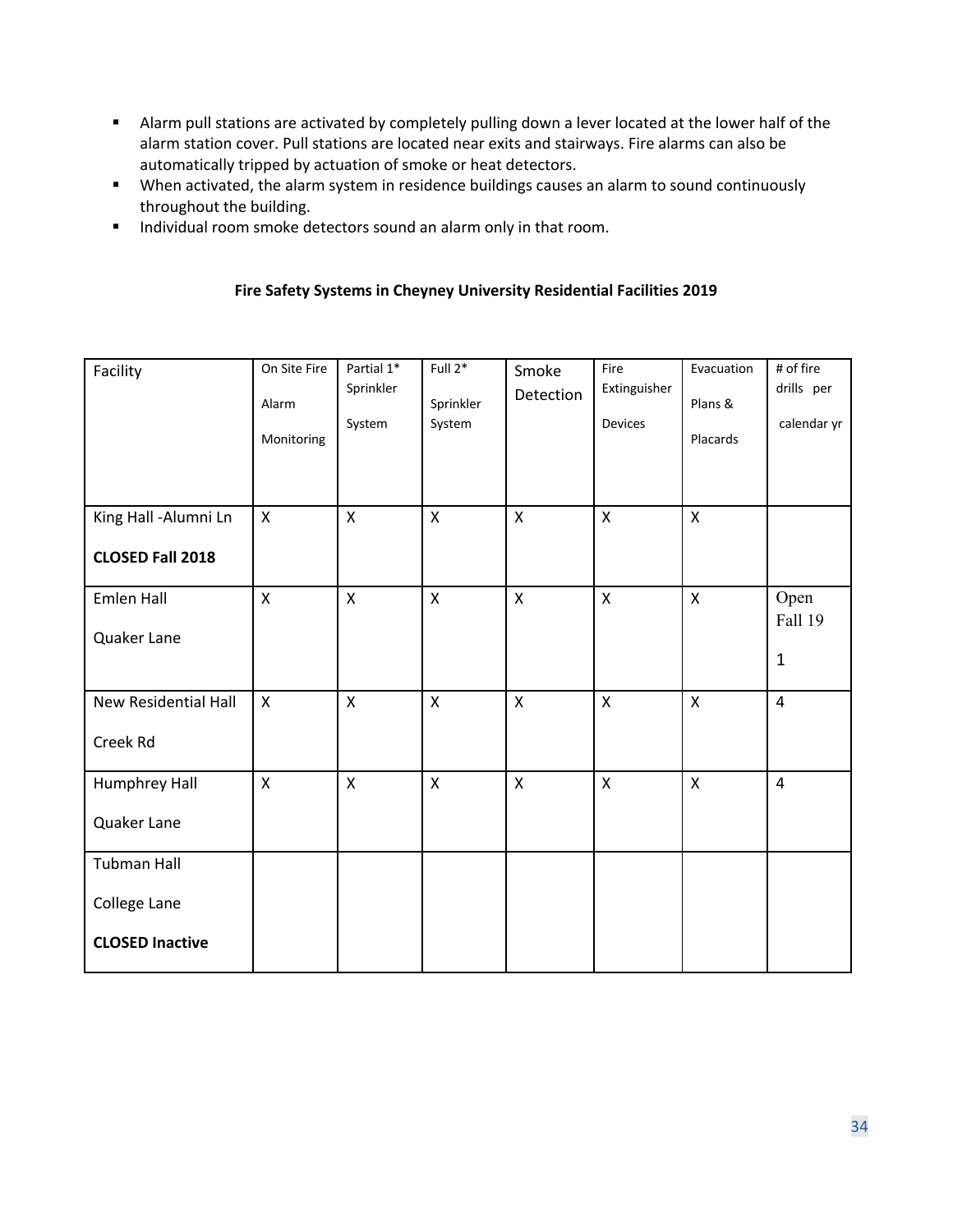**Cheyney University Fire Statistics for Residence Hall Facilities 2017-2019**

| 2017 Residential<br><b>Facilities</b>                                    | Total<br><b>Fires</b><br>in<br>Each<br><b>Buildi</b><br>ng | Fire<br><b>Num</b><br>ber | Cause of Fire | Number of<br>Injuries<br>That<br>Required<br><b>Treatment</b><br>at a<br>Medical<br>Facility | <b>Numb</b><br>er of<br>Death<br>S<br>Relat<br>ed to<br>a Fire | Value<br>of<br>Property<br>Damage<br>Caused<br>by<br>Fire <sub>1</sub> |
|--------------------------------------------------------------------------|------------------------------------------------------------|---------------------------|---------------|----------------------------------------------------------------------------------------------|----------------------------------------------------------------|------------------------------------------------------------------------|
| <b>Truth Hall, University</b><br>& Alumni Lane<br><b>CLOSED INACTIVE</b> |                                                            |                           |               |                                                                                              |                                                                |                                                                        |
| Humphreys Hall,<br>University & Alumni Lane                              | $\mathbf 0$                                                | $\overline{0}$            | N/A           | N/A                                                                                          | N/A                                                            | N/A                                                                    |
| King Hall,<br><b>University &amp; Alumni</b><br>Lane                     | 1                                                          | 1                         | N/A           | N/A                                                                                          | N/A                                                            | N/A                                                                    |
| Emlen Hall,<br>University & Alumni<br>Lane                               | $\overline{0}$                                             | $\overline{0}$            | N/A           | N/A                                                                                          | N/A                                                            | N/A                                                                    |
| <b>New Residential</b><br>Housing, Creek Rd &<br>Alumni Lane             | $\overline{0}$                                             | $\overline{0}$            | N/A           | $\overline{0}$                                                                               | $\overline{0}$                                                 | N/A                                                                    |
| Tubman Hall, College<br>Lane<br><b>INACTIVE</b>                          |                                                            |                           |               |                                                                                              |                                                                |                                                                        |
| 2018 Residential<br><b>Facilities</b>                                    | Total<br><b>Fires</b><br>in<br>Each                        | Fire<br><b>Num</b><br>ber | Cause of Fire | Number of<br>Injuries<br>That<br>Required<br>Treatment                                       | Numb<br>er of<br>Death<br>$\mathsf{s}$                         | Value                                                                  |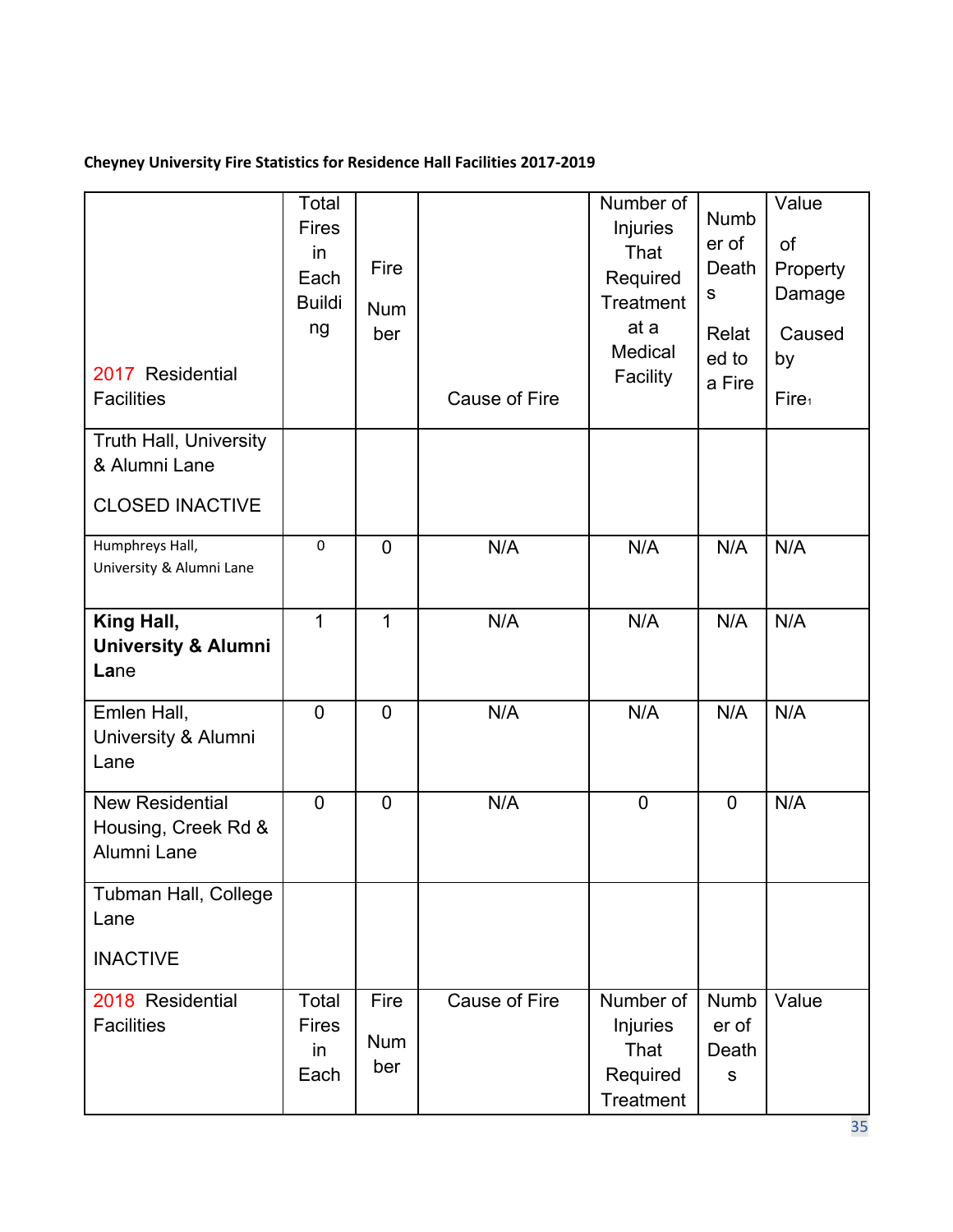|                                                                               | <b>Buildi</b><br>ng                                        |                           |               | at a<br>Medical<br>Facility                                                           | Relat<br>ed to<br>a Fire                                          | of<br>Property<br>Damage<br>Caused<br>by<br>Fire1          |
|-------------------------------------------------------------------------------|------------------------------------------------------------|---------------------------|---------------|---------------------------------------------------------------------------------------|-------------------------------------------------------------------|------------------------------------------------------------|
| Truth Hall, University<br>& Alumni Lane<br><b>CLOSED</b><br><b>DEMOLISHED</b> | <b>CLOS</b><br><b>ED</b>                                   |                           |               |                                                                                       |                                                                   |                                                            |
| Humphreys Hall,<br>University & Alumni<br>Lane                                | $\overline{0}$                                             | $\overline{0}$            | N/A           | N/A                                                                                   | N/A                                                               | N/A                                                        |
| King Hall, University<br>& Alumni Lane Closed<br><b>Fall 2018</b>             | $\overline{0}$                                             | $\overline{0}$            | N/A           | $\overline{0}$                                                                        | $\Omega$                                                          | $\overline{0}$                                             |
| Emlen Hall,<br>University & Alumni<br>Lane                                    | $\mathbf 0$                                                | $\overline{0}$            | N/A           | N/A                                                                                   | N/A                                                               | N/A                                                        |
| <b>New Residential</b><br>Housing, Creek Rd &<br>Alumni Lane                  | $\overline{0}$                                             | $\overline{0}$            | N/A           | N/A                                                                                   | N/A                                                               | N/A                                                        |
| <b>Tubman Hall, College</b><br>Lane                                           | <b>INAC</b><br><b>TIVE</b>                                 |                           |               |                                                                                       |                                                                   |                                                            |
| 2019 Residential<br><b>Facilities</b>                                         | Total<br><b>Fires</b><br>in<br>Each<br><b>Buildi</b><br>ng | Fire<br><b>Num</b><br>ber | Cause of Fire | Number of<br>Injuries<br>That<br>Required<br>Treatment<br>at a<br>Medical<br>Facility | Numb<br>er of<br>Death<br>$\mathsf S$<br>Relat<br>ed to<br>a Fire | Value<br>of<br>Property<br>Damage<br>Caused<br>by<br>Fire1 |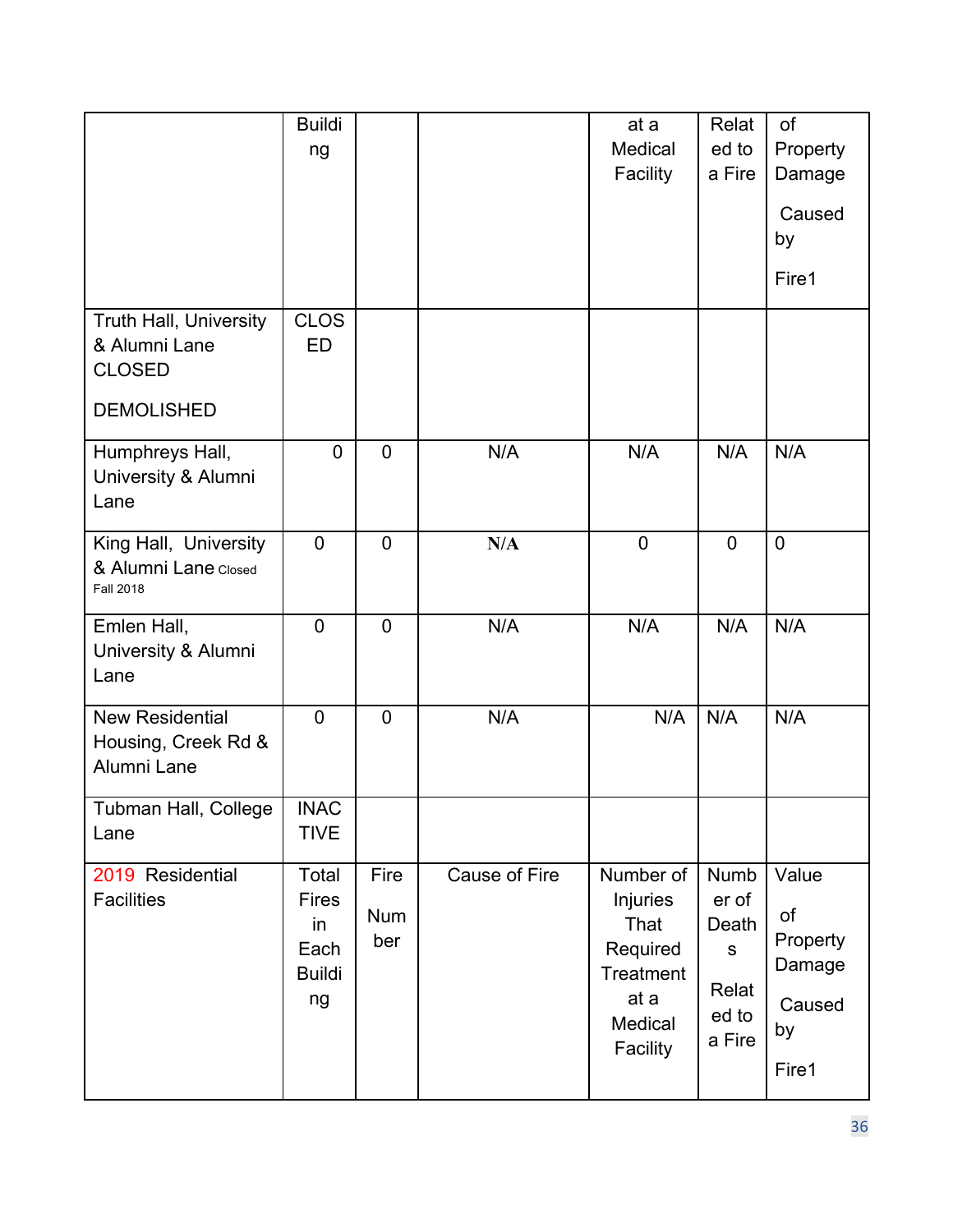| Humphreys Hall,<br>University & Alumni<br>Lane               | $\overline{0}$      | $\overline{0}$ | N/A | N/A            | N/A            | N/A            |
|--------------------------------------------------------------|---------------------|----------------|-----|----------------|----------------|----------------|
| King Hall, University<br>& Alumni Lane                       | $\overline{0}$      | $\overline{0}$ | N/A | N/A            | N/A            | N/A            |
| Emlen Hall,<br>University & Alumni<br>Lane<br>Open Fall 2019 | $\overline{0}$      | $\overline{0}$ | N/A | $\overline{0}$ | $\overline{0}$ | $\overline{0}$ |
| <b>New Residential</b><br>Housing, Creek Rd &<br>Alumni Lane | $\overline{0}$      | $\overline{0}$ | N/A | $\overline{0}$ | $\Omega$       | $\overline{0}$ |
| Tubman Hall, College<br>Lane                                 | <b>INAC</b><br>TIVE |                |     |                |                |                |

#### **Testing**

Fire alarm systems are installed, repaired, and tested, by outside contractors and Facilities. All horns are checked for operation. Alarms in the Residential Halls are completely tested every six months by an outside contractor in accordance with NFPA regulations. Problems are corrected as quickly as possible. Records are maintained in the Campus & Public Safety Department concerning all tests.

#### **False Alarms**

Persons who knowingly turn in a false fire alarm endanger the lives of others and may cause damage to the persons and equipment responding to the false alarm. This is a violation of the Code of the State of Pennsylvania and may result in jail terms and/or fines. Persons maliciously activating fire alarms or fire detection equipment will be severely disciplined. Possible dismissal from student residence, expulsion from school, and/or criminal prosecution is possible.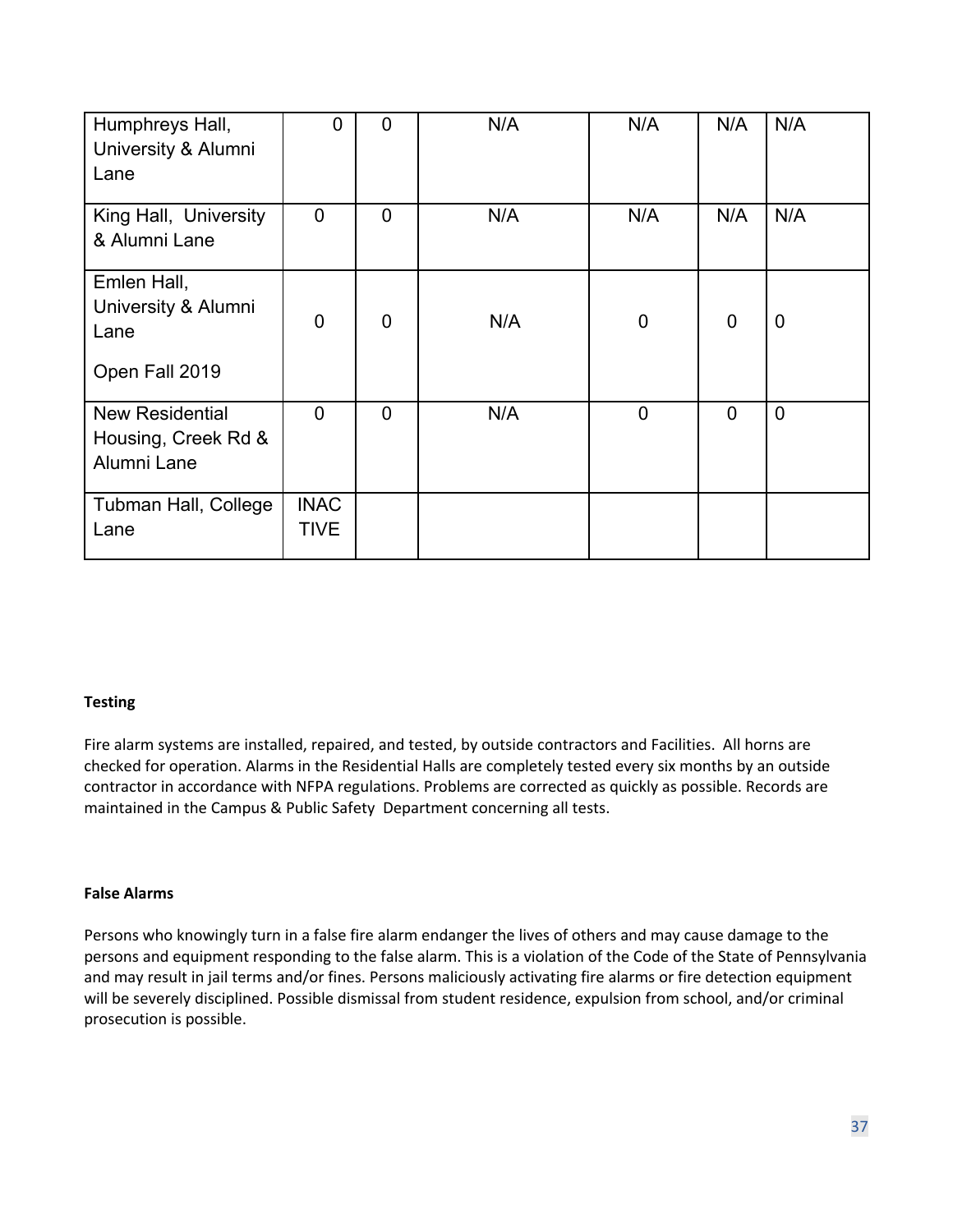#### **Investigations**

All fire alarms are investigated by the Fire Marshal to determine the cause and to prevent recurrence of the alarm. A fire incidence report is completed by the Campus & Public Safety in Residence Halls and in academic buildings. Reports are kept on file in the Campus & Public Safety Department.

#### **SMOKE DETECTORS**

Smoke detectors respond to both visible and invisible products of combustion and sense fire at the earliest practical detection stage. Since the mid 1970's, when smoke detectors became widely available, there has been a tremendous reduction in the number of fire deaths in the U.S. Smoke detectors are used for numerous fire alarm functions ranging from warning occupants to automatically closing doors.

#### **Locations**

Hardwired smoke detectors are located in the halls and in each student room. Detectors located in the halls and other public areas are connected to the building alarm system. Smoke detectors are connected to the fire alarm system and provide many functions such as shutting down air handler units, elevator recall, and release of magnetic door holders. These detectors are powered by the building fire alarm power source.

#### **Inspections**

Any smoke detector problems should be reported to the Campus Living Assistant or Director of Housing as soon as possible. The CLA inspects all room smoke detectors during school closings (Thanksgiving, Winter Break, Spring, Summer). Inspections are documented and sent to the Campus & Public Safety Department for review. All problems are sent to Office of Housing for repair.

Hardwired smoke detectors in the Residence Halls are inspected by an outside contractor.

#### **Maintenance**

In order for smoke detectors to function properly they must be periodically cleaned and tested. Dust accumulates in detectors over time and reduces the ability of the detector to detect smoke. Simple vacuuming on a regular cycle increases life expectancy and reliability. Hardwired smoke detectors in the Residence Halls are cleaned and tested by an outside contractor to ensure the sensing chamber and alarm circuits function properly.

#### **Abuse**

Misuse, deactivation or tampering with smoke or heat detectors is prohibited. Smoke detectors must not be covered or blocked. Nothing may be attached to the wiring of hardwired detectors.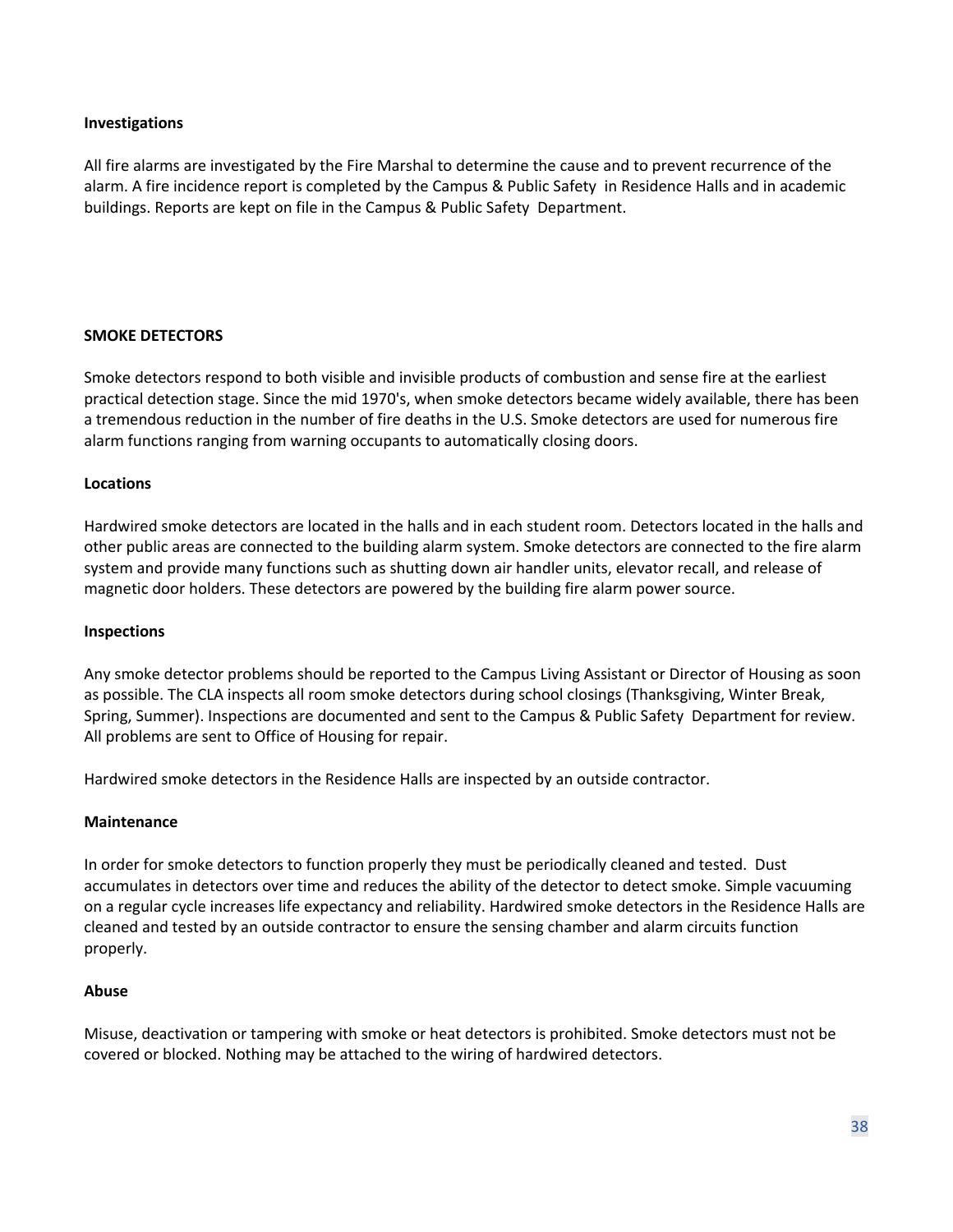#### **WHEN A FIRE ALARM SOUNDS IN A RESIDENCE HALL**

- 1. All hall staff must go to their designated locations to begin evacuation of the building.
- 2. Evacuate the building according to each hall's established plan.
	- a. Until it is determined to be a false alarm, every attempt should be made to gain entry into student rooms to alert them of the fire.
	- b. Knock loudly on all residents' doors announcing the need to evacuate immediately.
	- c. Check all public and common areas of the building.
- 3. Secure the floors so access is denied until the "all clear" is given by the Campus & Public Safety Department and the fire detection system has been reset.
- 4. Follow all designated procedures in notifying and helping evacuate students with disabilities.

#### **If you notice an increase in room temperature or a strong smell of smoke in your area:**

- *1. CAREFULLY FEEL THE DOOR OR DOOR KNOB USING THE BACK OF YOUR HAND*. If it is hot, do not attempt to open. If you feel no heat, then;
- 2. *PARTIALLY OPEN THE DOOR WHILE STANDING BEHIND IT FOR PROTECTION*. Survey the existing condition before exiting. If your passage is blocked, then;
- 3. Close the door and use any available material (towel, shirt, blouse, etc.) to seal door cracks and openings. If a water source is available, soak materials before packing them into place.
- *4.* Use the room phone to contact Campus & Public Safety (610-399-2405 or x2405 on a campus phone) to let them know your exact location. If no telephone is available, signal your location by placing a cloth or similar material out the window.
- 5. *IF SMOKE BEGINS TO ENTER YOUR AREA*, partially open a window and stay near it, keeping low and breathing the fresher air from outside.

#### **Residence Life staff is to follow the procedures outlined in their evacuation plan.**

#### Know Your Fire Evacuation Plan

#### **New Residence Hall**

Evacuate to Marcus Foster. Exit the building without delay and proceed to Marcus Foster. **Emlen Hall** and **Humphreys Hall**

Evacuate to Marcus Foster. Exit the building without delay and proceed to Marcus Foster. **Tubman Hall**

Evacuate to Marcus Foster. Exit the building without delay and proceed to Marcus Foster. **King Hall**

Evacuate to Marcus Foster. Exit the building without delay and proceed to Marcus Foster.

#### **Immediately upon hearing the fire alarm, notify Campus & Public Safety at X 2405.**

Students, faculty, staff, administrators, and visitors to our campus are expected to observe appropriate fire safety practices by exercising prudence and adhering to the procedures and regulations established. **It is a serious violation of this policy**, as well as a significant safety hazard not to leave the building when the fire alarm is activated.

Upon the sounding of the fire alarm, all persons occupying the building at that time are expected to adhere to the following: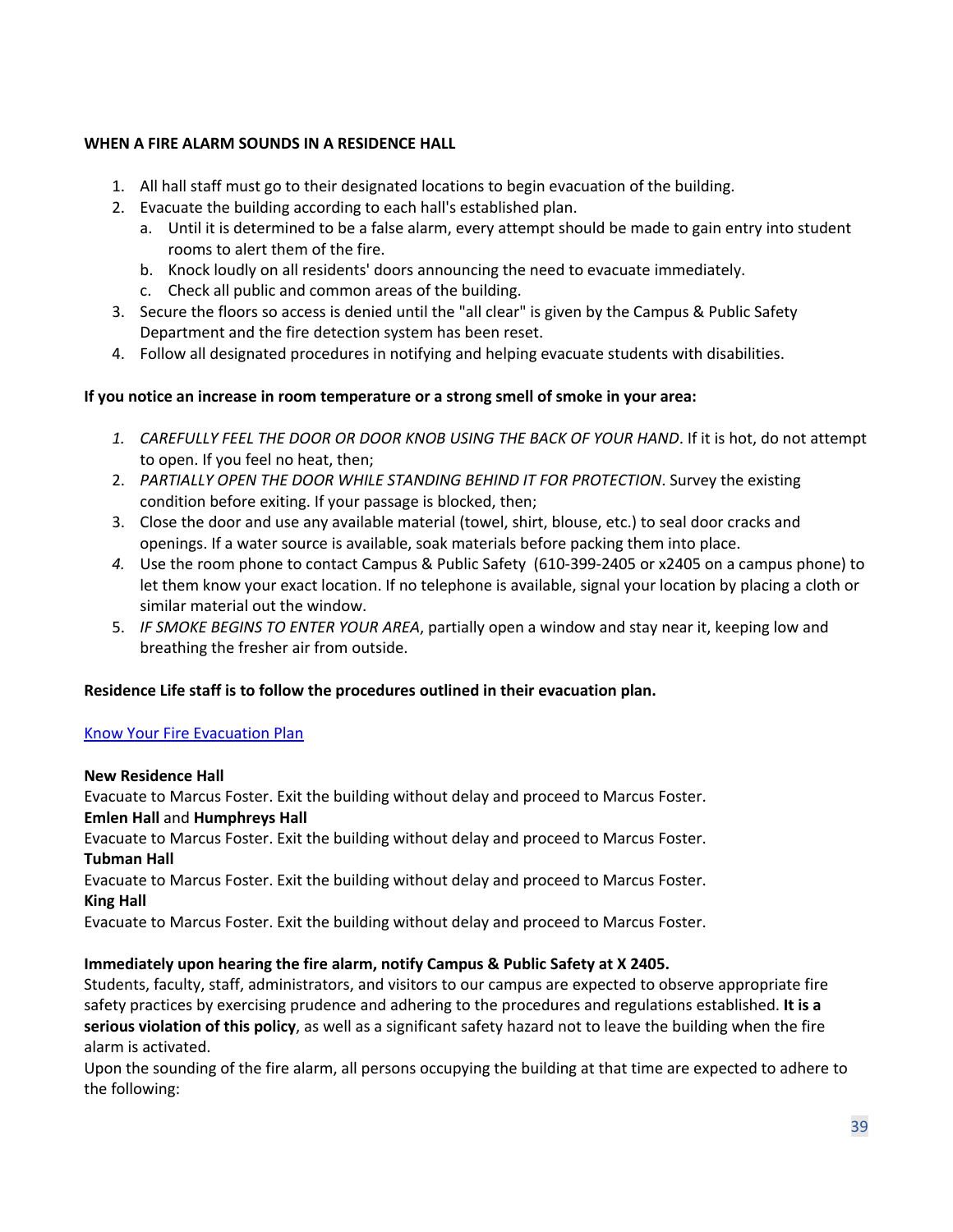1. Immediately exit the building using the nearest exit door.

2. Campus & Public Safety Officers and Security will go through from the top floor down, evacuating every room, sending all residents down the steps. This must be done quickly and orderly. Cheyney Security Officers will assist Campus & Public Safety .

3. Everyone MUST evacuate the building and adjacent areas MUST be completely cleared.

a. Feel doors before opening. If hot, do not open.

b. If there is smoke in the room or in the hallway, grab a blanket or a towel to prevent smoke inhalation. Also, be sure to stay low to the ground.

c. Be sure to lock your room door and take your key with you. Do not attempt to use the elevators.

d. In the event the fire alarm sounds in the evening or at night, be sure to leave the ceiling light in your room on the "on" position.

4. Once you have exited the building, move at least 500 feet away from the building. When you arrive in the Marcus Foster area, check-in with the AD or designated Team Leader, so that you can be accounted for, and it can be documented that you have safely evacuated.

5. All persons are to remain in the designated safe area until the signal to return has been given by the Campus & Public Safety Officer.

6. An "All Clear" signal will be given by staff member or police at which time students may re-enter the building.

7. Anyone who fails to evacuate the building when the fire alarm sounds will be given a Judicial and a Criminal Citation.

#### **ACCOUNTABILITY**

#### **During an evacuation:**

IF THERE IS FACULTY, STAFF OR STUDENTS THAT ARE UNACCOUNTED FOR DURING AN EMERGENCY EVACUATION, INFORM CAMPUS & PUBLIC SAFETY AND/OR THE FIRE DEPARTMENT PERSONNEL IMMEDIATELY. OTHERWISE IF/WHEN REQUESTED, THOSE ACCOUNTABLE HAVE TO REPORT TO CAMPUS & PUBLIC SAFETY OR THE FIRE DEPARTMENT.

Each department must have a system of accountability in case of evacuation.

In the residence halls, the hall staff member(s) is/are responsible for ensuring that all the floor residents know of a meeting place outside of the building and that all the residents of the floor have evacuated.

In the classroom, the faculty member is responsible for evacuating and accounting for students in his/her class. The director, chairperson, or supervisor is responsible for informing the office/departmental personnel of a meeting area outside of the building and accounting for the personnel.

Verbal/written feedback regarding any emergency evacuation should be provided to Campus & Public Safety , who in turn will share the information with the Concordville Fire Department, and Student Coordinator, and others with a need. Feedback from disabled persons should be especially sought and changes in their emergency evacuation strategy made on an as-needed basis.

#### **FIRE LOG**

Cheyney University maintains a fire log that records any fire that occurs in an on-campus student housing facility. The log shows the date of the fire, the date reported, the incident report number, the location, and the nature of the fire. This fire log is maintained by the CUPD and is available for inspection by the public at the CUPD Dispatch Office. A copy of the fire log and appropriate documentation is available from CUPD upon request. This fire log is updated when an on-campus student housing facility fire is reported.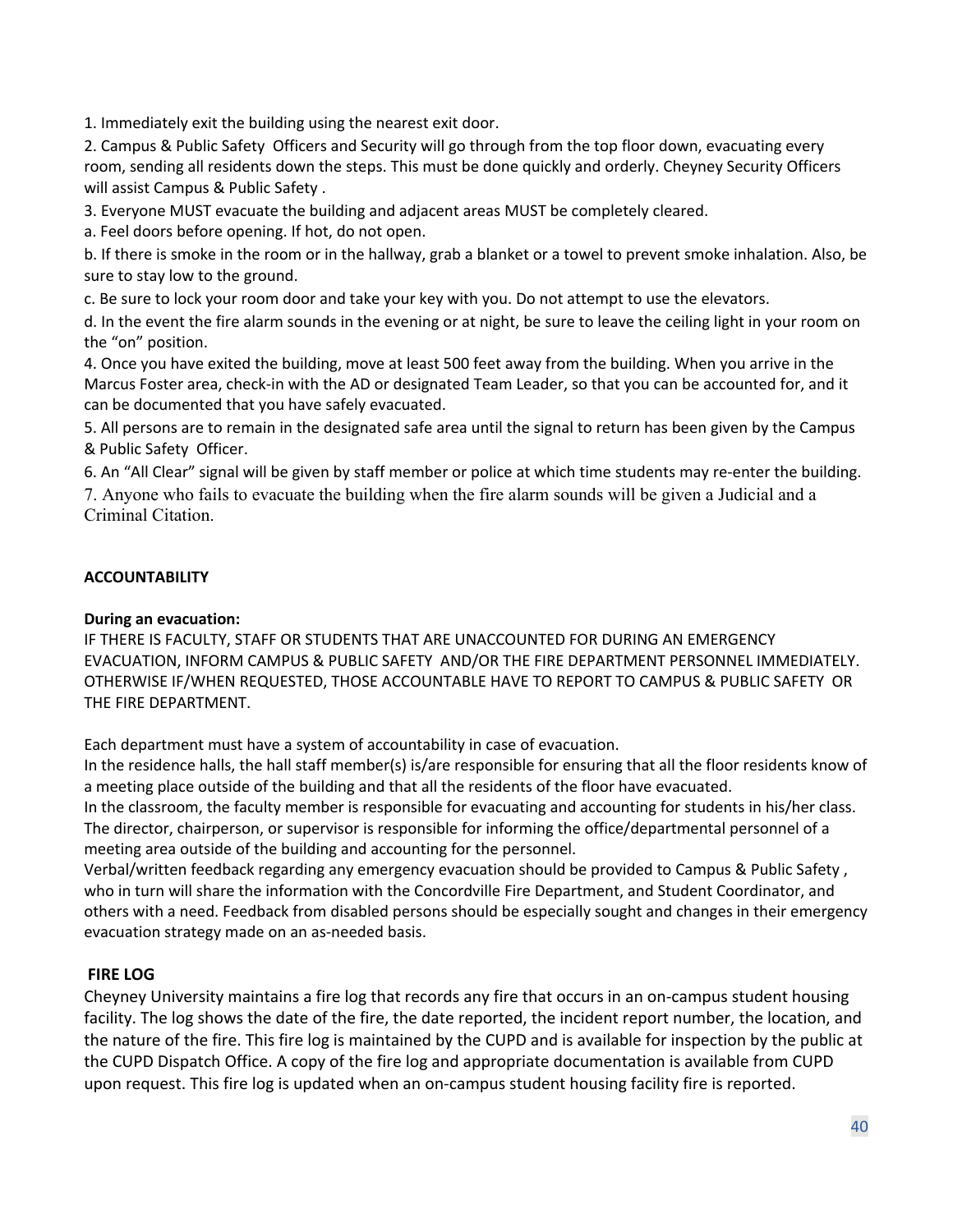#### **NON- EMERGENCY FIRE REPORTING**

Per federal law, Cheyney University is required to annually disclose statistical data on all fires that occur in oncampus student housing facilities. Listed below are the non-emergency numbers to call to report fires that have already been extinguished in on-campus student housing. These are fires for which you are unsure whether the Cheyney University Police Department may already be aware. If you find evidence of such a fire or if you hear about such a fire, please contact one of the following:

Cheyney University Police Department: 610-399-2405 or Cheyney University Housing: 610-399-2428

When calling, please provide as much information as possible about the location, date, time and cause of the fire.

#### **PLANS FOR FUTURE IMPROVEMENTS IN FIRE SAFETY**

We need to update our fire safety education program and upgrade fire safety alarm systems, due to the current campus relocation of staff, and building demolition.

## **FIREARMS, WEAPONS AND EXPLOSIVES POLICY**

#### **A. Scope**

This policy applies to all Students, Staff, Faculty and Visitors

#### **B. Policy Statement**

While on university-controlled sites and at university-directed activities, persons are prohibited from introducing, possessing, using, buying, or selling unauthorized weapons, firearms, ammunition, explosives, or items deemed by Campus & Public Safety to be dangerous. This policy applies to employees, students and individuals visiting or conducting business on University property.

#### **C. Reason for Policy**

A safe and secure environment is a fundamental prerequisite for fulfilling the university mission of teaching, research, and public service. CU is committed to maintaining a workplace and educational learning facility that is free of violence. This obligation includes eliminating recognized hazards from campus communities that contribute to violence or serious harm.

#### **D. Procedures**

Any employee who becomes aware of a violation of this policy is required to immediately notify the Campus & Public Safety Department. Any student who becomes aware of a violation of this policy is required to immediately notify the Campus & Public Safety Department.

#### **E. Definitions**

1. An *unauthorized firearm* is any firearm, regardless of whether the owner has a valid state permit to carry the firearm. The following firearms are excluded from this definition:

a. A firearm in the possession of a law enforcement officer who is authorized to possess the firearm, either on or off duty, by the employing law enforcement agency.

b. A firearm in the possession of a person who has received prior written authorization from the university police chief to possess a firearm on campus.

2. *University premises* refers to all Cheyney University properties.

3. A *university-directed activity* is an event intended solely for CU faculty, employees, students, or invited guests of the university; these activities include, but are not limited to, graduation events, receptions, meetings, social functions and conferences.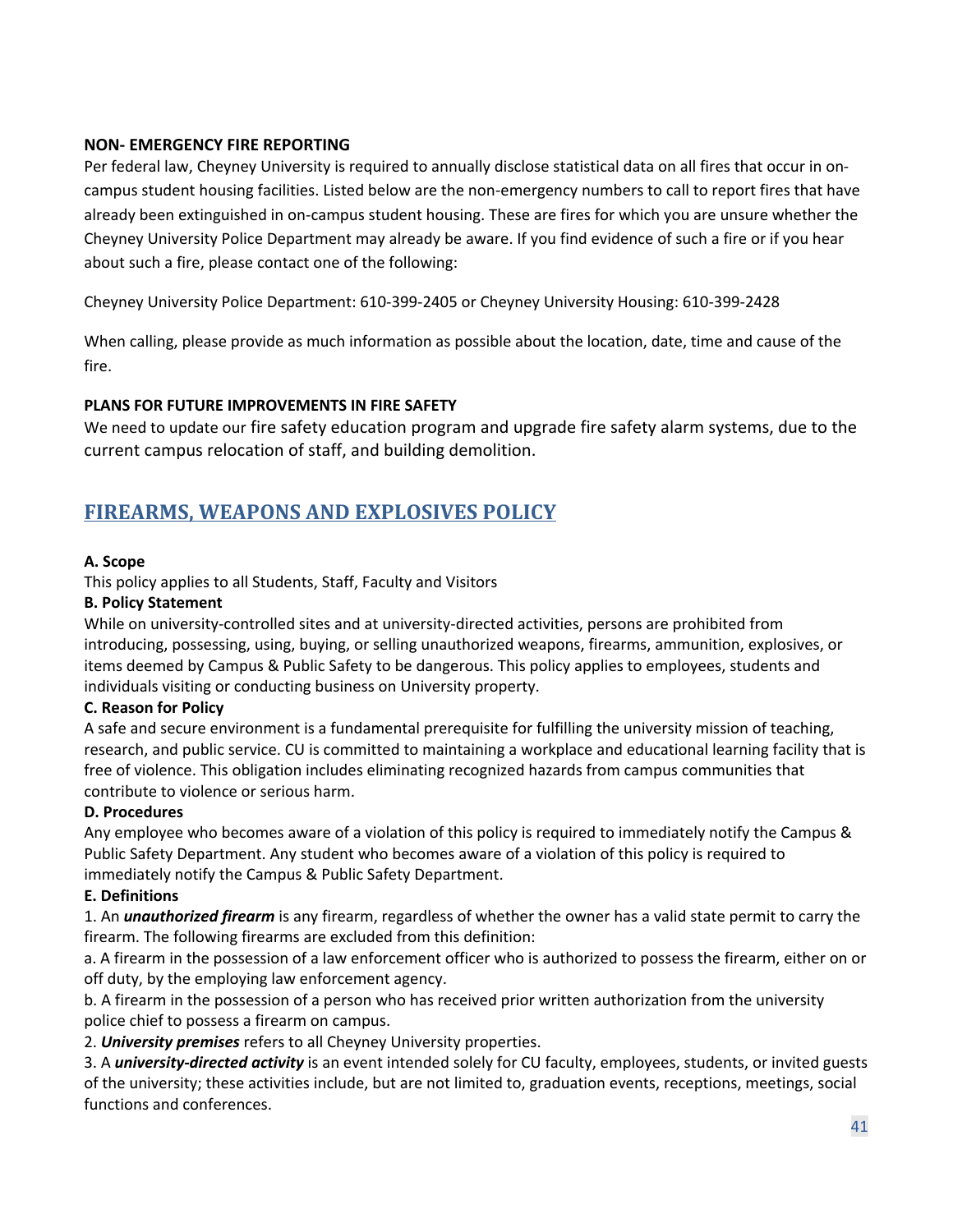4. A *campus police chief* is one who has been assigned administrative responsibility for campus law enforcement or security activities.

#### 5. *Weapons* **are defined as**:

- Knives, firearms, ammunition, hunting arrows, potentially injurious war souvenirs, explosives, fireworks, firecrackers, highly flammable materials, and dangerous chemicals.
- Any device that shoots a bullet, pellet, flare or any other projectile, whether loaded or unloaded, including those powered by CO2. This includes but is not limited to rifles, shotguns, handguns or other firearm, BB/pellet gun, flare gun, stun gun or dart gun and any ammunition for any such device.
- Any replica of the foregoing is also prohibited.
- Any explosive device including firecrackers and black powder.
- Any device that is designed or traditionally used to inflict harm including but not limited to any knife with a blade longer than three inches, hunting knife, fixed blade knife, throwing knives, dagger, razor or other cutting instrument the blade of which is exposed.
- Weapons are not permitted to be stored on campus or in vehicles.
- Any weapon on campus in violation of this policy will be confiscated.
- Possession or use of such explosives or weapons will result in confiscation, disciplinary action and/or arrest.

#### **F. Sanctions**

• Violation of this policy is considered a serious offense that endangers the safety of the university communities. Therefore, this offense may result in immediate termination of employment, expulsion from school and/or arrest.

• Violation of this policy by employees constitutes misconduct and may subject the offender to discipline including immediate termination.

• Violation of this policy by students will be adjudicated in accordance with the Student Code of Conduct. Depending on the circumstances violation of this policy may subject the offender to discipline up to and including dismissal from the University.

• Violation of this policy by individuals visiting or conducting business on University property will result in the individual being required to leave the University property or event and may also result in the individual receiving a written directive to remain off University property.

The University may refer any violation of this policy to the Campus & Public Safety Department for investigation and/or arrest.

#### **G. Exceptions to this policy include:**

- Members of the Campus & Public Safety Department who are regularly employed by the University and are required to carry a weapon in accordance with departmental policy.
- Delaware and Chester County Municipal Police and Pennsylvania State Public Safety Officers who assist Campus & Public Safety.
- Private security firms must obtain prior written approval from the Chief of Campus & Public Safety Department before bringing any weapon on University property.
- A weapon, real or replica, used in connection with drill, public ceremony or a theatrical performance with prior approval of the Chief of Police.
- Any federal, state or local law enforcement officer in the performance of his or her official duties.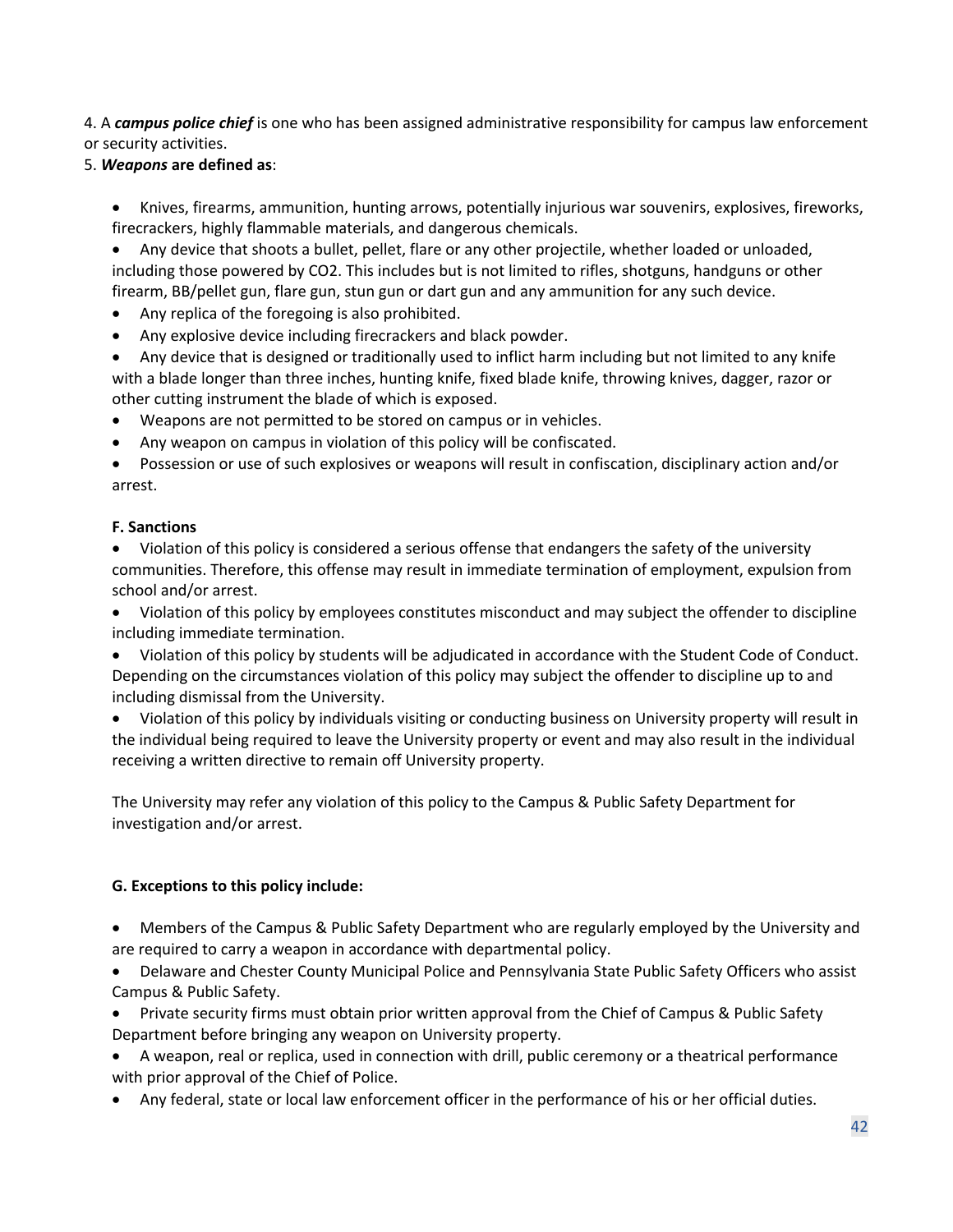#### **H. Notification of Use of Replica or Prop Weapons**

Due to the risk of being identified as a real weapon, any item which looks like a weapon and is used for any purpose on University property must be reported to and approved by the University Police Department prior to use in any activity. Examples of such activities include official ROTC military exercises, color guard, intercollegiate athletics, class instruction or presentations, dramatic plays, and similar artistic events.

## **MISSING STUDENT NOTIFICATION**

#### Purpose:

Cheyney University of Pennsylvania is required by federal law to comply with HEA missing student notification regulations.

#### Definition:

Higher Education Act 34 CFR 668.46(b)(14). HEA missing student regulations apply only to students who reside in on-campus housing. This applies to students residing on-campus in student housing, declared missing for 24 hours. This policy is *strictly for missing person purposes*.

#### Procedure:

- 1. Any faculty, student, staff or non-affiliated member of the community who is aware that a university student, in on-campus housing, is missing, he or she should immediately contact any one of the following university personnel in this order:
	- The Office of Campus & Public Safety (610) 399-2405
	- Director of Housing Operations (610) 399-2710
	- Executive Director of Student Affairs (610) 399-2503
	- Any university professor (See University Telephone Directory)
	- Any academic chairperson (See University Telephone Directory)

2. Once the missing student report is received by any one of the individuals above, the individual receiving said report MUST bring this information to the attention of the Office of Public Safety.

3. In addition to registering a **general emergency contact**, students residing in on-campus housing have the option to **identify confidentially an individual to be contacted by CU in the event the student is determined to be missing for more than 24 hours**.

4. After investigating a missing person report, should CUPD determine that the student has been missing for 24 hours, the university will:

- Notify the missing person contact within 24-hours if the student has designated one.
- Notify the student's custodial parent or guardian and any other designated contact person within 24 hours if the student is less than 18-years of age and is not emancipated.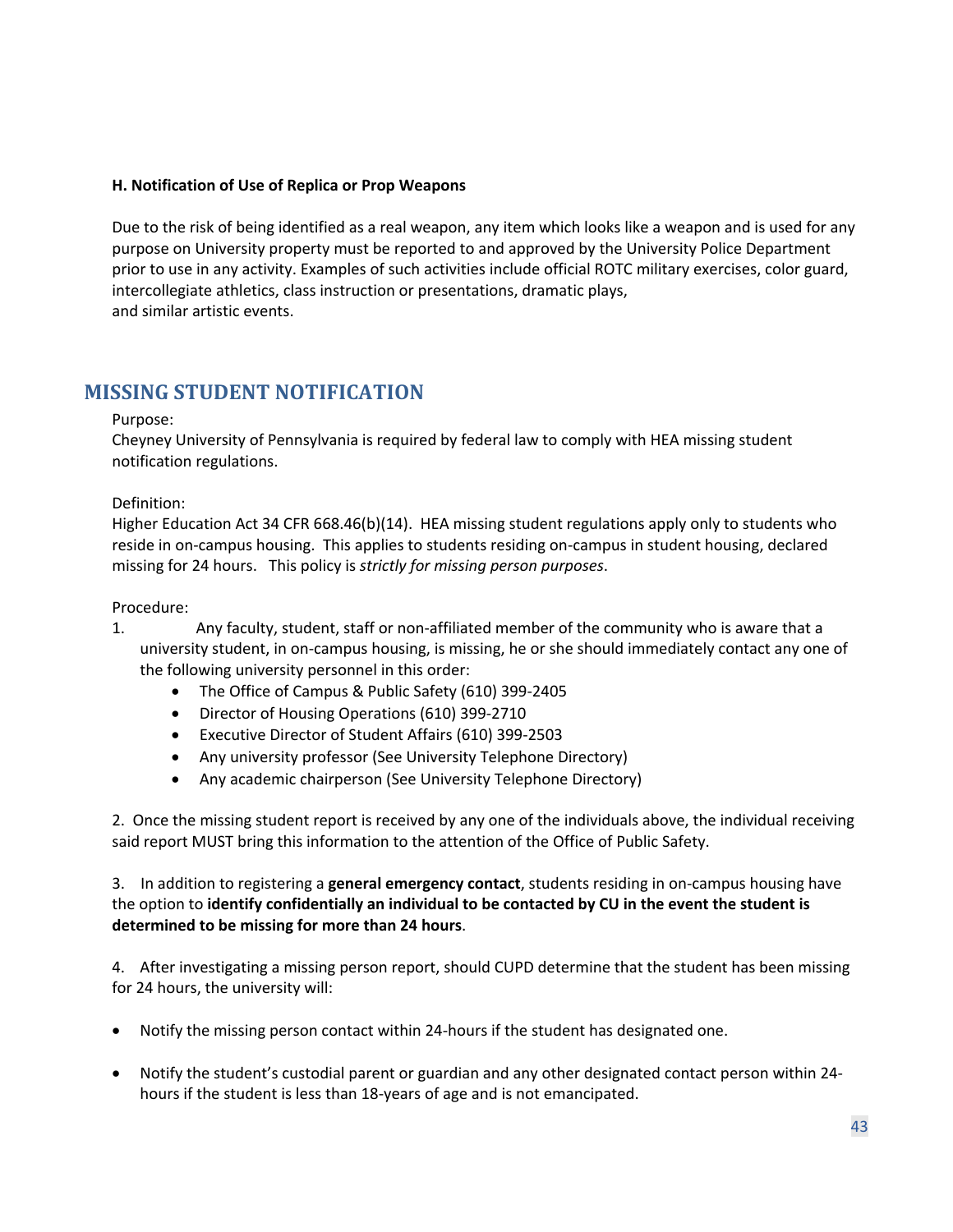• Inform the local law enforcement agency that has jurisdiction in the area that the student is missing within 24-hours, unless the local law enforcement agency was the entity that made the determination that the student is missing. Regardless of whether the student has identified a contact person, is above the age of 18, or is an emancipated minor, notification to the local law enforcement agency that has jurisdiction in the area that the student is missing must be made within 24-hours.



#### **CHEYNEY UNIVERSITY OF PENNSYLVANIA OFFICE OF STUDENT LIFE**

Dear Cheyney University Student:

If you are a student residing in on-campus housing, you have the option to identify **CONFIDENTIALLY** an individual to be contacted by Cheyney University in the event that you are determined to be missing for more than 24 hours. If you identify such an individual, Cheyney University will notify that individual no later than 24 hours after you have been determined missing. If you wish to identify a confidential contact, please fill out the form below. Your confidential contact will be accessible only by authorized campus officials and local law enforcement during the investigation. Your confidential contact is strictly for missing person purposes. You have the option, even if you have already identified an emergency contact, to identify someone as your missing person contact. Your emergency contact and missing person contact are not required to be the same.

\_\_\_\_\_\_\_\_\_\_\_\_\_\_\_\_\_\_\_\_\_\_\_\_\_\_\_\_\_\_\_\_\_\_\_\_\_\_\_\_\_\_\_\_\_\_\_\_\_\_\_\_\_\_\_\_\_\_\_\_\_\_\_\_\_\_\_\_\_\_\_\_\_\_\_\_\_\_\_\_\_\_\_\_\_

#### **MISSING PERSON CONTACT INFORMATION**

**Please identify an individual to be notified by Cheyney University if you are determined to be missing. If you are determined missing, Cheyney University will also notify the appropriate local law enforcement agency not later than 24 hours after the time you are determined missing. In addition, if you are under the age of 18 and not an emancipated individual, Cheyney University is also required to notify your custodial parent or legal guardian if you are determined missing. Please check the box if you are under 18 and not an emancipated individual. An emancipated individual refers to a minor who is self-supporting and independent of parental control, usually as a result of a court order.** 

| <b>CONTACT INFORMATION</b>    |        |                                      |
|-------------------------------|--------|--------------------------------------|
|                               |        | Contact Last Name: _________________ |
|                               |        |                                      |
|                               |        |                                      |
|                               | State: | Zip: ________                        |
| Country: ____________________ |        |                                      |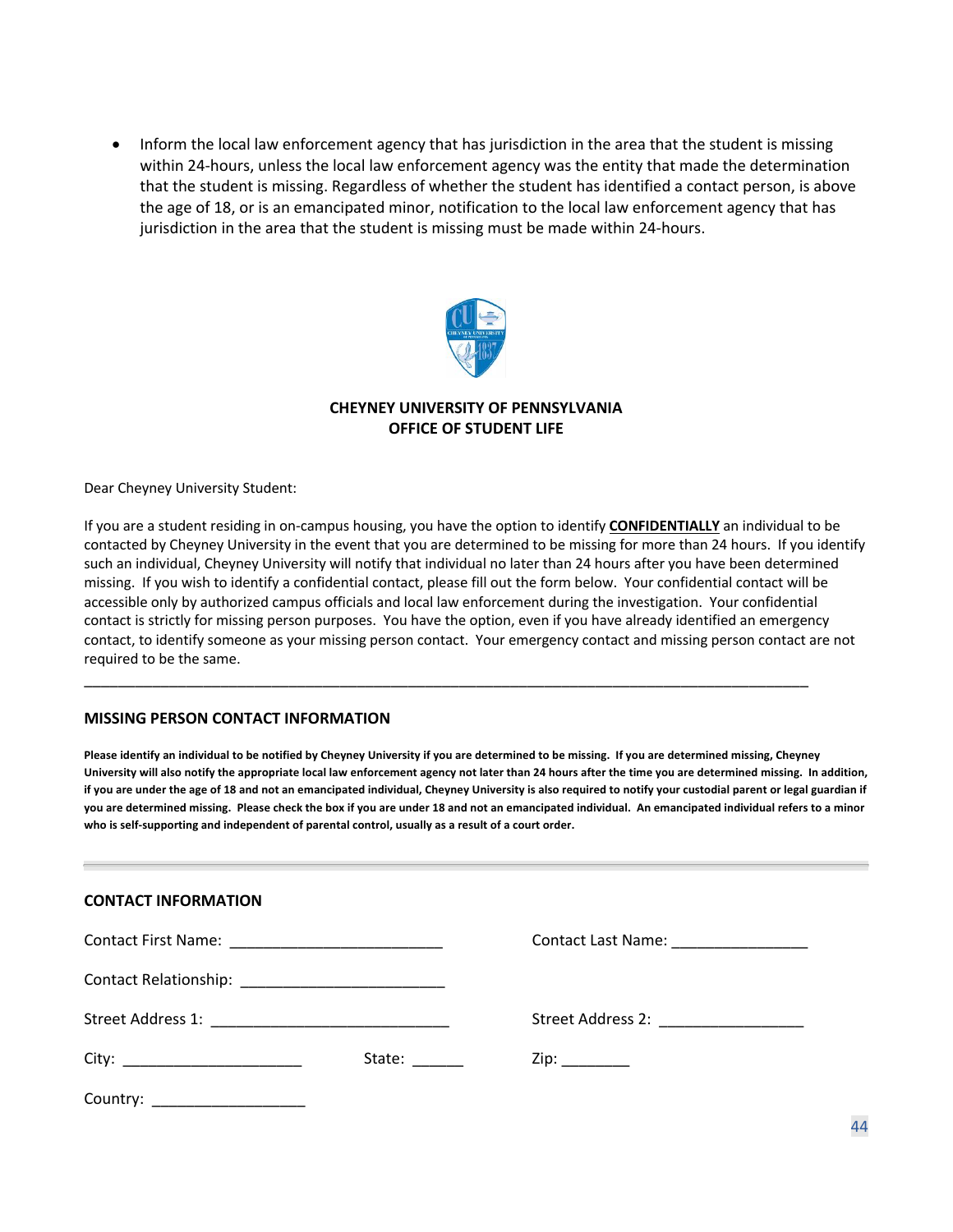Missing Contact Email: \_\_\_\_\_\_\_\_\_\_\_\_\_\_\_\_\_\_\_\_\_\_\_\_

Area Code & Telephone Number: (2008)

Alternate Area Code & Telephone Number: (Completed all alternative Area Code & Telephone Number: (Completed al

## **CHEYNEY UNIVERSITY POLICY REGISTER**

The Cheyney University Policy Register is a compilation of the official University, Administrative, and Operational policies and procedures of Cheyney University of Pennsylvania. The purpose of this on-line record is to serve the Cheyney University community as a source of reliable information and as a foundation on which decisions can be made.

- The Office of the President oversees and maintains this site.
- All approved policies and procedures will be recorded and posted in this site.
- This Policy Register is updated through periodic additions, deletions and changes.

Ultimately, all Cheyney University policies are designed to ensure the best possible learning experience for our students, and the optimal environment for our faculty and staff. Click on the links to view and download the most recent information on each of the following policies: Clery Act Policy, Emergency Evacuations, Fire Safety, Missing Student Notification, Timely Warning and Emergency Notification**,** Firearms, Weapons and Explosives, Emergency Response and Evacuation, Threat assessment, Alcohol and Drug, Harassment, Intimidation and Disruptive Conduct Policy, Reporting Allegations of Sexual Abuse - Assault of Minor Children, Reporting Allegations of Sexual Abuse/Assault, Use of Force, Sexual Harassment, Dating Violence, Domestic Violence, Hazing and more.

#### Compliance and Policies

CU Policies

Cheyney University Police Register

## **DEFINITIONS OF REPORTED CRIMES**

The following definitions are crimes that Federal Law requires institutions to report:

*Arson:* Any willful or malicious burning or attempt to burn, with or without intent to defraud, a dwelling house, public building, motor vehicle or aircraft, personal property of another, etc.

*Criminal Homicide-Manslaughter by Negligence:* The killing of another person through gross negligence.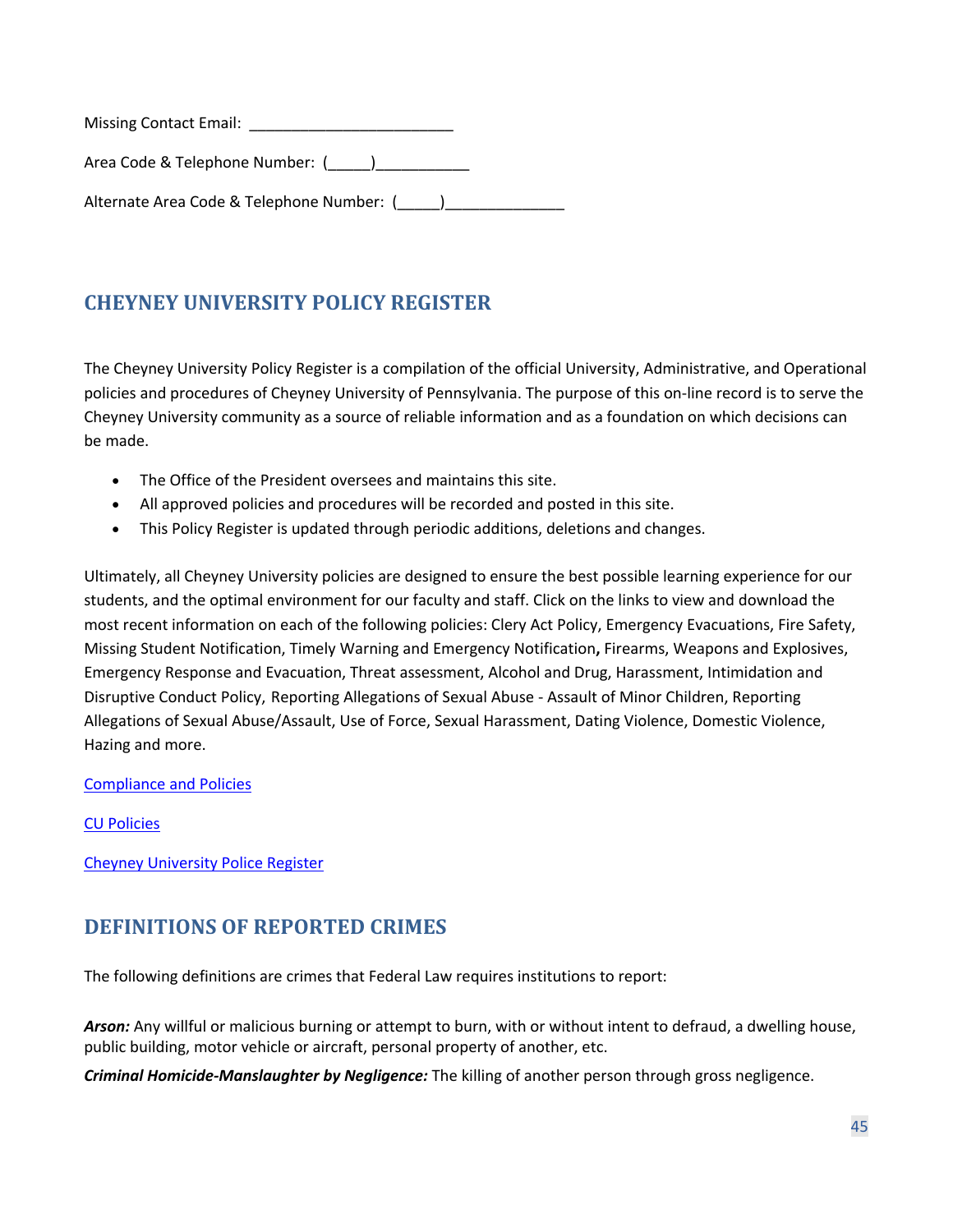*Criminal Homicide-Murder and Non-negligent Manslaughter:* The willful (non-negligent) killing of one human being by another.

*Robbery:* The taking or attempting to take anything of value from the care, custody, or control of a person or persons by force or threat of force or violence and/or by putting the victim in fear.

*Aggravated Assault:* An unlawful attack by one person upon another for the purpose of inflicting severe or aggravated bodily injury. This type of assault usually is accompanied using a weapon or by means likely to produce death or great bodily harm. (It is not necessary that injury result from an aggravated assault when a gun, knife, or other weapon is used which could and probably would result in serious personal injury if the crime were successfully completed.)

*Burglary:* The unlawful entry of a structure to commit a felony or a theft. For reporting purposes this definition includes unlawful entry with intent to commit a larceny or felony; breaking and entering with intent to commit a larceny; housebreaking; safecracking; and all attempts to commit any of the aforementioned.

*Motor Vehicle Theft:* The theft or attempted theft of a motor vehicle. (Classify as motor vehicle theft all cases where automobiles are taken by persons not having lawful access even though the vehicles are later abandoned including joyriding.)

*Sex Offenses-Forcible***:** Any sexual act directed against another person, forcibly and/or against that person's will; or not forcibly or against the person's will where the victim is incapable of giving consent.

*A. Forcible Rape*-The carnal knowledge of a person, forcibly and/or against that person's will; or not forcibly or against the person's will where the victim is incapable of giving consent because of his/her temporary or permanent mental or physical incapacity (or because of his/her youth).

*B. Forcible Sodomy*-Oral or anal sexual intercourse with another person, forcibly and/or against that person's will; or not forcibly against the person's will where the victim is incapable of giving consent because of his/her youth or because of his/her temporary or permanent mental or physical incapacity.

*C. Sexual Assault With An Object*-The use of an object or instrument to unlawfully penetrate, however slightly, the genital or anal opening of the body of another person, forcibly and/or against that person's will; or not forcibly or against the person's will where the victim is incapable of giving consent because of his/her youth or because of his/her temporary or permanent mental or physical incapacity.

*D. Forcible Fondling*-The touching of the private body parts of another person for the purpose of sexual gratification, forcibly and/or against that person's will; or, not forcibly or against the person's will where the victim is incapable of giving consent because of his/her youth or because of his/her temporary or permanent mental incapacity.

*Sex Offenses-Non-forcible:* Unlawful, non-forcible sexual intercourse.

*A. Incest*-Non-forcible sexual intercourse between persons who are related to each other within the degrees wherein marriage is prohibited by law.

*B. Statutory Rape*-Non-forcible sexual intercourse with a person who is under the statutory age of consent.

Additionally, the following violations should be reported to ACPD or to the appropriate institutional Judicial Affairs office. The police or judicial affairs staff will make tabulation of statistics from these referrals.

*Dating Violence:* The term "dating violence" means violence committed by a person—

(A) who is or has been in a social relationship of a romantic or intimate nature with the victim; and

(B) where the existence of such a relationship shall be determined based on a consideration of the following factors: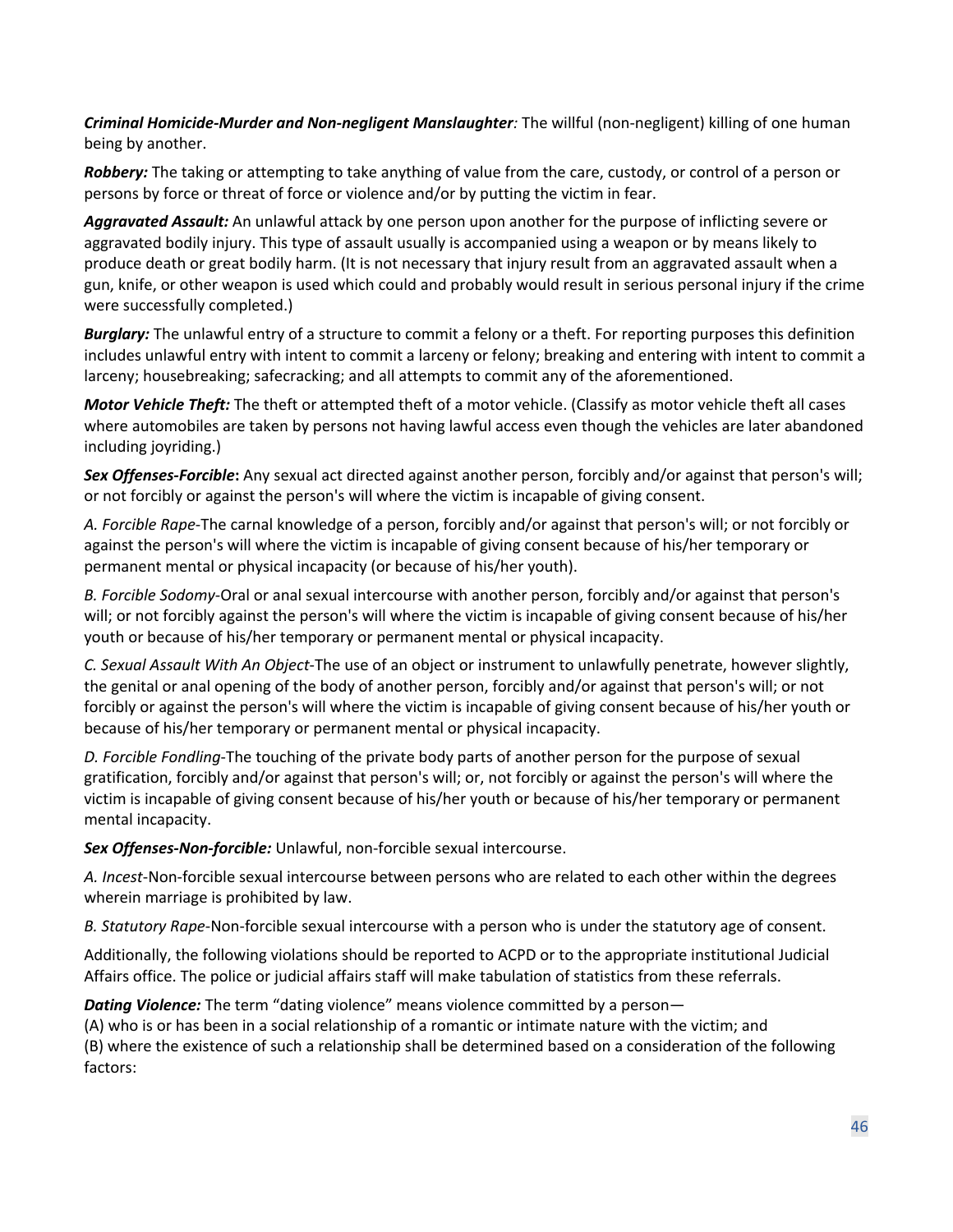(i) The length of the relationship.

- (ii) The type of relationship.
- (iii) The frequency of interaction between the persons involved in the relationship.

*Domestic Violence*: The term "domestic violence" includes felony or misdemeanor crimes of violence committed by a current or former spouse of the victim, by a person with whom the victim shares a child in common, by a person who is cohabitating with or has cohabitated with the victim as a spouse, by a person similarly situated to a spouse of the victim under the domestic or family violence laws of the jurisdiction receiving grant monies, or by any other person against an adult or youth victim who is protected from that person's acts under the domestic or family violence laws of the jurisdiction.

*Stalking:* The term "stalking" means engaging in a course of conduct directed at a specific person that would cause a reasonable person to—

- (A) fear for his or her safety or the safety of others; or
- (B) suffer substantial emotional distress

*Weapon Law Violations:* The violation of laws or ordinances dealing with weapon offenses, regulatory in nature, such as: manufacture, sale, or possession of deadly weapons; carrying deadly weapons, concealed or openly; furnishing deadly weapons to minors; aliens possessing deadly weapons; and all attempts to commit any of the aforementioned.

*Drug Abuse Violations:* Violations of State and local laws relating to the unlawful possession, sale, use, growing, manufacturing, and making of narcotic drugs. The relevant substances include: opium or cocaine and their derivatives (morphine, heroin, codeine); marijuana; synthetic narcotics (Demerol, methadone); and dangerous non-narcotic drugs (barbiturates, Benzedrine).

*Liquor Law Violations:* The violation of laws or ordinances prohibiting: the manufacture, sale, transporting, furnishing, possessing of intoxicating liquor; maintaining unlawful drinking places; bootlegging; operating a still; furnishing liquor to a minor or intemperate person; using a vehicle for illegal transportation of liquor; drinking on a train or public conveyance; and all attempts to commit any of the aforementioned. (Drunkenness and driving under the influence are not included in this definition.)

*Hate Crimes:* Of the crimes described above and any other crime involving bodily injury to any person and the crimes of larceny-theft, simple assault, intimidation and vandalism, in which the victim is intentionally selected because of the actual or perceived race, gender, religion, sexual orientation, ethnicity, national origin, gender identity or disability of the victim that are reported to campus security authorities or local police agency, the data shall be collected and reported according to category of prejudice.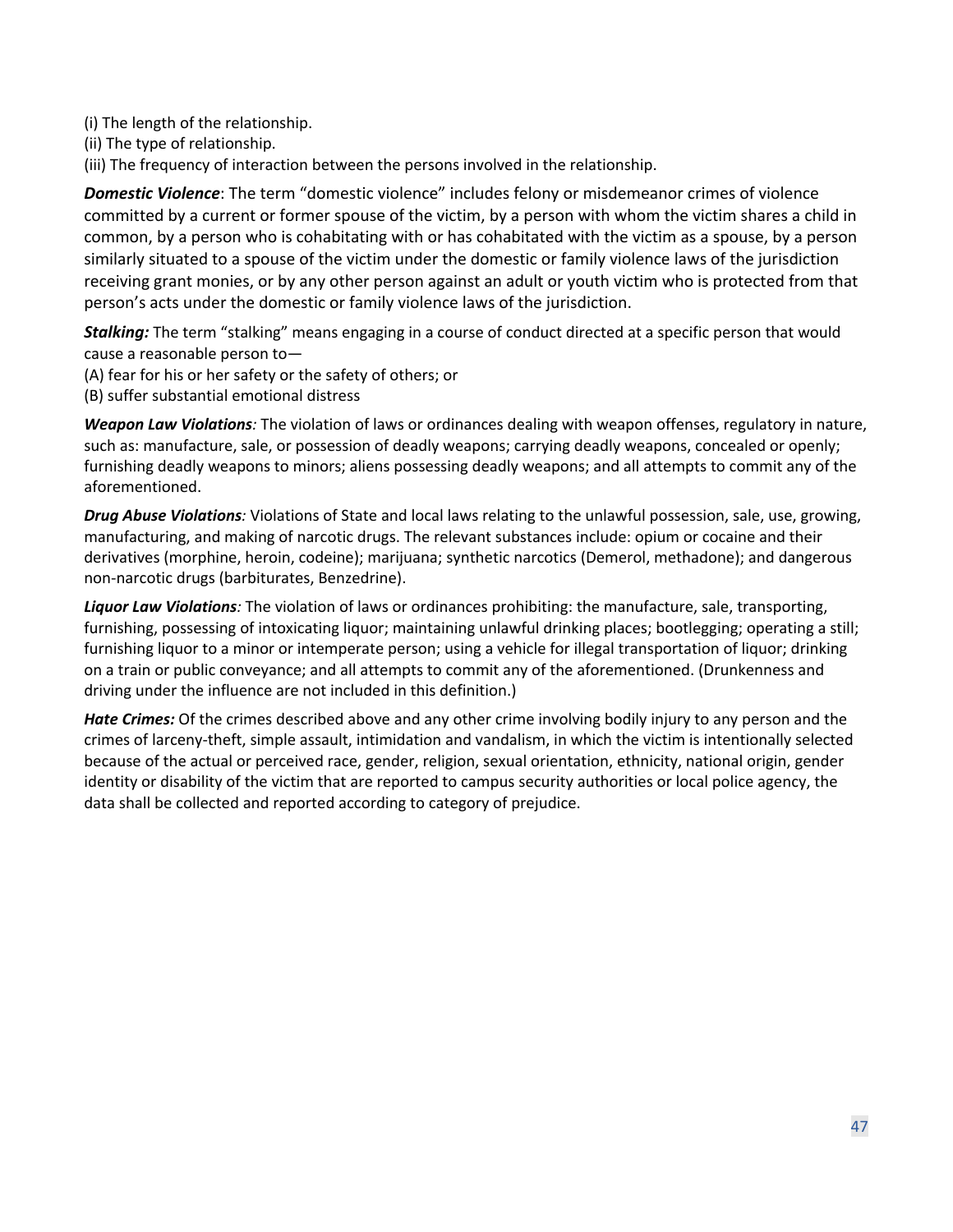## **FIRE STATISTICS 2017-2019**

Cheyney University of Pennsylvania, Cheyney, PA 19319

| <b>Name</b>               |              |                 |                |              |                 |               |             |                 |                  |  |  |  |
|---------------------------|--------------|-----------------|----------------|--------------|-----------------|---------------|-------------|-----------------|------------------|--|--|--|
| of Facility               |              | 2017            |                |              | 2018            |               |             | 2019            |                  |  |  |  |
|                           | <b>Fires</b> | <b>Injuries</b> | <b>Deaths</b>  | <b>Fires</b> | <b>Injuries</b> | <b>Deaths</b> | Fires       | <b>Injuries</b> | <b>Deaths</b>    |  |  |  |
| <b>King</b>               |              |                 |                |              |                 |               |             |                 |                  |  |  |  |
| <b>Hall</b>               | $\mathbf{1}$ | $\mathbf 0$     | $\mathbf 0$    | $\mathbf 0$  | $\mathbf 0$     | $\pmb{0}$     | $\mathbf 0$ | $\pmb{0}$       | $\mathbf 0$      |  |  |  |
| <b>Emlen Hall</b>         |              |                 |                |              |                 |               |             |                 |                  |  |  |  |
|                           | $\mathbf 0$  | $\overline{0}$  | $\overline{0}$ | $\mathbf{0}$ | $\theta$        | $\theta$      | $\mathbf 0$ | $\mathbf 0$     | $\boldsymbol{0}$ |  |  |  |
| <b>Humphrey</b><br>s Hall | $\mathbf 0$  | $\pmb{0}$       | $\mathbf 0$    | $\mathbf 0$  | $\mathbf 0$     | $\pmb{0}$     | $\mathbf 0$ | $\mathbf 0$     | 0                |  |  |  |

| <b>New</b><br><b>Residence</b><br><b>Hall</b> | $\mathbf 0$  | $\theta$        | $\mathbf{0}$   | $\overline{0}$ | $\mathbf 0$     | $\mathbf{0}$   | $\bf 0$           | $\theta$        | $\mathbf{0}$   |  |  |
|-----------------------------------------------|--------------|-----------------|----------------|----------------|-----------------|----------------|-------------------|-----------------|----------------|--|--|
| <b>Tubman</b><br>Hall                         |              | <b>INACTIVE</b> |                |                | <b>INACTIVE</b> |                |                   | <b>INACTIVE</b> |                |  |  |
| <b>Truth</b><br><b>Hall</b>                   |              | <b>CLOSED</b>   |                |                | <b>CLOSED</b>   |                | <b>DEMOLISHED</b> |                 |                |  |  |
|                                               |              |                 |                |                |                 |                |                   |                 |                |  |  |
| <b>Total</b>                                  | $\mathbf{1}$ | $\overline{0}$  | $\overline{0}$ | $\overline{0}$ | $\overline{0}$  | $\overline{0}$ | $\overline{0}$    | $\overline{0}$  | $\overline{0}$ |  |  |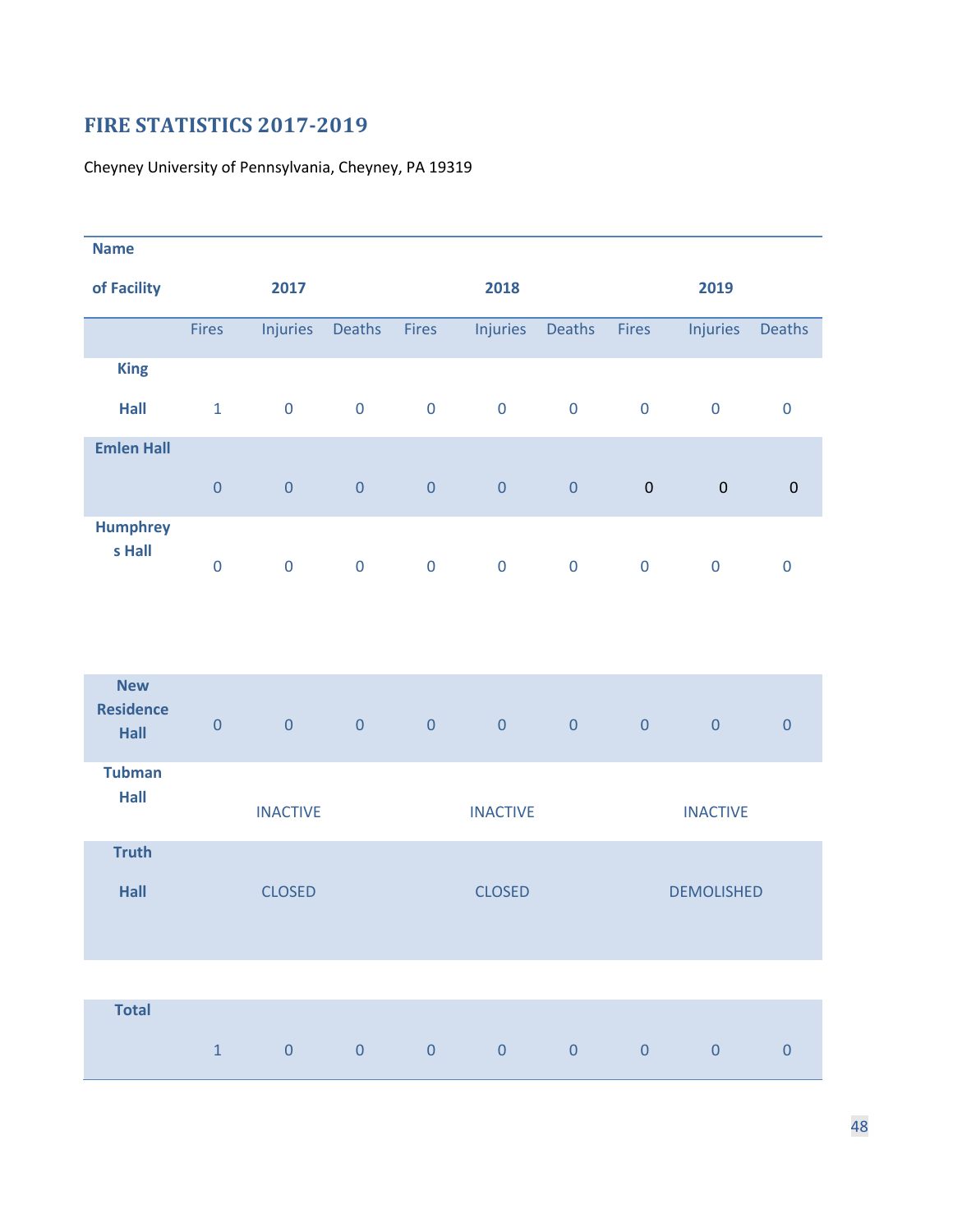| <b>Name</b><br>of Facility                    |                | 2016            |                  |                | 2017            |                | 2018           |                   |                |  |  |
|-----------------------------------------------|----------------|-----------------|------------------|----------------|-----------------|----------------|----------------|-------------------|----------------|--|--|
|                                               | <b>Fires</b>   | <b>Injuries</b> | <b>Deaths</b>    | <b>Fires</b>   | <b>Injuries</b> | <b>Deaths</b>  | <b>Fires</b>   | <b>Injuries</b>   | <b>Deaths</b>  |  |  |
| <b>King</b><br><b>Hall</b>                    | $\mathbf 0$    | $\mathbf 0$     | $\overline{0}$   | $\mathbf{1}$   | $\mathbf 0$     | $\mathbf 0$    | $\mathbf 0$    | $\mathbf 0$       | $\mathbf 0$    |  |  |
| <b>Emlen Hall</b>                             | $\mathbf 0$    | $\mathbf 0$     | $\boldsymbol{0}$ | $\bf 0$        | $\mathbf 0$     | $\mathbf 0$    |                | <b>INACTIVE</b>   |                |  |  |
| <b>Humphreys</b><br>Hall                      | $\overline{0}$ | $\mathbf 0$     | $\overline{0}$   | $\pmb{0}$      | $\bf 0$         | $\mathbf 0$    | $\mathbf 0$    | $\mathbf 0$       | $\mathbf 0$    |  |  |
| <b>New</b><br><b>Residence</b><br><b>Hall</b> | $\overline{0}$ | $\overline{0}$  | $\overline{0}$   | $\overline{0}$ | $\overline{0}$  | $\overline{0}$ | $\overline{0}$ | $\overline{0}$    | $\Omega$       |  |  |
| <b>Tubman</b><br><b>Hall</b>                  |                | <b>INACTIVE</b> |                  |                | <b>INACTIVE</b> |                |                | <b>INACTIVE</b>   |                |  |  |
| <b>Truth</b><br><b>Hall</b>                   |                | <b>CLOSED</b>   |                  |                | <b>CLOSED</b>   |                |                | <b>DEMOLISHED</b> |                |  |  |
| <b>Total</b>                                  | $\mathbf 0$    | $\theta$        | $\boldsymbol{0}$ | $\mathbf{1}$   | $\theta$        | $\theta$       | $\overline{0}$ | $\overline{0}$    | $\overline{0}$ |  |  |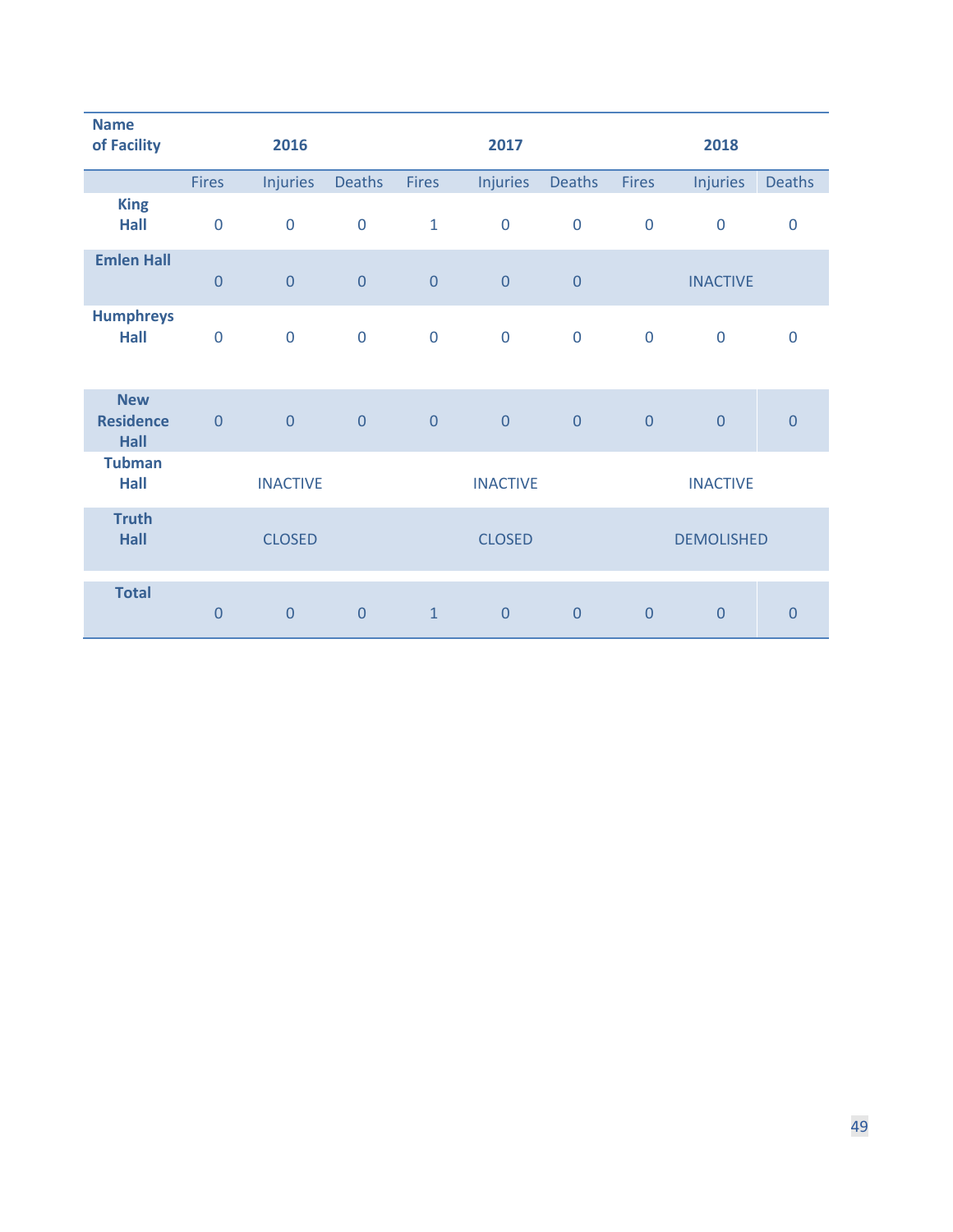# **Cheyney University Crime Statistics 2017-2019**

| <b>Main Campus</b>                    | On campus                      |                  |                         | <b>Residence</b>               |                |                  | <b>Public</b>                  |                  |             | <b>Non Campus</b>              |                  |             |
|---------------------------------------|--------------------------------|------------------|-------------------------|--------------------------------|----------------|------------------|--------------------------------|------------------|-------------|--------------------------------|------------------|-------------|
|                                       |                                |                  |                         |                                |                |                  |                                |                  |             |                                |                  |             |
| <b>Crime Classification</b>           | 201<br>$\overline{\mathbf{z}}$ | 201<br>$\pmb{8}$ | 201<br>$\boldsymbol{9}$ | 201<br>$\overline{\mathbf{z}}$ | 201<br>8       | 201<br>9         | 201<br>$\overline{\mathbf{z}}$ | 201<br>$\pmb{8}$ | 201<br>9    | 201<br>$\overline{\mathbf{z}}$ | 201<br>$\pmb{8}$ | 201<br>9    |
| Murder /non negligent manslaughter    | $\pmb{0}$                      | $\pmb{0}$        | $\pmb{0}$               | $\pmb{0}$                      | $\mathbf 0$    | $\pmb{0}$        | $\pmb{0}$                      | $\pmb{0}$        | $\mathbf 0$ | $\mathbf 0$                    | $\mathbf 0$      | $\pmb{0}$   |
| <b>Negligent Manslaughter</b>         | $\pmb{0}$                      | $\pmb{0}$        | $\pmb{0}$               | $\pmb{0}$                      | $\pmb{0}$      | $\pmb{0}$        | $\pmb{0}$                      | $\pmb{0}$        | $\pmb{0}$   | $\pmb{0}$                      | $\pmb{0}$        | $\pmb{0}$   |
| Rape                                  | $\sqrt{2}$                     | $\mathbf 1$      | $\pmb{0}$               | $\overline{2}$                 | $\mathbf 1$    | $\pmb{0}$        | 0                              | $\pmb{0}$        | $\mathbf 0$ | $\pmb{0}$                      | $\pmb{0}$        | $\mathbf 1$ |
| <b>Fondling</b>                       | $1\,$                          | $\mathbf{1}$     | $\pmb{0}$               | $\mathbf{1}$                   | $1\,$          | $\pmb{0}$        | $\pmb{0}$                      | $\pmb{0}$        | $\mathbf 0$ | $\pmb{0}$                      | $\pmb{0}$        | $\pmb{0}$   |
| <b>Incest</b>                         | $\pmb{0}$                      | $\pmb{0}$        | $\pmb{0}$               | 0                              | $\pmb{0}$      | $\pmb{0}$        | 0                              | $\pmb{0}$        | $\pmb{0}$   | $\pmb{0}$                      | $\pmb{0}$        | $\pmb{0}$   |
| <b>Statutory Rape</b>                 | $\pmb{0}$                      | $\pmb{0}$        | $\pmb{0}$               | 0                              | $\mathbf 0$    | $\pmb{0}$        | 0                              | $\pmb{0}$        | $\mathbf 0$ | $\pmb{0}$                      | $\pmb{0}$        | $\pmb{0}$   |
| <b>Robbery</b>                        | $\pmb{0}$                      | $\pmb{0}$        | $\pmb{0}$               | 0                              | $\mathbf 0$    | $\pmb{0}$        | 0                              | $\pmb{0}$        | $\pmb{0}$   | $\pmb{0}$                      | $\pmb{0}$        | $\pmb{0}$   |
| <b>Aggravated Assault</b>             | $\mathbf 2$                    | $\pmb{0}$        | $\overline{2}$          | 0                              | $\mathbf 0$    | $\sqrt{2}$       | 0                              | $\pmb{0}$        | $\mathbf 0$ | $\pmb{0}$                      | $\pmb{0}$        | $\pmb{0}$   |
| <b>Burglary</b>                       | $\boldsymbol{6}$               | $\overline{2}$   | $\boldsymbol{6}$        | 5                              | $\overline{2}$ | $\boldsymbol{6}$ | 0                              | $\pmb{0}$        | $\pmb{0}$   | $\pmb{0}$                      | $\pmb{0}$        | $\pmb{0}$   |
| <b>Motor Vehicle Theft</b>            | $\pmb{0}$                      | $\pmb{0}$        | $\pmb{0}$               | 0                              | $\mathbf 0$    | $\pmb{0}$        | 0                              | $\pmb{0}$        | $\mathbf 0$ | $\pmb{0}$                      | $\pmb{0}$        | $\pmb{0}$   |
| <b>Arson</b>                          | $\mathbf 0$                    | $\pmb{0}$        | $\pmb{0}$               | 0                              | $\pmb{0}$      | $\pmb{0}$        | 0                              | $\pmb{0}$        | $\pmb{0}$   | $\pmb{0}$                      | $\pmb{0}$        | $\pmb{0}$   |
| <b>Domestic Violence</b>              | $\pmb{0}$                      | $\pmb{0}$        | $\pmb{0}$               | 0                              | $\mathbf 0$    | $\pmb{0}$        | 0                              | 0                | $\mathbf 0$ | $\pmb{0}$                      | $\mathbf 0$      | $\pmb{0}$   |
| <b>Dating Violence</b>                | 5                              | $\mathbf 1$      | $\overline{4}$          | $\overline{\mathbf{4}}$        | $\mathbf 1$    | $\overline{4}$   | 0                              | $\pmb{0}$        | $\pmb{0}$   | $\pmb{0}$                      | $\pmb{0}$        | $\pmb{0}$   |
| <b>Stalking</b>                       | $\mathbf 1$                    | $\,1\,$          | $\pmb{0}$               | 0                              | $\mathbf 1$    | $\pmb{0}$        | $\pmb{0}$                      | $\pmb{0}$        | $\pmb{0}$   | $\pmb{0}$                      | $\pmb{0}$        | $\pmb{0}$   |
| <b>ARRESTS/REFERRALS for Selected</b> |                                |                  |                         |                                |                |                  |                                |                  |             |                                |                  |             |
| <b>Offenses</b>                       |                                |                  |                         |                                |                |                  |                                |                  |             |                                |                  |             |
| <b>Offense Type</b>                   |                                |                  |                         |                                |                |                  |                                |                  |             |                                |                  |             |
| <b>Liquor Law Violations</b>          |                                |                  |                         |                                |                |                  |                                |                  |             |                                |                  |             |
| Referral                              | $\pmb{0}$                      | $\pmb{0}$        | $\boldsymbol{6}$        | $\pmb{0}$                      | $\pmb{0}$      | $\boldsymbol{6}$ | $\mathbf 0$                    | $\pmb{0}$        | $\pmb{0}$   | $\pmb{0}$                      | $\pmb{0}$        | $\pmb{0}$   |
| <b>Arrest</b>                         | 2 <sup>1</sup>                 | $\pmb{0}$        | $\pmb{0}$               | $\overline{0}$                 | $\pmb{0}$      | $\mathbf 0$      | $\pmb{0}$                      | $\pmb{0}$        | $\pmb{0}$   | $\overline{0}$                 | $\pmb{0}$        | $\pmb{0}$   |
| <b>Drug Law Violations</b>            |                                |                  |                         |                                |                |                  |                                |                  |             |                                |                  |             |
| <b>Referral</b>                       | 42                             | $10\,$           | 15                      | 38                             | $10\,$         | 15               | $\pmb{0}$                      | $\pmb{0}$        | $\pmb{0}$   | $\mathbf{0}$                   | $\pmb{0}$        | $\mathbf 0$ |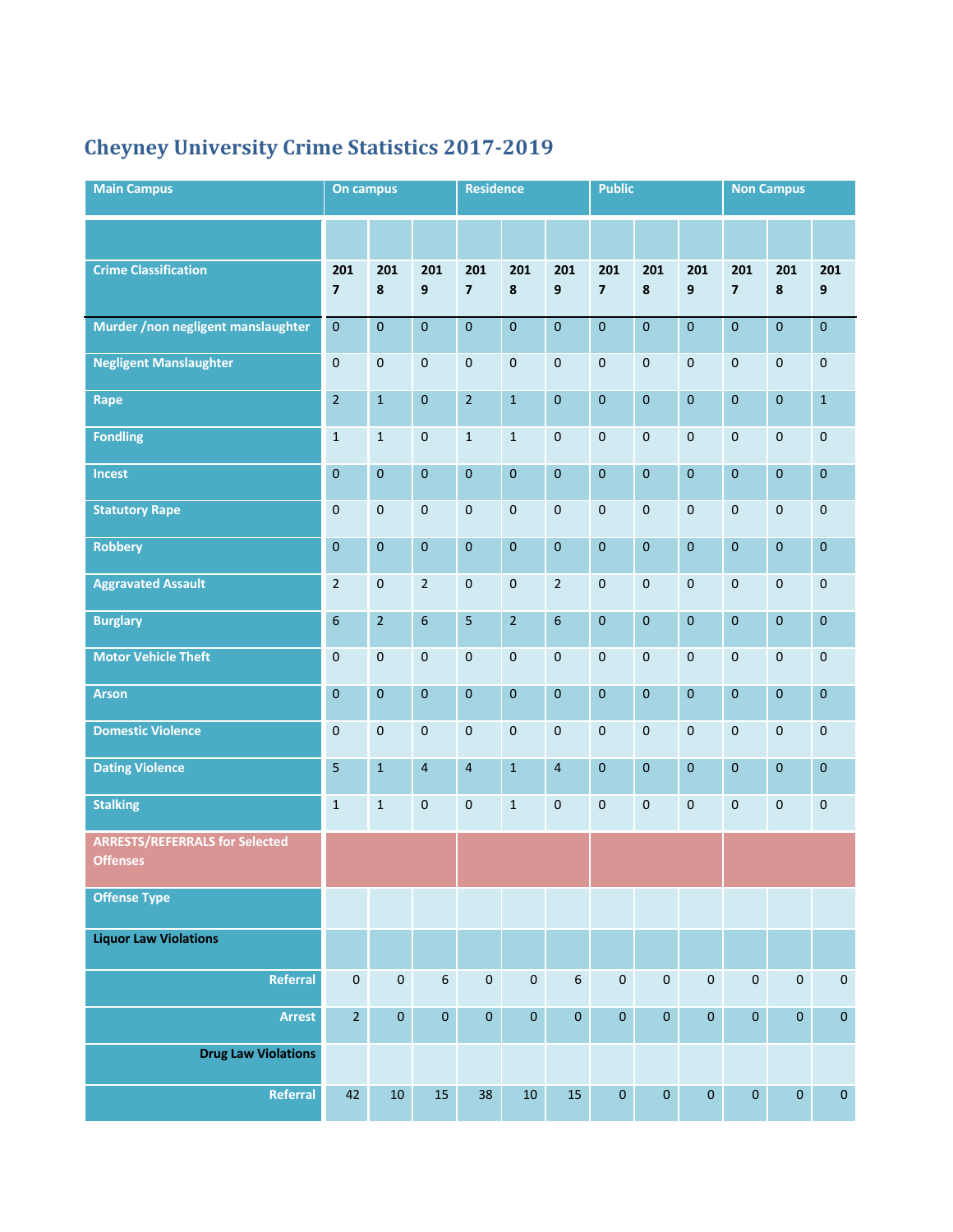| <b>Arrest</b>             | 9              | $7^{\circ}$  | 1            | 9            | $\overline{7}$ | $\mathbf{0}$ | $\mathbf 0$  | $\mathbf{1}$ | $\mathbf 0$ | $\mathbf{0}$ | $\mathbf{0}$ | $\mathbf 0$  |
|---------------------------|----------------|--------------|--------------|--------------|----------------|--------------|--------------|--------------|-------------|--------------|--------------|--------------|
| <b>Weapons Violations</b> |                |              |              |              |                |              |              |              |             |              |              |              |
| Referral                  | 1              | $\mathbf 0$  | $\mathbf 0$  | $\mathbf{1}$ | $\mathbf{0}$   | $\mathbf{0}$ | $\mathbf 0$  | $\mathbf 0$  | $\mathbf 0$ | $\mathbf{0}$ | $\mathbf{0}$ | $\mathbf 0$  |
| <b>Arrest</b>             | 3 <sup>1</sup> | $\mathbf{0}$ | $\mathbf{0}$ | 3            | 0              | $\mathbf{0}$ | $\mathbf{0}$ | $\mathbf{0}$ | 0           | $\mathbf{0}$ | $\mathbf{0}$ | $\mathbf{0}$ |

#### **Hate Crimes**

2019: No Reported Hate Crimes

2018: No Reported Hate Crimes

2017: No Reported Hate Crimes

#### **Unfounded Crimes**

- 2019: No Unfounded Crimes
- 2018: No Unfounded Crimes
- 2017: No Unfounded Crimes